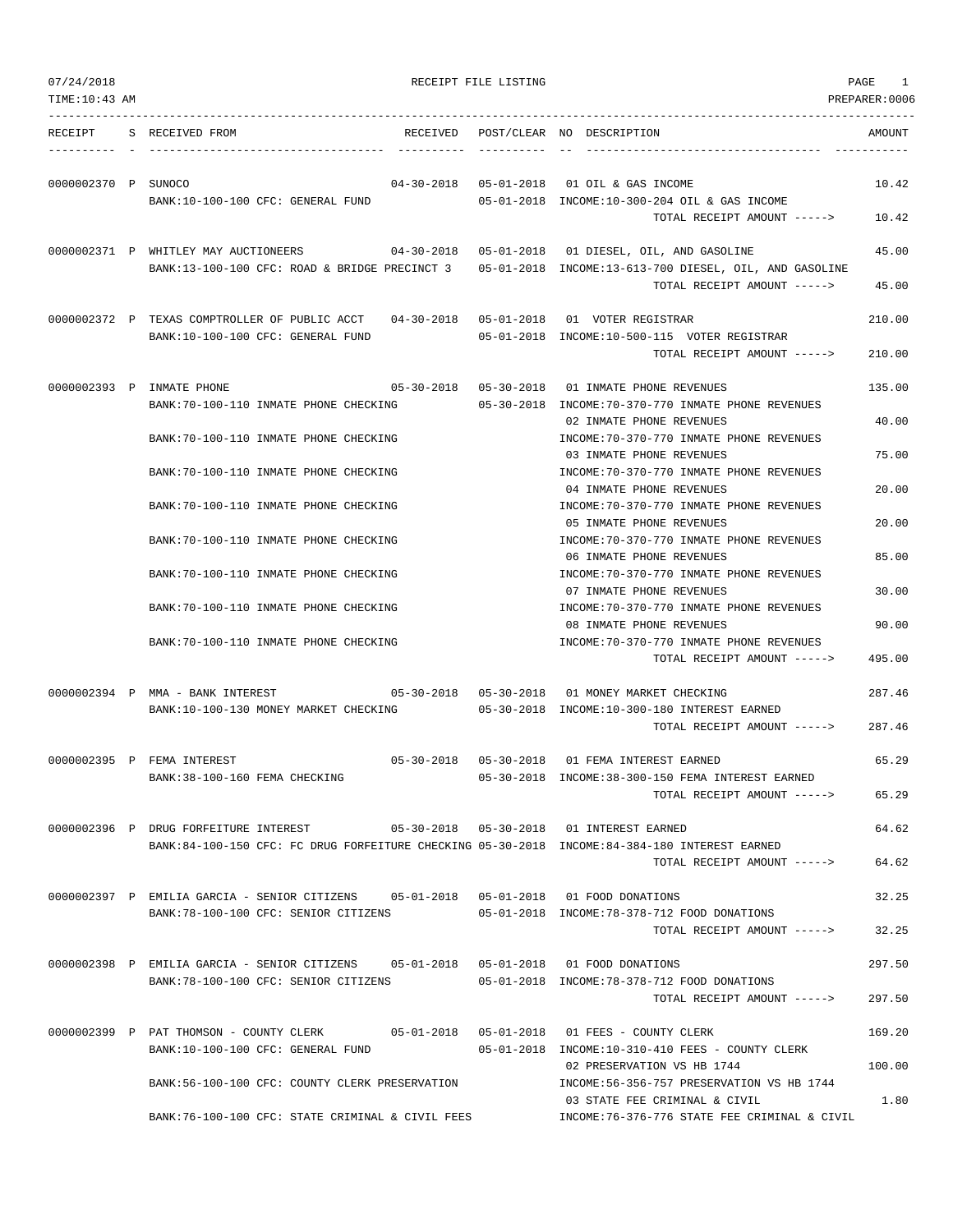# 07/24/2018 RECEIPT FILE LISTING PAGE 2

--------------------------------------------------------------------------------------------------------------------------------- RECEIPT S RECEIVED FROM THE RECEIVED POST/CLEAR NO DESCRIPTION THE RECEIVED AMOUNT ---------- - ----------------------------------- ---------- ---------- -- ----------------------------------- ----------- 0000002399 Continued 04 COUNTY CLERK ARCHIVE FEES 100.00 BANK:50-100-100 CFC: COUNTY CLERK ARCHIVES FUND INCOME:50-350-750 COUNTY CLERK ARCHIVE FEES 05 COURTHOUSE SECURITY FEES 10.00 BANK:66-100-100 CFC: COURTHOUSE SECURITY INCOME:66-366-766 COURTHOUSE SECURITY FEES 06 PRESERVATION VS HB 1744 2002 1.00 BANK:56-100-100 CFC: COUNTY CLERK PRESERVATION INCOME:56-356-757 PRESERVATION VS HB 1744 TOTAL RECEIPT AMOUNT -----> 382.00 0000002400 P PAT THOMSON - COUNTY CLERK 05-01-2018 05-01-2018 01 FEES - COUNTY CLERK 50.00 BANK:10-100-100 CFC: GENERAL FUND 05-01-2018 INCOME:10-310-410 FEES - COUNTY CLERK 02 STATE FEE CRIMINAL & CIVIL 42.00 BANK:76-100-100 CFC: STATE CRIMINAL & CIVIL FEES INCOME:76-376-776 STATE FEE CRIMINAL & CIVIL 03 COURTHOUSE SECURITY FEES 5.00 BANK:66-100-100 CFC: COURTHOUSE SECURITY INCOME:66-366-766 COURTHOUSE SECURITY FEES 04 STATE FEE CRIMINAL & CIVIL 10.00 BANK:76-100-100 CFC: STATE CRIMINAL & CIVIL FEES INCOME:76-376-776 STATE FEE CRIMINAL & CIVIL 05 STATE FEE CRIMINAL & CIVIL 40.00 BANK:76-100-100 CFC: STATE CRIMINAL & CIVIL FEES INCOME:76-376-776 STATE FEE CRIMINAL & CIVIL 06 STATE FEE CRIMINAL & CIVIL 6 5.00 BANK:76-100-100 CFC: STATE CRIMINAL & CIVIL FEES INCOME:76-376-776 STATE FEE CRIMINAL & CIVIL 07 COUNTY CLERK ARCHIVE FEES 10.00 BANK:50-100-100 CFC: COUNTY CLERK ARCHIVES FUND INCOME:50-350-750 COUNTY CLERK ARCHIVE FEES 08 COURTHOUSE SECURITY FEES 5.00 BANK:66-100-100 CFC: COURTHOUSE SECURITY **INCOME:66-366-766 COURTHOUSE SECURITY FEES** 09 FEES - COUNTY JUDGE 6.00 BANK:10-100-100 CFC: GENERAL FUND INCOME:10-310-400 FEES - COUNTY JUDGE 10 FEES - SHERIFF 100.00 BANK:10-100-100 CFC: GENERAL FUND **INCOME:10-310-455 FEES - SHERIFF** 11 RECORDS PRESERVATION FEES 10.00 BANK:30-100-100 CFC: COURT RECORDS PRES FUND INCOME:30-330-730 RECORDS PRESERVATION FEES 12 LAW LIBRARY FEES 35.00 BANK:60-100-100 CFC: LAW LIBRARY **INCOME:60-360-760 LAW LIBRARY FEES** 13 COUNTY PRESERVATION FEES 5.00 BANK:68-100-100 CFC: COUNTY PRESERVATION INCOME:68-368-768 COUNTY PRESERVATION FEES 14 GUARDIANSHIP 20.00 BANK:76-100-100 CFC: STATE CRIMINAL & CIVIL FEES INCOME:76-376-702 GUARDIANSHIP 15 STATE FEE CRIMINAL & CIVIL 30.00 BANK:76-100-100 CFC: STATE CRIMINAL & CIVIL FEES INCOME:76-376-776 STATE FEE CRIMINAL & CIVIL 16 STATE FEE CRIMINAL & CIVIL 5.00 BANK:76-100-100 CFC: STATE CRIMINAL & CIVIL FEES INCOME:76-376-776 STATE FEE CRIMINAL & CIVIL TOTAL RECEIPT AMOUNT -----> 378.00 0000002401 P PAT THOMSON - COUNTY CLERK 05-01-2018 05-01-2018 01 FEES - COUNTY CLERK 13.00 BANK:10-100-100 CFC: GENERAL FUND 05-01-2018 INCOME:10-310-410 FEES - COUNTY CLERK 02 PRESERVATION VS HB 1744 10.00 BANK:56-100-100 CFC: COUNTY CLERK PRESERVATION INCOME:56-356-757 PRESERVATION VS HB 1744 03 COUNTY CLERK ARCHIVE FEES 10.00 BANK:50-100-100 CFC: COUNTY CLERK ARCHIVES FUND INCOME:50-350-750 COUNTY CLERK ARCHIVE FEES 04 COURTHOUSE SECURITY FEES 1.00 BANK:66-100-100 CFC: COURTHOUSE SECURITY INCOME:66-366-766 COURTHOUSE SECURITY FEES TOTAL RECEIPT AMOUNT -----> 34.00 0000002402 P PAT THOMSON - COUNTY CLERK 05-02-2018 05-02-2018 01 FEES - COUNTY CLERK 24.00 BANK:10-100-100 CFC: GENERAL FUND 05-02-2018 INCOME:10-310-410 FEES - COUNTY CLERK 02 PRESERVATION VS HB 1744 1.00 BANK:56-100-100 CFC: COUNTY CLERK PRESERVATION INCOME:56-356-757 PRESERVATION VS HB 1744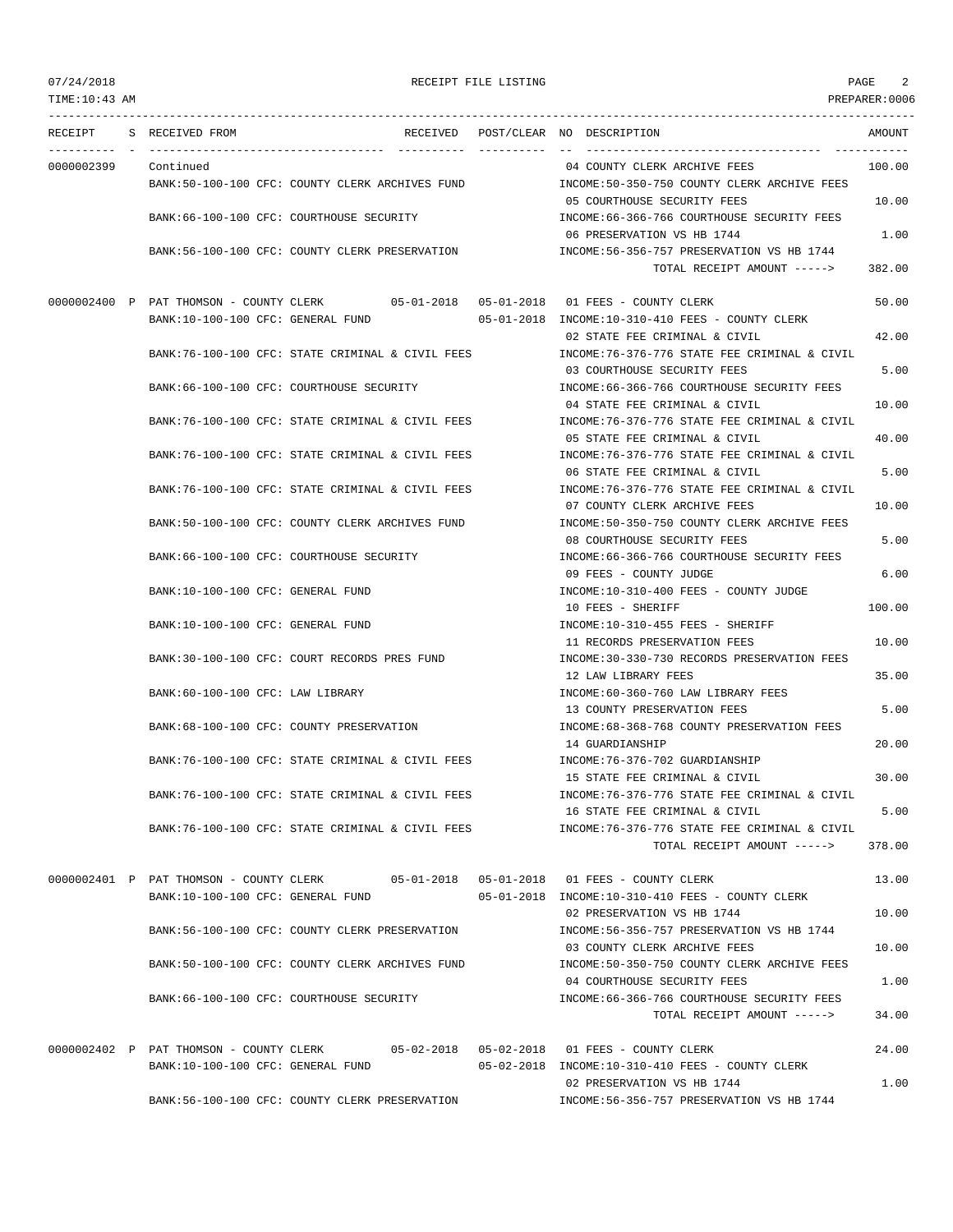TIME:10:43 AM PREPARER:0006 --------------------------------------------------------------------------------------------------------------------------------- RECEIPT S RECEIVED FROM THE RECEIVED POST/CLEAR NO DESCRIPTION THE SECRET AMOUNT ---------- - ----------------------------------- ---------- ---------- -- ----------------------------------- ----------- 0000002402 Continued 03 COUNTY CLERK PRESERVATION FEES 65.00 BANK:56-100-100 CFC: COUNTY CLERK PRESERVATION INCOME:56-356-756 COUNTY CLERK PRESERVATION FEES 04 COURTHOUSE SECURITY FEES 6.00 BANK:66-100-100 CFC: COURTHOUSE SECURITY INCOME:66-366-766 COURTHOUSE SECURITY FEES 05 FEES - COUNTY CLERK 185.00 BANK:10-100-100 CFC: GENERAL FUND **INCOME:10-310-410 FEES - COUNTY CLERK** 06 COUNTY CLERK ARCHIVE FEES 65.00 BANK:50-100-100 CFC: COUNTY CLERK ARCHIVES FUND INCOME:50-350-750 COUNTY CLERK ARCHIVE FEES TOTAL RECEIPT AMOUNT -----> 346.00 0000002403 P ANGIE PIPPIN - JP 04-30-2018 05-02-2018 01 FEES - JP #1 45.00 BANK:10-100-100 CFC: GENERAL FUND 05-02-2018 INCOME:10-310-430 FEES - JP #1 REPORT-CODE-MONTH-TITLE:101-05-JP-LINE 1 TOTAL RECEIPT AMOUNT -----> 45.00 0000002404 P ANGIE PIPPIN - JP 04-30-2018 05-02-2018 01 STATE FEE CRIMINAL & CIVIL 10.00 BANK:76-100-100 CFC: STATE CRIMINAL & CIVIL FEES 05-02-2018 INCOME:76-376-776 STATE FEE CRIMINAL & CIVIL 02 JUSTICE COURT TECH FEES 5.00 BANK:82-100-100 CFC: JUSTICE COURT TECH CHECKING  $\qquad \qquad \text{INCOME:82-380-820}$  JUSTICE COURT TECH FEES 03 STATE FEE CRIMINAL & CIVIL 25.00 BANK:76-100-100 CFC: STATE CRIMINAL & CIVIL FEES INCOME:76-376-776 STATE FEE CRIMINAL & CIVIL REPORT-CODE-MONTH-TITLE:113-05-JURY REIM LINE 12 04 STATE FEE CRIMINAL & CIVIL 6.00 BANK:76-100-100 CFC: STATE CRIMINAL & CIVIL FEES INCOME:76-376-776 STATE FEE CRIMINAL & CIVIL TOTAL RECEIPT AMOUNT -----> 46.00 0000002405 P ANGIE PIPPIN - JP 05-01-2018 05-02-2018 01 STATE FEE CRIMINAL & CIVIL 111.00 BANK:76-100-100 CFC: STATE CRIMINAL & CIVIL FEES 05-02-2018 INCOME:76-376-776 STATE FEE CRIMINAL & CIVIL 02 FEES - JP #1 33.00 BANK:10-100-100 CFC: GENERAL FUND INCOME:10-310-430 FEES - JP #1 REPORT-CODE-MONTH-TITLE:101-05-JP-LINE 1 03 COURTHOUSE SECURITY FEES 4.00 BANK:66-100-100 CFC: COURTHOUSE SECURITY INCOME:66-366-766 COURTHOUSE SECURITY FEES 04 JUSTICE COURT TECH FEES 4.00 BANK:82-100-100 CFC: JUSTICE COURT TECH CHECKING INCOME:82-380-820 JUSTICE COURT TECH FEES 05 FEES -JP ATTY DELINQUENT COL 45.60 BANK:10-100-100 CFC: GENERAL FUND INCOME:10-310-432 FEES -JP ATTY DELINQUENT COL TOTAL RECEIPT AMOUNT -----> 197.60 0000002406 P HOT CHECK - COUNTY ATTORNEY 05-02-2018 05-02-2018 01 HOT CHECK REVENUES 80.00 BANK:72-100-100 CFC: HOT CHECK FUND 05-02-2018 INCOME:72-372-772 HOT CHECK REVENUES TOTAL RECEIPT AMOUNT -----> 80.00 0000002407 P WEST CENTERAL TEXAS COG 05-02-2018 05-02-2018 01 WCTCOG PROGRAM 672.28 BANK:78-100-100 CFC: SENIOR CITIZENS 05-02-2018 INCOME:78-378-710 WCTCOG PROGRAM TOTAL RECEIPT AMOUNT -----> 672.28 0000002408 P HEALTH & HUMAN SERVICES 05-09-2018 05-09-2018 01 DEPT OF AGING & DISABILITY 1,509.75 BANK:78-100-100 CFC: SENIOR CITIZENS 05-09-2018 INCOME:78-378-714 DEPT OF AGING & DISABILITY TOTAL RECEIPT AMOUNT -----> 1,509.75 0000002409 P EMILIA GARCIA - SENIOR CITIZENS 05-01-2018 05-03-2018 01 FOOD DONATIONS 60.00 BANK:78-100-100 CFC: SENIOR CITIZENS 05-03-2018 INCOME:78-378-712 FOOD DONATIONS TOTAL RECEIPT AMOUNT -----> 60.00 0000002410 P GINA PASLEY - DISTRICT CLERK 04-30-2018 05-03-2018 01 FEES - DISTRICT CLERK 4.00 BANK:10-100-100 CFC: GENERAL FUND 05-03-2018 INCOME:10-310-425 FEES - DISTRICT CLERK TOTAL RECEIPT AMOUNT -----> 4.00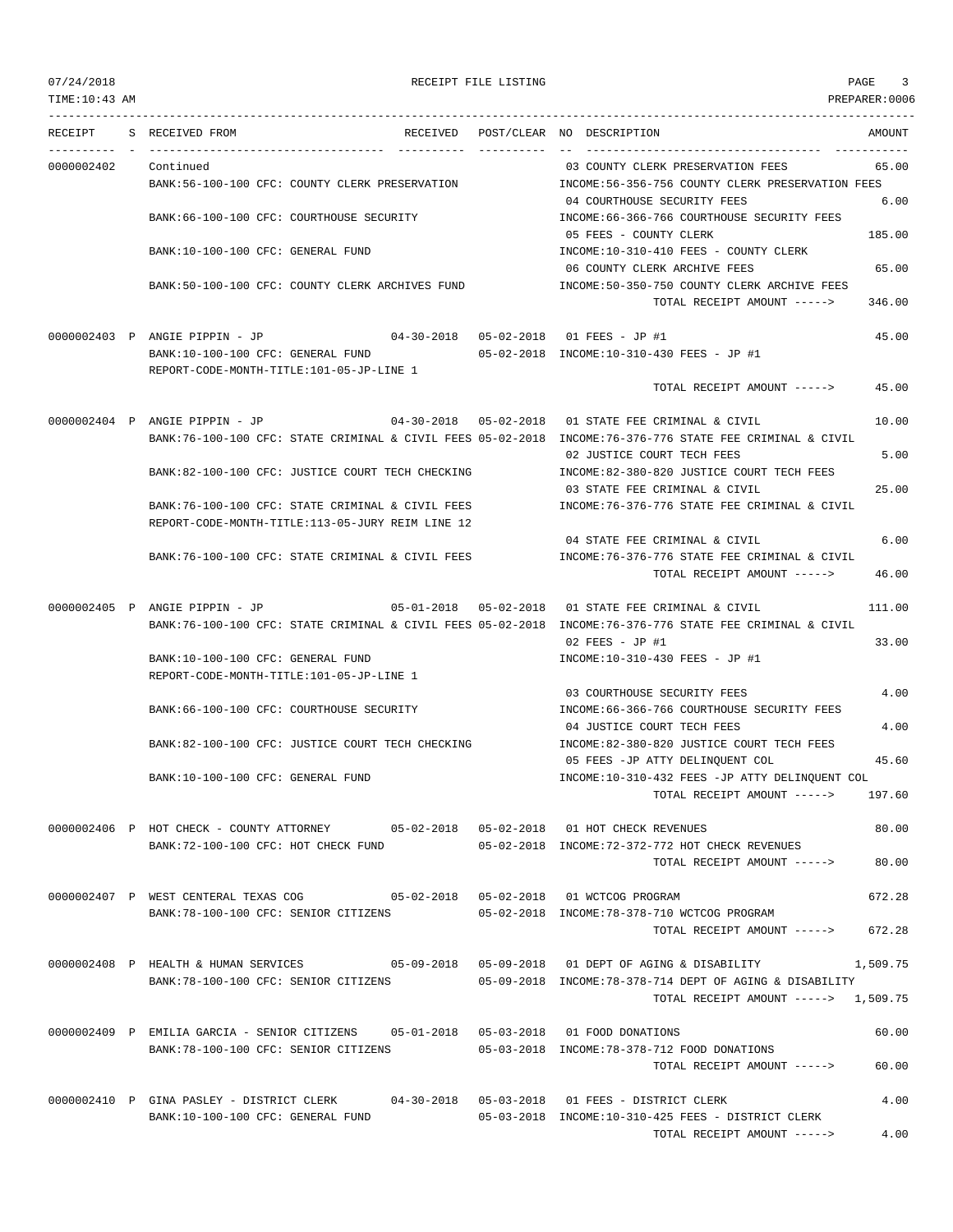| 07/24/2018     |                                                                                                                           |                                   | RECEIPT FILE LISTING |                                                                                                                                                                     | PAGE<br>4       |
|----------------|---------------------------------------------------------------------------------------------------------------------------|-----------------------------------|----------------------|---------------------------------------------------------------------------------------------------------------------------------------------------------------------|-----------------|
| TIME: 10:43 AM |                                                                                                                           |                                   |                      |                                                                                                                                                                     | PREPARER:0006   |
|                | RECEIPT S RECEIVED FROM                                                                                                   |                                   |                      | RECEIVED POST/CLEAR NO DESCRIPTION                                                                                                                                  | AMOUNT          |
|                | 0000002411 P GINA PASLEY - DISTRICT CLERK<br>BANK:10-100-100 CFC: GENERAL FUND                                            | $04 - 30 - 2010$ $05 - 03 - 2018$ |                      | 01 FEES - DISTRICT CLERK<br>05-03-2018 INCOME:10-310-425 FEES - DISTRICT CLERK                                                                                      | 98.00           |
|                | BANK:10-100-100 CFC: GENERAL FUND                                                                                         |                                   |                      | 02 FEES - DISTRICT CLERK<br>INCOME:10-310-425 FEES - DISTRICT CLERK<br>03 RECORDS PRESERVATION FEES                                                                 | 400.00<br>10.00 |
|                | BANK:30-100-100 CFC: COURT RECORDS PRES FUND                                                                              |                                   |                      | INCOME: 30-330-730 RECORDS PRESERVATION FEES<br>04 DIST CLERK PRESERVATION FEES                                                                                     | 5.00            |
|                | BANK:63-100-100 CFC: DISTRICT CLERK PRESERVATION                                                                          |                                   |                      | INCOME:63-363-763 DIST CLERK PRESERVATION FEES<br>05 COURTHOUSE SECURITY FEES                                                                                       | 5.00            |
|                | BANK:66-100-100 CFC: COURTHOUSE SECURITY                                                                                  |                                   |                      | INCOME: 66-366-766 COURTHOUSE SECURITY FEES<br>06 COUNTY PRESERVATION FEES                                                                                          | 5.00            |
|                | BANK:68-100-100 CFC: COUNTY PRESERVATION<br>BANK:76-100-100 CFC: STATE CRIMINAL & CIVIL FEES                              |                                   |                      | INCOME: 68-368-768 COUNTY PRESERVATION FEES<br>07 STATE FEE CRIMINAL & CIVIL<br>INCOME:76-376-776 STATE FEE CRIMINAL & CIVIL                                        | 42.00           |
|                | BANK:76-100-100 CFC: STATE CRIMINAL & CIVIL FEES                                                                          |                                   |                      | 08 STATE FEE CRIMINAL & CIVIL<br>INCOME:76-376-776 STATE FEE CRIMINAL & CIVIL                                                                                       | 50.00           |
|                | BANK:36-100-100 CFC: DIST COURT RECORDS TECH FUND                                                                         |                                   |                      | 09 DIST COURT REC TECH FEES<br>INCOME: 36-336-736 DIST COURT REC TECH FEES                                                                                          | 10.00           |
|                |                                                                                                                           |                                   |                      | TOTAL RECEIPT AMOUNT ----->                                                                                                                                         | 625.00          |
|                | 0000002412 P GINA PASLEY - DISTRICT CLERK<br>BANK:10-100-100 CFC: GENERAL FUND                                            |                                   |                      | 05-03-2018 INCOME:10-310-425 FEES - DISTRICT CLERK                                                                                                                  | 2.00            |
|                |                                                                                                                           |                                   |                      | TOTAL RECEIPT AMOUNT ----->                                                                                                                                         | 2.00            |
|                | 0000002413 P PAT THOMSON - COUNTY CLERK 05-03-2018 05-03-2018 01 FEES - COUNTY CLERK<br>BANK:10-100-100 CFC: GENERAL FUND |                                   |                      | $05-03-2018$ INCOME:10-310-410 FEES - COUNTY CLERK                                                                                                                  | 42.00           |
|                | BANK:50-100-100 CFC: COUNTY CLERK ARCHIVES FUND                                                                           |                                   |                      | 02 COUNTY CLERK ARCHIVE FEES<br>INCOME: 50-350-750 COUNTY CLERK ARCHIVE FEES                                                                                        | 20.00           |
|                | BANK:56-100-100 CFC: COUNTY CLERK PRESERVATION                                                                            |                                   |                      | 03 COUNTY CLERK PRESERVATION FEES<br>INCOME:56-356-756 COUNTY CLERK PRESERVATION FEES<br>04 COURTHOUSE SECURITY FEES                                                | 20.00<br>2.00   |
|                | BANK: 66-100-100 CFC: COURTHOUSE SECURITY                                                                                 |                                   |                      | INCOME: 66-366-766 COURTHOUSE SECURITY FEES<br>TOTAL RECEIPT AMOUNT ----->                                                                                          | 84.00           |
|                | 0000002414 P PAT THOMSON - COUNTY CLERK                                                                                   |                                   |                      | 05-03-2018  05-03-2018  01 FEES - COUNTY CLERK                                                                                                                      | 27.00           |
|                | BANK:10-100-100 CFC: GENERAL FUND<br>BANK:10-100-100 CFC: GENERAL FUND                                                    |                                   |                      | 05-03-2018 INCOME:10-310-410 FEES - COUNTY CLERK<br>02 FEES - COUNTY JUDGE<br>INCOME:10-310-400 FEES - COUNTY JUDGE                                                 | 2.00            |
|                |                                                                                                                           |                                   |                      | TOTAL RECEIPT AMOUNT ----->                                                                                                                                         | 29.00           |
|                | 0000002415 P PAT THOMSON - COUNTY CLERK 05-03-2018 05-03-2018 01 FEES - COUNTY CLERK<br>BANK:10-100-100 CFC: GENERAL FUND |                                   |                      | 05-03-2018 INCOME:10-310-410 FEES - COUNTY CLERK                                                                                                                    | 47.00           |
|                | BANK:50-100-100 CFC: COUNTY CLERK ARCHIVES FUND                                                                           |                                   |                      | 02 COUNTY CLERK ARCHIVE FEES<br>INCOME:50-350-750 COUNTY CLERK ARCHIVE FEES                                                                                         | 30.00           |
|                | BANK:56-100-100 CFC: COUNTY CLERK PRESERVATION                                                                            |                                   |                      | 03 COUNTY CLERK PRESERVATION FEES<br>INCOME:56-356-756 COUNTY CLERK PRESERVATION FEES                                                                               | 30.00           |
|                | BANK:66-100-100 CFC: COURTHOUSE SECURITY                                                                                  |                                   |                      | 04 COURTHOUSE SECURITY FEES<br>INCOME:66-366-766 COURTHOUSE SECURITY FEES                                                                                           | 3.00            |
|                |                                                                                                                           |                                   |                      | TOTAL RECEIPT AMOUNT ----->                                                                                                                                         | 110.00          |
|                | 0000002416 P ANGIE PIPPIN - JP                                                                                            |                                   |                      | $05-02-2018$ $05-03-2018$ 01 STATE FEE CRIMINAL & CIVIL<br>BANK:76-100-100 CFC: STATE CRIMINAL & CIVIL FEES 05-03-2018 INCOME:76-376-776 STATE FEE CRIMINAL & CIVIL | 10.00           |
|                | BANK:82-100-100 CFC: JUSTICE COURT TECH CHECKING                                                                          |                                   |                      | 02 JUSTICE COURT TECH FEES<br>INCOME:82-380-820 JUSTICE COURT TECH FEES                                                                                             | 5.00            |
|                | BANK:76-100-100 CFC: STATE CRIMINAL & CIVIL FEES<br>REPORT-CODE-MONTH-TITLE:113-05-JURY REIM LINE 12                      |                                   |                      | 03 STATE FEE CRIMINAL & CIVIL<br>INCOME: 76-376-776 STATE FEE CRIMINAL & CIVIL                                                                                      | 6.00            |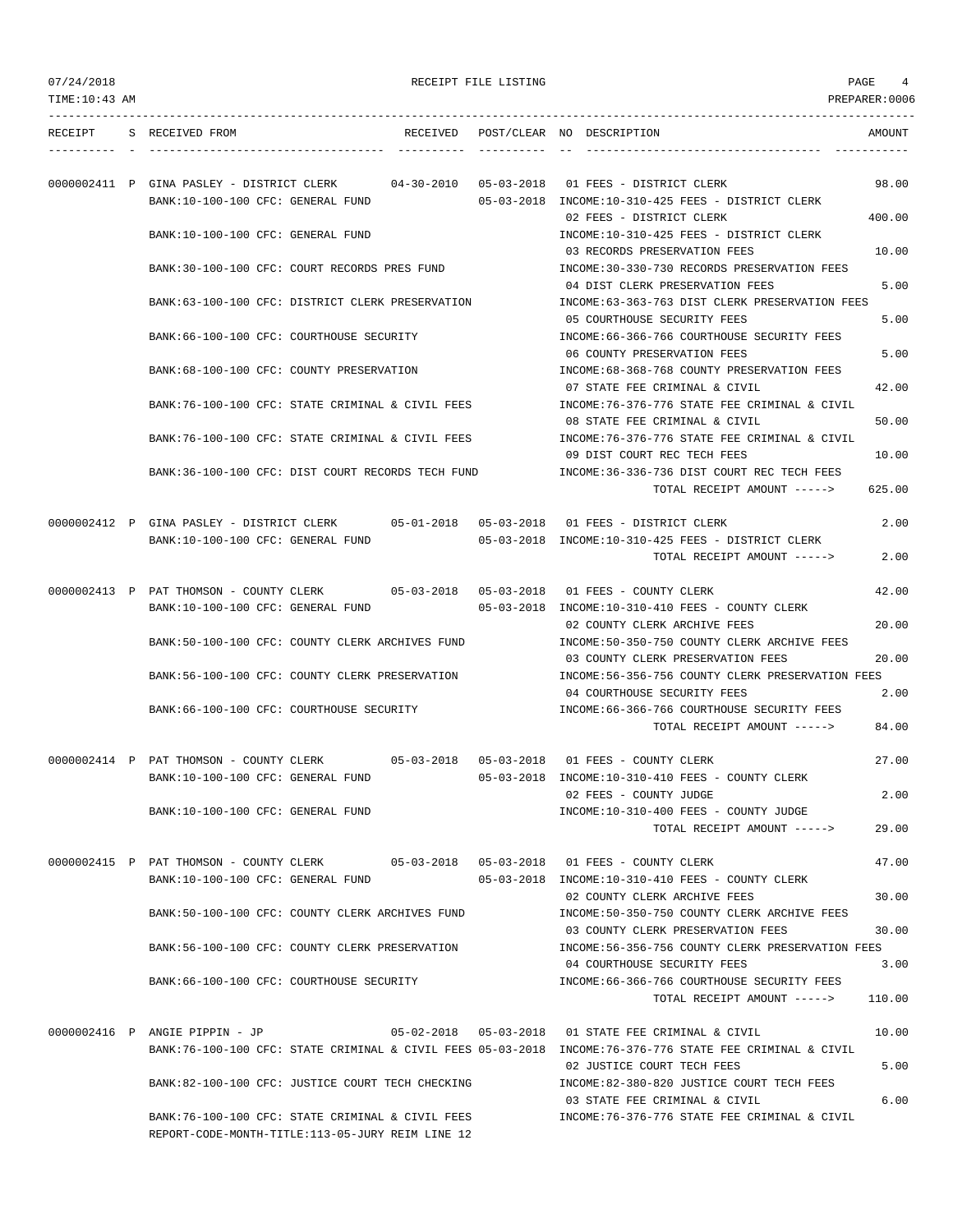TOTAL RECEIPT AMOUNT -----> 154.00

TIME:10:43 AM PREPARER:0006 --------------------------------------------------------------------------------------------------------------------------------- RECEIPT S RECEIVED FROM THE RECEIVED POST/CLEAR NO DESCRIPTION THE SECRET AMOUNT ---------- - ----------------------------------- ---------- ---------- -- ----------------------------------- ----------- 0000002416 Continued 04 STATE FEE CRIMINAL & CIVIL 25.00 BANK:76-100-100 CFC: STATE CRIMINAL & CIVIL FEES INCOME:76-376-776 STATE FEE CRIMINAL & CIVIL TOTAL RECEIPT AMOUNT -----> 46.00 0000002417 P EMILIA GARCIA - SENIOR CITIZENS 05-04-2018 05-04-2018 01 FOOD DONATIONS 5.00 BANK:78-100-100 CFC: SENIOR CITIZENS 05-04-2018 INCOME:78-378-712 FOOD DONATIONS TOTAL RECEIPT AMOUNT -----> 5.00 0000002418 P PAT THOMSON - COUNTY CLERK 05-04-2018 05-04-2018 01 FEES - COUNTY CLERK 150.00 BANK:10-100-100 CFC: GENERAL FUND 05-04-2018 INCOME:10-310-410 FEES - COUNTY CLERK TOTAL RECEIPT AMOUNT -----> 150.00 0000002419 P PAT THOMSON - COUNTY CLERK 05-04-2018 05-04-2018 01 FEES - COUNTY CLERK 25.00 BANK:10-100-100 CFC: GENERAL FUND 05-04-2018 INCOME:10-310-410 FEES - COUNTY CLERK 02 PRESERVATION VS HB 1744 50.00 BANK:56-100-100 CFC: COUNTY CLERK PRESERVATION INCOME:56-356-757 PRESERVATION VS HB 1744 03 FEES - COUNTY CLERK 121.00 BANK:10-100-100 CFC: GENERAL FUND INCOME:10-310-410 FEES - COUNTY CLERK 04 COUNTY CLERK ARCHIVE FEES 50.00 BANK:50-100-100 CFC: COUNTY CLERK ARCHIVES FUND INCOME:50-350-750 COUNTY CLERK ARCHIVE FEES 05 COURTHOUSE SECURITY FEES 5.00 BANK:66-100-100 CFC: COURTHOUSE SECURITY INCOME:66-366-766 COURTHOUSE SECURITY FEES TOTAL RECEIPT AMOUNT -----> 251.00 0000002420 P ANGIE PIPPIN - JP 05-03-2018 05-04-2018 01 FEES - JP #1 20.00 BANK:10-100-100 CFC: GENERAL FUND 05-04-2018 INCOME:10-310-430 FEES - JP #1 REPORT-CODE-MONTH-TITLE:101-05-JP-LINE 1 TOTAL RECEIPT AMOUNT -----> 20.00 0000002421 P ANGIE PIPPIN - JP 05-03-2018 05-04-2018 01 STATE FEE CRIMINAL & CIVIL 58.10 BANK:76-100-100 CFC: STATE CRIMINAL & CIVIL FEES 05-04-2018 INCOME:76-376-776 STATE FEE CRIMINAL & CIVIL 02 FEES - JP #1 68.90 BANK:10-100-100 CFC: GENERAL FUND INCOME:10-310-430 FEES - JP #1 REPORT-CODE-MONTH-TITLE:101-05-JP-LINE 1 03 COURTHOUSE SECURITY FEES 4.00 BANK:66-100-100 CFC: COURTHOUSE SECURITY **INCOME:66-366-766 COURTHOUSE SECURITY FEES** 04 JUSTICE COURT TECH FEES 4.00 BANK:82-100-100 CFC: JUSTICE COURT TECH CHECKING INCOME:82-380-820 JUSTICE COURT TECH FEES TOTAL RECEIPT AMOUNT -----> 135.00 0000002422 P GINA PASLEY - DISTRICT CLERK 05-04-2018 05-04-2018 01 FEES - DISTRICT CLERK 11.00 BANK:10-100-100 CFC: GENERAL FUND 05-04-2018 INCOME:10-310-425 FEES - DISTRICT CLERK TOTAL RECEIPT AMOUNT -----> 11.00 0000002423 P GINA PASLEY - DISTRICT CLERK 05-04-2018 05-04-2018 01 FEES - DISTRICT CLERK 14.00 BANK:10-100-100 CFC: GENERAL FUND 05-04-2018 INCOME:10-310-425 FEES - DISTRICT CLERK TOTAL RECEIPT AMOUNT -----> 14.00 0000002424 P STERLING COMMISSARY LLC 05-07-2018 05-07-2018 01 REVENUE COMMISSARY 7.03 BANK:39-100-170 COMMISSARY CHECKING 05-07-2018 INCOME:39-300-110 REVENUE COMMISSARY 02 REVENUE COMMISSARY 254.34 BANK:39-100-170 COMMISSARY CHECKING INCOME:39-300-110 REVENUE COMMISSARY 03 REVENUE COMMISSARY 104.19 BANK:39-100-170 COMMISSARY CHECKING INCOME:39-300-110 REVENUE COMMISSARY TOTAL RECEIPT AMOUNT -----> 365.56 0000002425 P COBY OR SANDRA MOORE 05-07-2018 05-07-2018 01 UTILITIES 154.00 BANK:10-100-100 CFC: GENERAL FUND 05-07-2018 INCOME:10-470-380 UTILITIES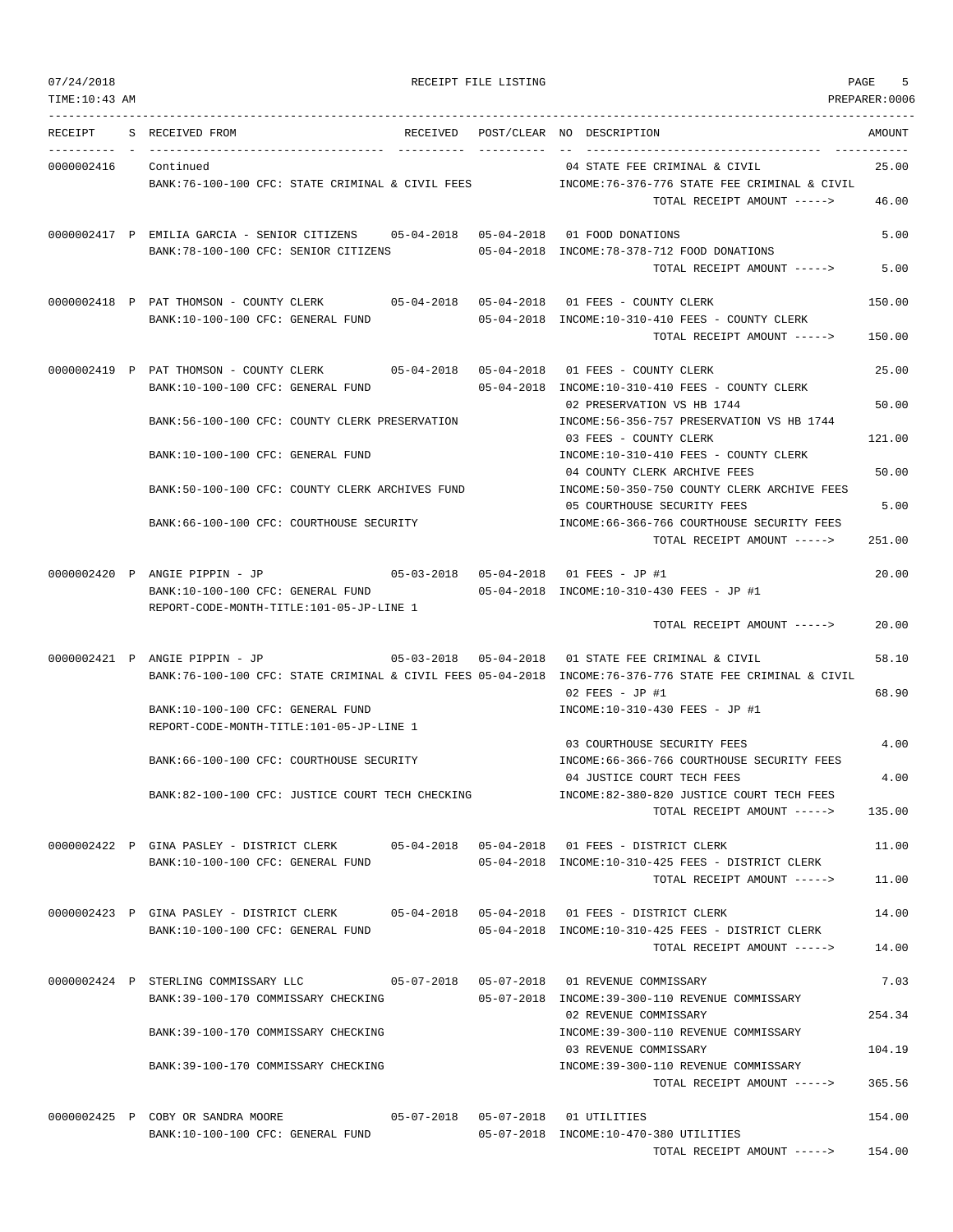TIME:10:43 AM PREPARER:0006 --------------------------------------------------------------------------------------------------------------------------------- RECEIPT S RECEIVED FROM THE RECEIVED POST/CLEAR NO DESCRIPTION THE RECEIVED AMOUNT ---------- - ----------------------------------- ---------- ---------- -- ----------------------------------- ----------- 0000002426 P BIG COUNTRY ELECTRIC COOP 05-07-2018 05-07-2018 01 UTILITIES 47.35 BANK:12-100-100 CFC: ROAD & BRIDGE PRECINCT 2 05-07-2018 INCOME:12-612-380 UTILITIES 02 UTILITIES 81.72 BANK:78-100-100 CFC: SENIOR CITIZENS INCOME:78-778-380 UTILITIES 03 UTILITIES 18.10 BANK:10-100-100 CFC: GENERAL FUND INCOME:10-470-380 UTILITIES TOTAL RECEIPT AMOUNT -----> 147.17 0000002427 P TEXAS COMPTROLLER 05-07-2018 05-07-2018 01 COMMUNICATIONS 1,907.93 BANK:10-100-100 CFC: GENERAL FUND 05-07-2018 INCOME:10-530-310 COMMUNICATIONS TOTAL RECEIPT AMOUNT -----> 1,907.93 0000002428 P IRS - 941 OVERPAY 05-07-2018 05-07-2018 01 MISCELLANEOUS REINBURSEMENTS 19,529.96 BANK:10-100-100 CFC: GENERAL FUND 05-07-2018 INCOME:10-530-415 MISCELLANEOUS REIMBURSEMENTS TOTAL RECEIPT AMOUNT -----> 19,529.96 0000002429 P PAT THOMSON - COUNTY CLERK 05-07-2018 05-07-2018 01 FEES - COUNTY CLERK 33.00 BANK:10-100-100 CFC: GENERAL FUND 05-07-2018 INCOME:10-310-410 FEES - COUNTY CLERK TOTAL RECEIPT AMOUNT -----> 33.00 0000002430 P GINA PASLEY - DISTRICT CLERK 05-07-2018 05-07-2018 01 FEES - DISTRICT CLERK 1.00 BANK:10-100-100 CFC: GENERAL FUND 05-07-2018 INCOME:10-310-425 FEES - DISTRICT CLERK TOTAL RECEIPT AMOUNT -----> 1.00 0000002431 P GINA PASLEY - DISTRICT CLERK 05-07-2018 05-07-2018 01 FEES - DISTRICT CLERK 2.00 BANK:10-100-100 CFC: GENERAL FUND 05-07-2018 INCOME:10-310-425 FEES - DISTRICT CLERK TOTAL RECEIPT AMOUNT -----> 2.00 0000002432 P EMILIA GARCIA - SENIOR CITIZENS 05-07-2018 05-07-2018 01 FOOD DONATIONS 40.05 BANK:78-100-100 CFC: SENIOR CITIZENS 05-07-2018 INCOME:78-378-712 FOOD DONATIONS TOTAL RECEIPT AMOUNT -----> 40.05 0000002433 P GINA PASLEY - DISTRICT CLERK 05-07-2018 05-08-2018 01 FEES - DISTRICT CLERK 2.00 BANK:10-100-100 CFC: GENERAL FUND 05-08-2018 INCOME:10-310-425 FEES - DISTRICT CLERK TOTAL RECEIPT AMOUNT -----> 2.00 0000002434 P PAT THOMSON - COUNTY CLERK 05-08-2018 05-08-2018 01 FEES - COUNTY CLERK 15.00 BANK:10-100-100 CFC: GENERAL FUND 05-08-2018 INCOME:10-310-410 FEES - COUNTY CLERK TOTAL RECEIPT AMOUNT -----> 15.00 0000002435 P PAT THOMSON - COUNTY CLERK 05-08-2018 05-08-2018 01 FEES - COUNTY CLERK 288.60 BANK:10-100-100 CFC: GENERAL FUND 05-08-2018 INCOME:10-310-410 FEES - COUNTY CLERK 02 PRESERVATION VS HB 1744 3.00 BANK:56-100-100 CFC: COUNTY CLERK PRESERVATION INCOME:56-356-757 PRESERVATION VS HB 1744 03 STATE FEE CRIMINAL & CIVIL 6 5.40 BANK:76-100-100 CFC: STATE CRIMINAL & CIVIL FEES INCOME:76-376-776 STATE FEE CRIMINAL & CIVIL 04 COUNTY CLERK ARCHIVE FEES 150.00 BANK:50-100-100 CFC: COUNTY CLERK ARCHIVES FUND INCOME:50-350-750 COUNTY CLERK ARCHIVE FEES 05 COUNTY CLERK PRESERVATION FEES 150.00 BANK:56-100-100 CFC: COUNTY CLERK PRESERVATION INCOME:56-356-756 COUNTY CLERK PRESERVATION FEES 06 COURTHOUSE SECURITY FEES 15.00 BANK:66-100-100 CFC: COURTHOUSE SECURITY INCOME:66-366-766 COURTHOUSE SECURITY FEES TOTAL RECEIPT AMOUNT -----> 612.00

0000002436 P ANGIE PIPPIN - JP 05-04-2018 05-08-2018 01 STATE FEE CRIMINAL & CIVIL 110.36 BANK:76-100-100 CFC: STATE CRIMINAL & CIVIL FEES 05-08-2018 INCOME:76-376-776 STATE FEE CRIMINAL & CIVIL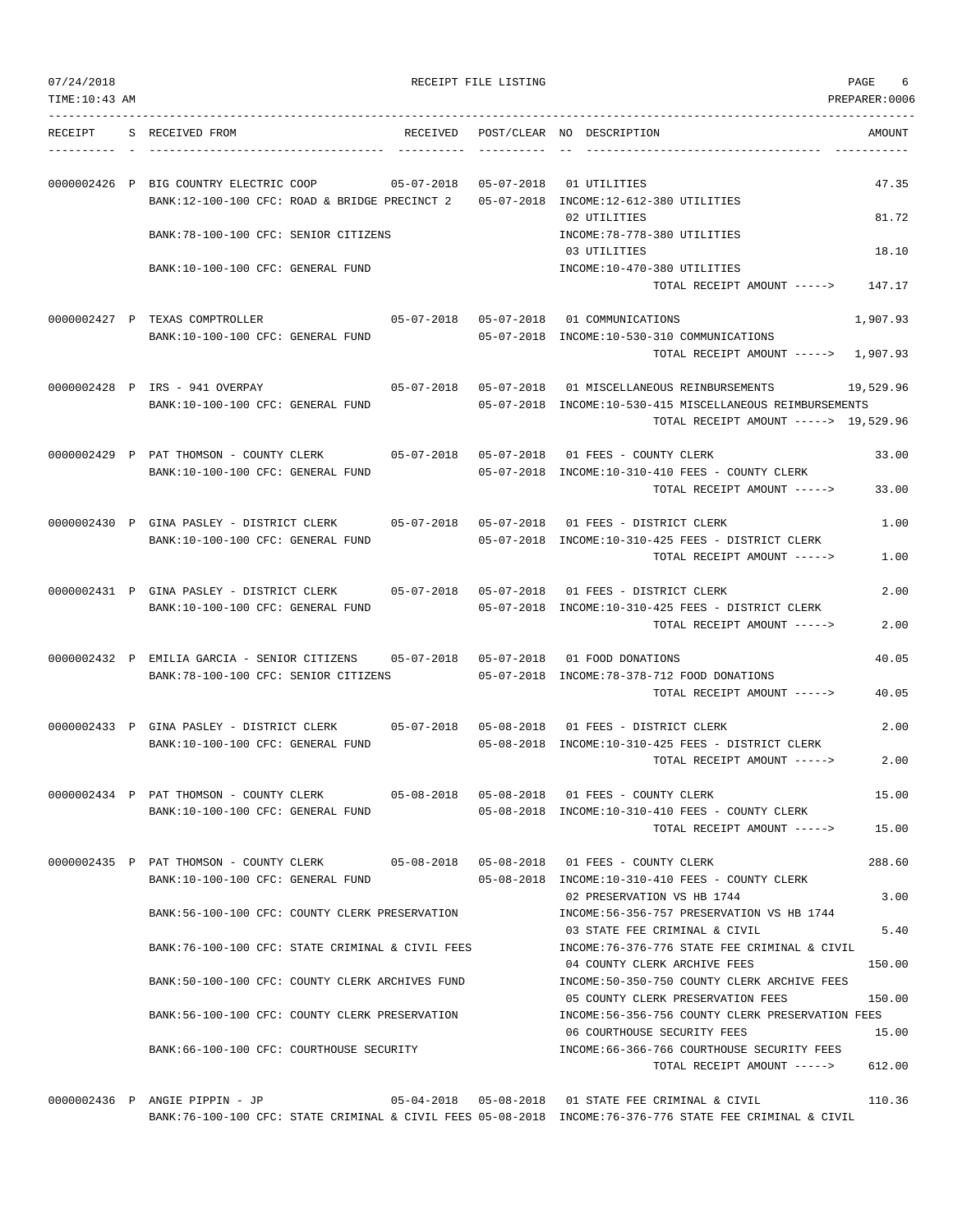| 07/24/2018<br>TIME: 10:43 AM |                                                                                          | RECEIPT FILE LISTING |                                                                                                          | 7<br>PAGE<br>PREPARER:0006 |
|------------------------------|------------------------------------------------------------------------------------------|----------------------|----------------------------------------------------------------------------------------------------------|----------------------------|
| RECEIPT                      | S RECEIVED FROM                                                                          |                      | RECEIVED POST/CLEAR NO DESCRIPTION                                                                       | AMOUNT                     |
| 0000002436                   | Continued                                                                                |                      | 02 FEES - JP #1                                                                                          | 78.52                      |
|                              | BANK:10-100-100 CFC: GENERAL FUND                                                        |                      | INCOME:10-310-430 FEES - JP #1                                                                           |                            |
|                              | REPORT-CODE-MONTH-TITLE:101-05-JP-LINE 1                                                 |                      |                                                                                                          |                            |
|                              |                                                                                          |                      | 03 COURTHOUSE SECURITY FEES                                                                              | 5.34                       |
|                              | BANK:66-100-100 CFC: COURTHOUSE SECURITY                                                 |                      | INCOME: 66-366-766 COURTHOUSE SECURITY FEES<br>04 JUSTICE COURT TECH FEES                                | 5.78                       |
|                              | BANK:82-100-100 CFC: JUSTICE COURT TECH CHECKING                                         |                      | INCOME:82-380-820 JUSTICE COURT TECH FEES<br>TOTAL RECEIPT AMOUNT ----->                                 | 200.00                     |
|                              |                                                                                          |                      |                                                                                                          |                            |
|                              | 0000002437 P ANGIE PIPPIN - JP                                                           |                      | 05-04-2018  05-08-2018  01 STATE FEE CRIMINAL & CIVIL                                                    | 88.50                      |
|                              |                                                                                          |                      | BANK:76-100-100 CFC: STATE CRIMINAL & CIVIL FEES 05-08-2018 INCOME:76-376-776 STATE FEE CRIMINAL & CIVIL |                            |
|                              |                                                                                          |                      | 02 FEES - JP #1                                                                                          | 153.50                     |
|                              | BANK:10-100-100 CFC: GENERAL FUND                                                        |                      | INCOME:10-310-430 FEES - JP #1                                                                           |                            |
|                              | REPORT-CODE-MONTH-TITLE:101-05-JP-LINE 1                                                 |                      |                                                                                                          |                            |
|                              |                                                                                          |                      | 03 COURTHOUSE SECURITY FEES                                                                              | 4.00                       |
|                              | BANK:66-100-100 CFC: COURTHOUSE SECURITY                                                 |                      | INCOME: 66-366-766 COURTHOUSE SECURITY FEES                                                              |                            |
|                              |                                                                                          |                      | 04 JUSTICE COURT TECH FEES                                                                               | 4.00                       |
|                              | BANK:82-100-100 CFC: JUSTICE COURT TECH CHECKING                                         |                      | INCOME:82-380-820 JUSTICE COURT TECH FEES                                                                | 250.00                     |
|                              |                                                                                          |                      | TOTAL RECEIPT AMOUNT ----->                                                                              |                            |
|                              | 0000002438 P ANGIE PIPPIN - JP                                                           |                      | 05-07-2018  05-08-2018  01 STATE FEE CRIMINAL & CIVIL                                                    | 235.10                     |
|                              |                                                                                          |                      | BANK:76-100-100 CFC: STATE CRIMINAL & CIVIL FEES 05-08-2018 INCOME:76-376-776 STATE FEE CRIMINAL & CIVIL |                            |
|                              |                                                                                          |                      | 02 FEES - JP #1                                                                                          | 217.90                     |
|                              | BANK:10-100-100 CFC: GENERAL FUND                                                        |                      | INCOME:10-310-430 FEES - JP #1                                                                           |                            |
|                              | REPORT-CODE-MONTH-TITLE:101-05-JP-LINE 1                                                 |                      |                                                                                                          |                            |
|                              |                                                                                          |                      | 03 COURTHOUSE SECURITY FEES                                                                              | 12.00                      |
|                              | BANK:66-100-100 CFC: COURTHOUSE SECURITY                                                 |                      | INCOME: 66-366-766 COURTHOUSE SECURITY FEES                                                              |                            |
|                              |                                                                                          |                      | 04 JUSTICE COURT TECH FEES                                                                               | 12.00                      |
|                              | BANK:82-100-100 CFC: JUSTICE COURT TECH CHECKING                                         |                      | INCOME:82-380-820 JUSTICE COURT TECH FEES                                                                |                            |
|                              |                                                                                          |                      | TOTAL RECEIPT AMOUNT ----->                                                                              | 477.00                     |
|                              | 0000002439 P ANGIE PIPPIN - JP                                                           |                      | 05-07-2018  05-08-2018  01 STATE FEE CRIMINAL & CIVIL                                                    | 9.06                       |
|                              |                                                                                          |                      | BANK:76-100-100 CFC: STATE CRIMINAL & CIVIL FEES 05-08-2018 INCOME:76-376-776 STATE FEE CRIMINAL & CIVIL |                            |
|                              |                                                                                          |                      | 02 FEES - JP #1                                                                                          | 0.30                       |
|                              | BANK:10-100-100 CFC: GENERAL FUND                                                        |                      | INCOME:10-310-430 FEES - JP #1                                                                           |                            |
|                              | REPORT-CODE-MONTH-TITLE:101-05-JP-LINE 1                                                 |                      |                                                                                                          |                            |
|                              |                                                                                          |                      | 03 COURTHOUSE SECURITY FEES                                                                              | 0.32                       |
|                              | BANK:66-100-100 CFC: COURTHOUSE SECURITY                                                 |                      | INCOME: 66-366-766 COURTHOUSE SECURITY FEES                                                              |                            |
|                              |                                                                                          |                      | 04 JUSTICE COURT TECH FEES                                                                               | 0.32                       |
|                              | BANK:82-100-100 CFC: JUSTICE COURT TECH CHECKING                                         |                      | INCOME:82-380-820 JUSTICE COURT TECH FEES                                                                |                            |
|                              |                                                                                          |                      | TOTAL RECEIPT AMOUNT ----->                                                                              | 10.00                      |
|                              |                                                                                          |                      |                                                                                                          |                            |
|                              | 0000002440 P GINA PASLEY - DISTRICT CLERK 05-08-2018 05-09-2018 01 FEES - DISTRICT CLERK |                      | 05-09-2018 INCOME:10-310-425 FEES - DISTRICT CLERK                                                       | 21.00                      |
|                              | BANK:10-100-100 CFC: GENERAL FUND                                                        |                      | TOTAL RECEIPT AMOUNT ----->                                                                              | 21.00                      |
|                              |                                                                                          |                      |                                                                                                          |                            |
|                              | 0000002441 P PAT THOMSON - COUNTY CLERK                                                  |                      | 05-09-2018  05-09-2018  01 FEES - COUNTY CLERK                                                           | 17.00                      |
|                              | BANK:10-100-100 CFC: GENERAL FUND                                                        |                      | 05-09-2018 INCOME:10-310-410 FEES - COUNTY CLERK                                                         |                            |
|                              |                                                                                          |                      | 02 FEES - COUNTY CLERK                                                                                   | 71.00                      |
|                              | BANK:10-100-100 CFC: GENERAL FUND                                                        |                      | INCOME:10-310-410 FEES - COUNTY CLERK                                                                    |                            |
|                              |                                                                                          |                      | 03 COUNTY CLERK ARCHIVE FEES                                                                             | 30.00                      |
|                              | BANK:50-100-100 CFC: COUNTY CLERK ARCHIVES FUND                                          |                      | INCOME:50-350-750 COUNTY CLERK ARCHIVE FEES                                                              |                            |
|                              |                                                                                          |                      | 04 COUNTY CLERK PRESERVATION FEES                                                                        | 30.00                      |
|                              | BANK:56-100-100 CFC: COUNTY CLERK PRESERVATION                                           |                      | INCOME:56-356-756 COUNTY CLERK PRESERVATION FEES                                                         |                            |
|                              |                                                                                          |                      | 05 COURTHOUSE SECURITY FEES                                                                              | 3.00                       |
|                              | BANK:66-100-100 CFC: COURTHOUSE SECURITY                                                 |                      | INCOME: 66-366-766 COURTHOUSE SECURITY FEES                                                              |                            |
|                              |                                                                                          |                      | TOTAL RECEIPT AMOUNT ----->                                                                              | 151.00                     |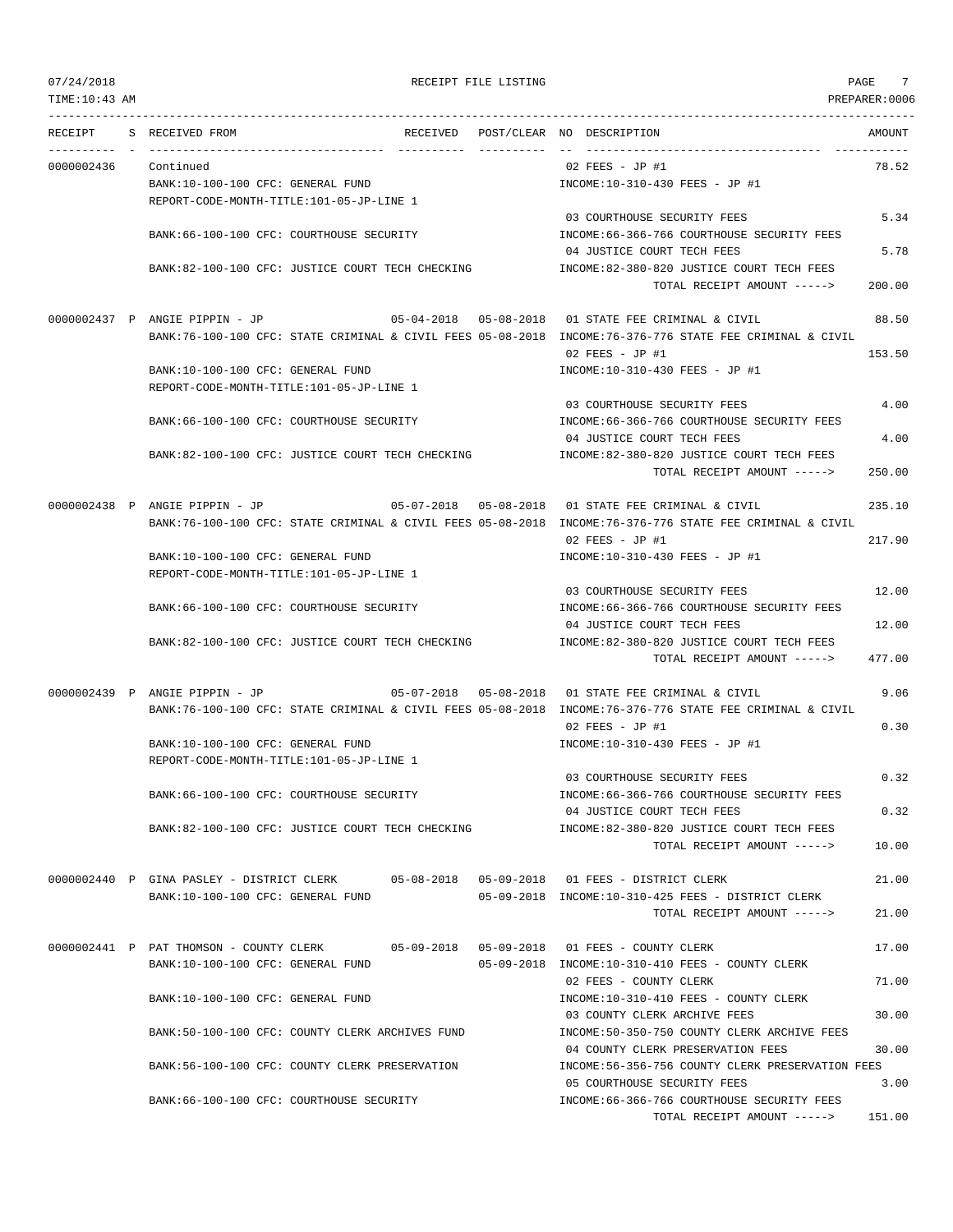| 07/24/2018 |
|------------|
|            |

| 07/24/2018<br>TIME:10:43 AM |                                                                                                                                                                                 | RECEIPT FILE LISTING              |                                                                                                                   | PAGE<br>8<br>PREPARER:0006 |
|-----------------------------|---------------------------------------------------------------------------------------------------------------------------------------------------------------------------------|-----------------------------------|-------------------------------------------------------------------------------------------------------------------|----------------------------|
|                             | RECEIPT S RECEIVED FROM                                                                                                                                                         |                                   | RECEIVED POST/CLEAR NO DESCRIPTION                                                                                | AMOUNT                     |
|                             | 0000002442 P ANGIE PIPPIN - JP<br>BANK:76-100-100 CFC: STATE CRIMINAL & CIVIL FEES 05-09-2018 INCOME:76-376-776 STATE FEE CRIMINAL & CIVIL<br>BANK:10-100-100 CFC: GENERAL FUND | 05-08-2018 05-09-2018             | 01 STATE FEE CRIMINAL & CIVIL<br>$02$ FEES - JP #1<br>INCOME:10-310-430 FEES - JP #1                              | 177.00<br>127.00           |
|                             | REPORT-CODE-MONTH-TITLE:101-05-JP-LINE 1<br>BANK:66-100-100 CFC: COURTHOUSE SECURITY                                                                                            |                                   | 03 COURTHOUSE SECURITY FEES<br>INCOME: 66-366-766 COURTHOUSE SECURITY FEES<br>04 JUSTICE COURT TECH FEES          | 8.00<br>8.00               |
|                             | BANK:82-100-100 CFC: JUSTICE COURT TECH CHECKING                                                                                                                                |                                   | INCOME:82-380-820 JUSTICE COURT TECH FEES<br>TOTAL RECEIPT AMOUNT ----->                                          | 320.00                     |
|                             | 0000002443 P APPRAISAL DISTRICT - I&S 05-09-2018 05-09-2018<br>BANK:20-100-190 I&S ACCOUNT JAIL BOND                                                                            |                                   | 01 BOND TAXES - I&S<br>05-09-2018 INCOME:20-315-100 BOND TAXES<br>TOTAL RECEIPT AMOUNT ----->                     | 2,172.79<br>2,172.79       |
|                             | 0000002444 P APPRAISAL DISTRICT - M&O<br>BANK:10-100-100 CFC: GENERAL FUND                                                                                                      | $05 - 09 - 2018$ $05 - 09 - 2018$ | 01 ADVALOREM TAXES - M&O<br>05-09-2018 INCOME:10-300-100 ADVALOREM TAXES                                          | 15,781.51                  |
|                             | BANK:10-100-100 CFC: GENERAL FUND                                                                                                                                               |                                   | 02 ADVALOREM TAXES<br>INCOME:10-300-100 ADVALOREM TAXES<br>TOTAL RECEIPT AMOUNT -----> 17,781.51                  | 2,000.00                   |
|                             | 0000002445 P APPRAISAL DISTRICT R & B 05-09-2018 05-09-2018<br>BANK:11-100-100 CFC: ROAD & BRIDGE PRECINCT 1 05-09-2018 INCOME:11-311-100 ADVALOREM TAXES                       |                                   | 01 ADVALOREM TAXES R&B                                                                                            | 122.18                     |
|                             | BANK:12-100-100 CFC: ROAD & BRIDGE PRECINCT 2                                                                                                                                   |                                   | 02 ADVALOREM TAXES R&B<br>INCOME:12-312-100 ADVALOREM TAXES                                                       | 122.17                     |
|                             | BANK:13-100-100 CFC: ROAD & BRIDGE PRECINCT 3                                                                                                                                   |                                   | 03 ADVALOREM TAXES R&B<br>INCOME:13-313-100 ADVALOREM TAXES<br>04 ADVALOREM TAXES R&B                             | 122.17<br>122.17           |
|                             | BANK:14-100-100 CFC: ROAD & BRIDGE PRECINCT 4                                                                                                                                   |                                   | INCOME:14-314-100 ADVALOREM TAXES<br>TOTAL RECEIPT AMOUNT ----->                                                  | 488.69                     |
|                             | 0000002446 P FISHER COUNTY APPRAISAL DISTRICT<br>BANK:10-100-100 CFC: GENERAL FUND                                                                                              |                                   | 05-09-2018  05-09-2018  01 FEES - SHERIFF<br>05-09-2018 INCOME:10-310-455 FEES - SHERIFF                          | 298.77                     |
|                             | BANK:10-100-100 CFC: GENERAL FUND                                                                                                                                               |                                   | 02 FEES - SHERIFF<br>INCOME:10-310-455 FEES - SHERIFF<br>03 FEES - SHERIFF                                        | 308.88<br>13.25            |
|                             | BANK:10-100-100 CFC: GENERAL FUND                                                                                                                                               |                                   | INCOME:10-310-455 FEES - SHERIFF<br>04 FEES - SHERIFF                                                             | 159.03                     |
|                             | BANK:10-100-100 CFC: GENERAL FUND                                                                                                                                               |                                   | INCOME:10-310-455 FEES - SHERIFF<br>TOTAL RECEIPT AMOUNT ----->                                                   | 779.93                     |
|                             | 0000002447 P SHERIFF - ALAN ARWINE $05-04-2018$ 05-09-2018 01 BAIL BOND FEES<br>BANK:74-100-100 CFC: BAIL BOND FUND                                                             |                                   | 05-09-2018 INCOME:74-374-774 BAIL BOND FEES<br>TOTAL RECEIPT AMOUNT ----->                                        | 15.00<br>15.00             |
|                             | 0000002448 P GT DISTRIBUTORS<br>BANK:84-100-150 CFC: FC DRUG FORFEITURE CHECKING 05-10-2018 INCOME:84-840-840 FC DRUG FORFEITURE EXPENSES                                       |                                   | 05-10-2018  05-10-2018  01 FC DRUG FORFEITURE EXPENSES<br>TOTAL RECEIPT AMOUNT ----->                             | 224.20<br>224.20           |
|                             | 0000002449 P PAT THOMSON - COUNTY CLERK 05-10-2018 05-10-2018 01 FEES - COUNTY CLERK<br>BANK:10-100-100 CFC: GENERAL FUND                                                       |                                   | 05-10-2018 INCOME:10-310-410 FEES - COUNTY CLERK                                                                  | 80.00                      |
|                             | BANK:50-100-100 CFC: COUNTY CLERK ARCHIVES FUND                                                                                                                                 |                                   | 02 COUNTY CLERK ARCHIVE FEES<br>INCOME: 50-350-750 COUNTY CLERK ARCHIVE FEES<br>03 COUNTY CLERK PRESERVATION FEES | 40.00<br>40.00             |

BANK:56-100-100 CFC: COUNTY CLERK PRESERVATION INCOME:56-356-756 COUNTY CLERK PRESERVATION FEES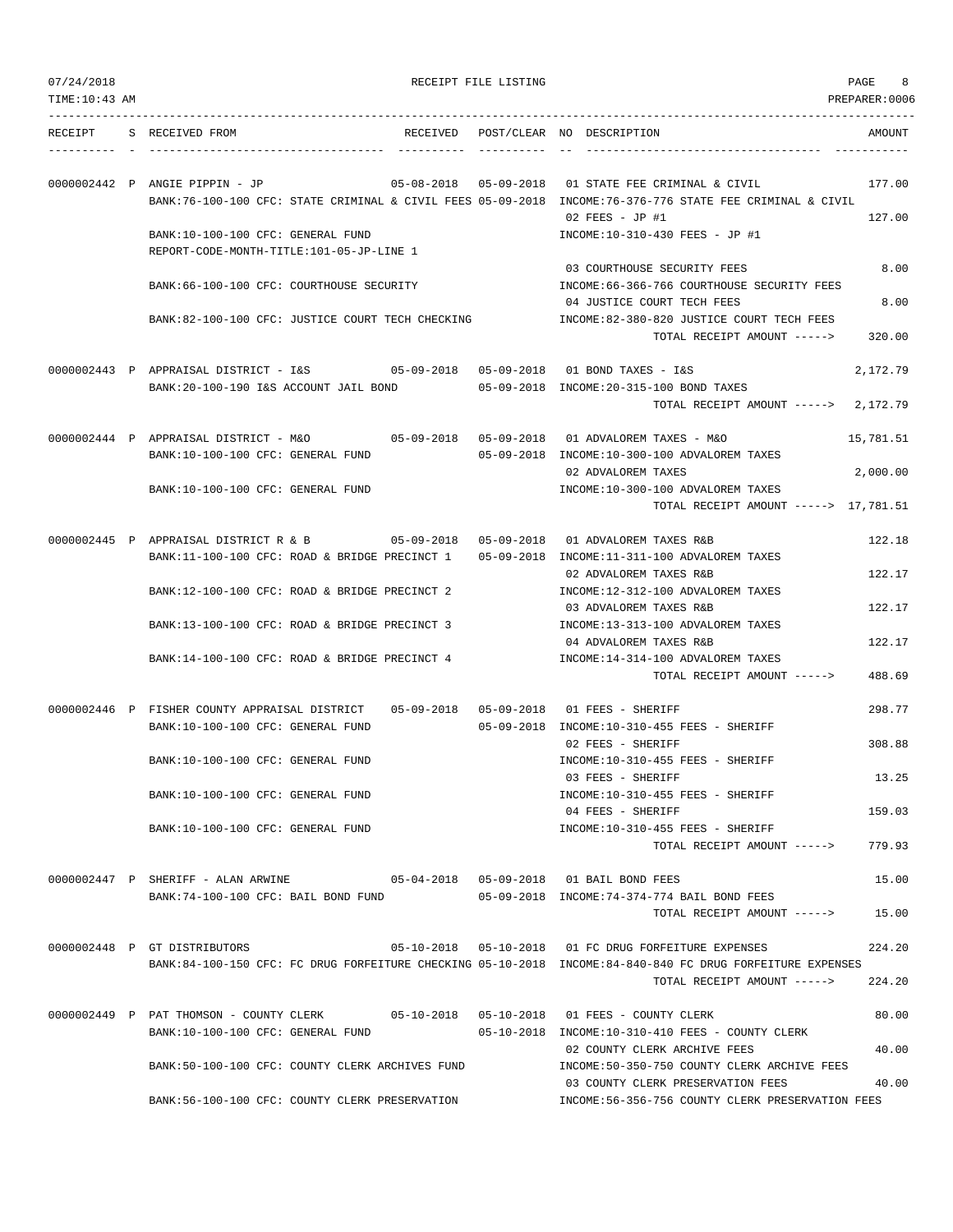TIME:10:43 AM PREPARER:0006 --------------------------------------------------------------------------------------------------------------------------------- RECEIPT S RECEIVED FROM THE RECEIVED POST/CLEAR NO DESCRIPTION THE RECEIVED AMOUNT ---------- - ----------------------------------- ---------- ---------- -- ----------------------------------- ----------- 0000002449 Continued 04 COURTHOUSE SECURITY FEES 4.00 BANK:66-100-100 CFC: COURTHOUSE SECURITY INCOME:66-366-766 COURTHOUSE SECURITY FEES TOTAL RECEIPT AMOUNT -----> 164.00 0000002450 P PAT THOMSON - COUNTY CLERK 05-10-2018 05-10-2018 01 FEES - COUNTY CLERK 46.00 BANK:10-100-100 CFC: GENERAL FUND 05-10-2018 INCOME:10-310-410 FEES - COUNTY CLERK 02 STATE FEE CRIMINAL & CIVIL 42.00 BANK:76-100-100 CFC: STATE CRIMINAL & CIVIL FEES INCOME:76-376-776 STATE FEE CRIMINAL & CIVIL 03 COUNTY CLERK ARCHIVE FEES 10.00 BANK:50-100-100 CFC: COUNTY CLERK ARCHIVES FUND INCOME:50-350-750 COUNTY CLERK ARCHIVE FEES 04 COURTHOUSE SECURITY FEES 5.00 BANK:66-100-100 CFC: COURTHOUSE SECURITY INCOME:66-366-766 COURTHOUSE SECURITY FEES 05 STATE FEE CRIMINAL & CIVIL 10.00 BANK:76-100-100 CFC: STATE CRIMINAL & CIVIL FEES INCOME:76-376-776 STATE FEE CRIMINAL & CIVIL 06 STATE FEE CRIMINAL & CIVIL  $40.00$ BANK:76-100-100 CFC: STATE CRIMINAL & CIVIL FEES **INCOME:76-376-776 STATE FEE CRIMINAL & CIVIL** 07 STATE FEE CRIMINAL & CIVIL 5.00 BANK:76-100-100 CFC: STATE CRIMINAL & CIVIL FEES INCOME:76-376-776 STATE FEE CRIMINAL & CIVIL 08 FEES - COUNTY JUDGE 6.00 BANK:10-100-100 CFC: GENERAL FUND INCOME:10-310-400 FEES - COUNTY JUDGE 09 FEES - SHERIFF 100.00 BANK:10-100-100 CFC: GENERAL FUND INCOME:10-310-455 FEES - SHERIFF 10 JUDICIAL TRAINING FEES 5.00 BANK:53-100-100 JUDICIAL TRAINING FUND INCOME:53-353-753 JUDICIAL TRAINING FEES 11 RECORDS PRESERVATION FEES 10.00 BANK:30-100-100 CFC: COURT RECORDS PRES FUND INCOME:30-330-730 RECORDS PRESERVATION FEES 12 LAW LIBRARY FEES 35.00 BANK:60-100-100 CFC: LAW LIBRARY **INCOME:60-360-760 LAW LIBRARY FEES** 13 COUNTY PRESERVATION FEES 5.00 BANK:68-100-100 CFC: COUNTY PRESERVATION INCOME:68-368-768 COUNTY PRESERVATION FEES 14 GUARDIANSHIP 20.00 BANK:76-100-100 CFC: STATE CRIMINAL & CIVIL FEES INCOME:76-376-702 GUARDIANSHIP 15 STATE FEE CRIMINAL & CIVIL 30.00 BANK:76-100-100 CFC: STATE CRIMINAL & CIVIL FEES INCOME:76-376-776 STATE FEE CRIMINAL & CIVIL 16 STATE FEE CRIMINAL & CIVIL 5.00 BANK:76-100-100 CFC: STATE CRIMINAL & CIVIL FEES INCOME:76-376-776 STATE FEE CRIMINAL & CIVIL TOTAL RECEIPT AMOUNT -----> 374.00 0000002451 P HOT CHECK - COUNTY ATTORNEY 05-10-2018 05-10-2018 01 HOT CHECK REVENUES 301.59 BANK:72-100-100 CFC: HOT CHECK FUND 05-10-2018 INCOME:72-372-772 HOT CHECK REVENUES 02 HOT CHECK REVENUES 819.54 BANK:72-100-100 CFC: HOT CHECK FUND INCOME:72-372-772 HOT CHECK REVENUES TOTAL RECEIPT AMOUNT -----> 1,121.13 0000002452 P SNYDER IRON & METAL LLC 05-10-2018 05-10-2018 01 SUPPLIES 237.00 BANK:13-100-100 CFC: ROAD & BRIDGE PRECINCT 3 05-10-2018 INCOME:13-613-305 SUPPLIES TOTAL RECEIPT AMOUNT -----> 237.00 0000002453 P JONNYE GIBSON - TAX COLLECTOR 05-11-2018 05-11-2018 01 FEES - TAX COLLECTOR 2.00 BANK:10-100-100 CFC: GENERAL FUND 05-11-2018 INCOME:10-310-445 FEES - TAX COLLECTOR 02 MOTOR VEHICLE REGISTRATION 3,183.36 BANK:11-100-100 CFC: ROAD & BRIDGE PRECINCT 1 INCOME:11-311-110 MOTOR VEHICLE REGISTRATION 03 MOTOR VEHICLE REGISTRATION 3,183.35 BANK:12-100-100 CFC: ROAD & BRIDGE PRECINCT 2 INCOME:12-312-110 MOTOR VEHICLE REGISTRATION 04 MOTOR VEHICLE REGISTRATION 3,183.36 BANK:13-100-100 CFC: ROAD & BRIDGE PRECINCT 3 INCOME:13-313-110 MOTOR VEHICLE REGISTRATION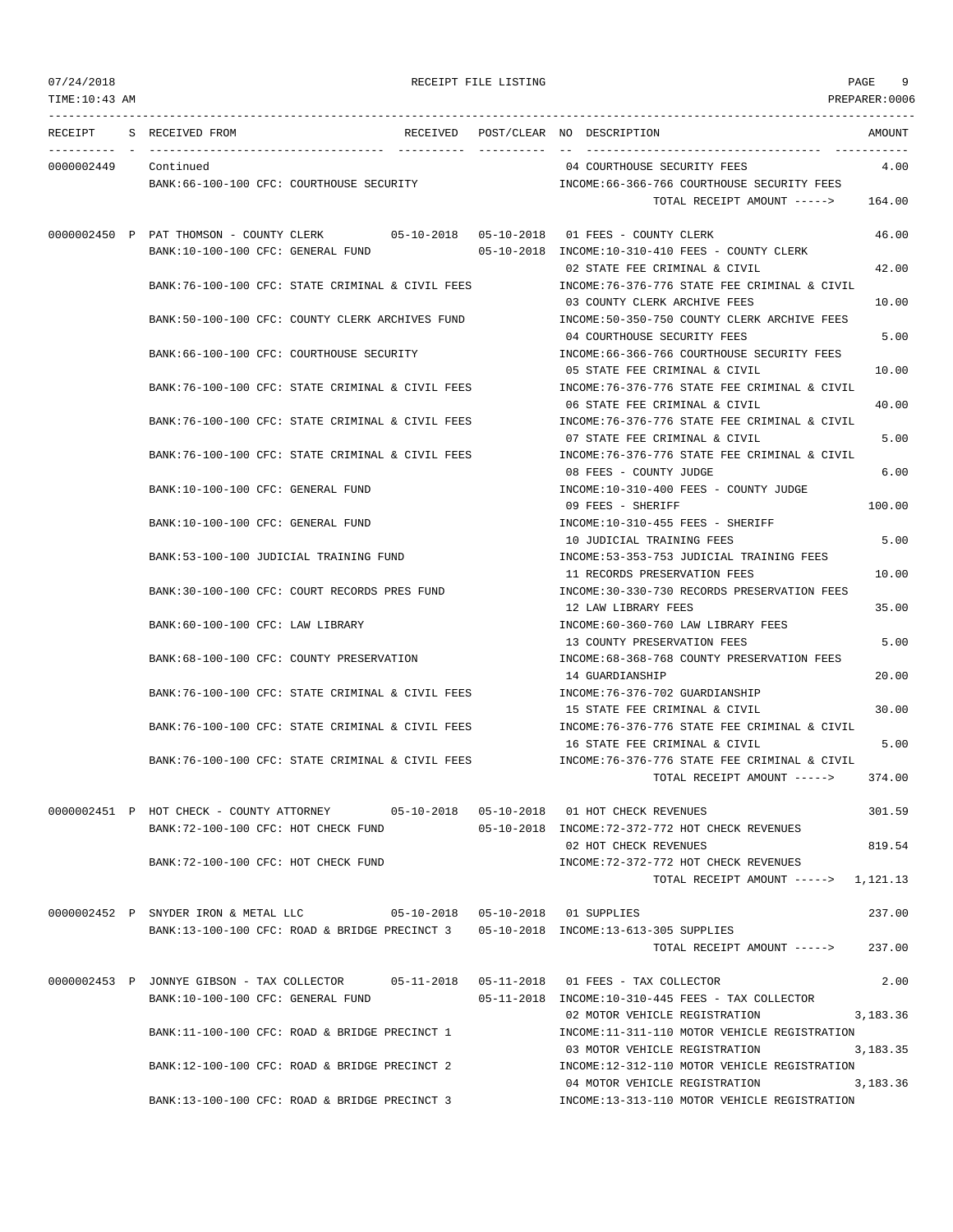| TIME:10:43 AM |                                                                                                                               |             | PREPARER:0006                                                                                                                       |
|---------------|-------------------------------------------------------------------------------------------------------------------------------|-------------|-------------------------------------------------------------------------------------------------------------------------------------|
|               | RECEIPT S RECEIVED FROM                                                                                                       |             | RECEIVED POST/CLEAR NO DESCRIPTION<br>AMOUNT                                                                                        |
| 0000002453    | Continued<br>BANK:14-100-100 CFC: ROAD & BRIDGE PRECINCT 4                                                                    | ----------- | 05 MOTOR VEHICLE REGISTRATION<br>3,183.35<br>INCOME:14-314-110 MOTOR VEHICLE REGISTRATION                                           |
|               | BANK:10-100-100 CFC: GENERAL FUND                                                                                             |             | 06 FEES - TITLE<br>150.00<br>$INCOME: 10-310-447$ FEES - TITLE                                                                      |
|               | BANK:10-100-100 CFC: GENERAL FUND                                                                                             |             | 5.64<br>07 INTEREST EARNED<br>INCOME:10-300-180 INTEREST EARNED                                                                     |
|               |                                                                                                                               |             | TOTAL RECEIPT AMOUNT -----> 12,891.06                                                                                               |
|               | 0000002454 P GINA PASLEY - DISTRICT CLERK 05-10-2018 05-11-2018 01 FEES - DISTRICT CLERK<br>BANK:10-100-100 CFC: GENERAL FUND |             | 90.00<br>05-11-2018 INCOME:10-310-425 FEES - DISTRICT CLERK                                                                         |
|               | BANK:10-100-100 CFC: GENERAL FUND                                                                                             |             | 200.00<br>02 FEES - SHERIFF<br>INCOME:10-310-455 FEES - SHERIFF                                                                     |
|               | BANK:36-100-100 CFC: DIST COURT RECORDS TECH FUND                                                                             |             | 5.00<br>03 DIST COURT REC TECH FEES<br>INCOME: 36-336-736 DIST COURT REC TECH FEES<br>04 DIST CLERK PRESERVATION FEES<br>5.00       |
|               | BANK:63-100-100 CFC: DISTRICT CLERK PRESERVATION                                                                              |             | INCOME:63-363-763 DIST CLERK PRESERVATION FEES<br>5.00<br>05 COURTHOUSE SECURITY FEES                                               |
|               | BANK: 66-100-100 CFC: COURTHOUSE SECURITY                                                                                     |             | INCOME: 66-366-766 COURTHOUSE SECURITY FEES<br>5.00<br>06 COUNTY PRESERVATION FEES                                                  |
|               | BANK:68-100-100 CFC: COUNTY PRESERVATION                                                                                      |             | INCOME: 68-368-768 COUNTY PRESERVATION FEES<br>42.00<br>07 STATE FEE CRIMINAL & CIVIL                                               |
|               | BANK:76-100-100 CFC: STATE CRIMINAL & CIVIL FEES                                                                              |             | INCOME: 76-376-776 STATE FEE CRIMINAL & CIVIL<br>08 STATE FEE CRIMINAL & CIVIL<br>50.00                                             |
|               | BANK:76-100-100 CFC: STATE CRIMINAL & CIVIL FEES                                                                              |             | INCOME: 76-376-776 STATE FEE CRIMINAL & CIVIL<br>09 TAX RESEARCH FEE EXPENSE<br>350.00                                              |
|               | BANK:10-100-100 CFC: GENERAL FUND                                                                                             |             | INCOME:10-420-345 TAX RESEARCH FEE EXPENSE<br>10 RECORDS PRESERVATION FEES<br>10.00                                                 |
|               | BANK:30-100-100 CFC: COURT RECORDS PRES FUND                                                                                  |             | INCOME:30-330-730 RECORDS PRESERVATION FEES<br>762.00<br>TOTAL RECEIPT AMOUNT ----->                                                |
|               | 0000002455 P GINA PASLEY - DISTRICT CLERK 05-10-2018 05-11-2018 01 FEES - DISTRICT CLERK<br>BANK:10-100-100 CFC: GENERAL FUND |             | 4.00<br>05-11-2018 INCOME:10-310-425 FEES - DISTRICT CLERK<br>4.00<br>TOTAL RECEIPT AMOUNT ----->                                   |
|               | 0000002456 P PAT THOMSON - COUNTY CLERK 05-14-2018 05-14-2018 01 FEES - COUNTY CLERK<br>BANK:10-100-100 CFC: GENERAL FUND     |             | 123.40<br>05-14-2018 INCOME:10-310-410 FEES - COUNTY CLERK                                                                          |
|               | BANK:56-100-100 CFC: COUNTY CLERK PRESERVATION                                                                                |             | 2.00<br>02 PRESERVATION VS HB 1744<br>INCOME: 56-356-757 PRESERVATION VS HB 1744                                                    |
|               | BANK:76-100-100 CFC: STATE CRIMINAL & CIVIL FEES                                                                              |             | 03 STATE FEE CRIMINAL & CIVIL<br>3.60<br>INCOME: 76-376-776 STATE FEE CRIMINAL & CIVIL                                              |
|               | BANK:50-100-100 CFC: COUNTY CLERK ARCHIVES FUND                                                                               |             | 04 COUNTY CLERK ARCHIVE FEES<br>90.00<br>INCOME: 50-350-750 COUNTY CLERK ARCHIVE FEES<br>05 COUNTY CLERK PRESERVATION FEES<br>90.00 |
|               | BANK:56-100-100 CFC: COUNTY CLERK PRESERVATION                                                                                |             | INCOME:56-356-756 COUNTY CLERK PRESERVATION FEES<br>9.00<br>06 COURTHOUSE SECURITY FEES                                             |
|               | BANK:66-100-100 CFC: COURTHOUSE SECURITY                                                                                      |             | INCOME: 66-366-766 COURTHOUSE SECURITY FEES<br>TOTAL RECEIPT AMOUNT -----><br>318.00                                                |
|               | 0000002457 P EMILIA GARCIA - SENIOR CITIZENS 05-14-2018 05-14-2018 01 FOOD DONATIONS<br>BANK: 78-100-100 CFC: SENIOR CITIZENS |             | 45.01<br>05-14-2018 INCOME:78-378-712 FOOD DONATIONS                                                                                |
|               | BANK:78-100-100 CFC: SENIOR CITIZENS                                                                                          |             | 64.75<br>02 FOOD DONATIONS<br>INCOME: 78-378-712 FOOD DONATIONS                                                                     |
|               |                                                                                                                               |             | 109.76<br>TOTAL RECEIPT AMOUNT ----->                                                                                               |
|               | 0000002458 P MURPHREE FLYING SERVICE<br>BANK:88-100-100 CFC - AIRPORT FUND                                                    |             | 180.00<br>05-14-2018 INCOME:88-380-810 AIRPORT REVENUES                                                                             |
|               |                                                                                                                               |             | 180.00<br>TOTAL RECEIPT AMOUNT ----->                                                                                               |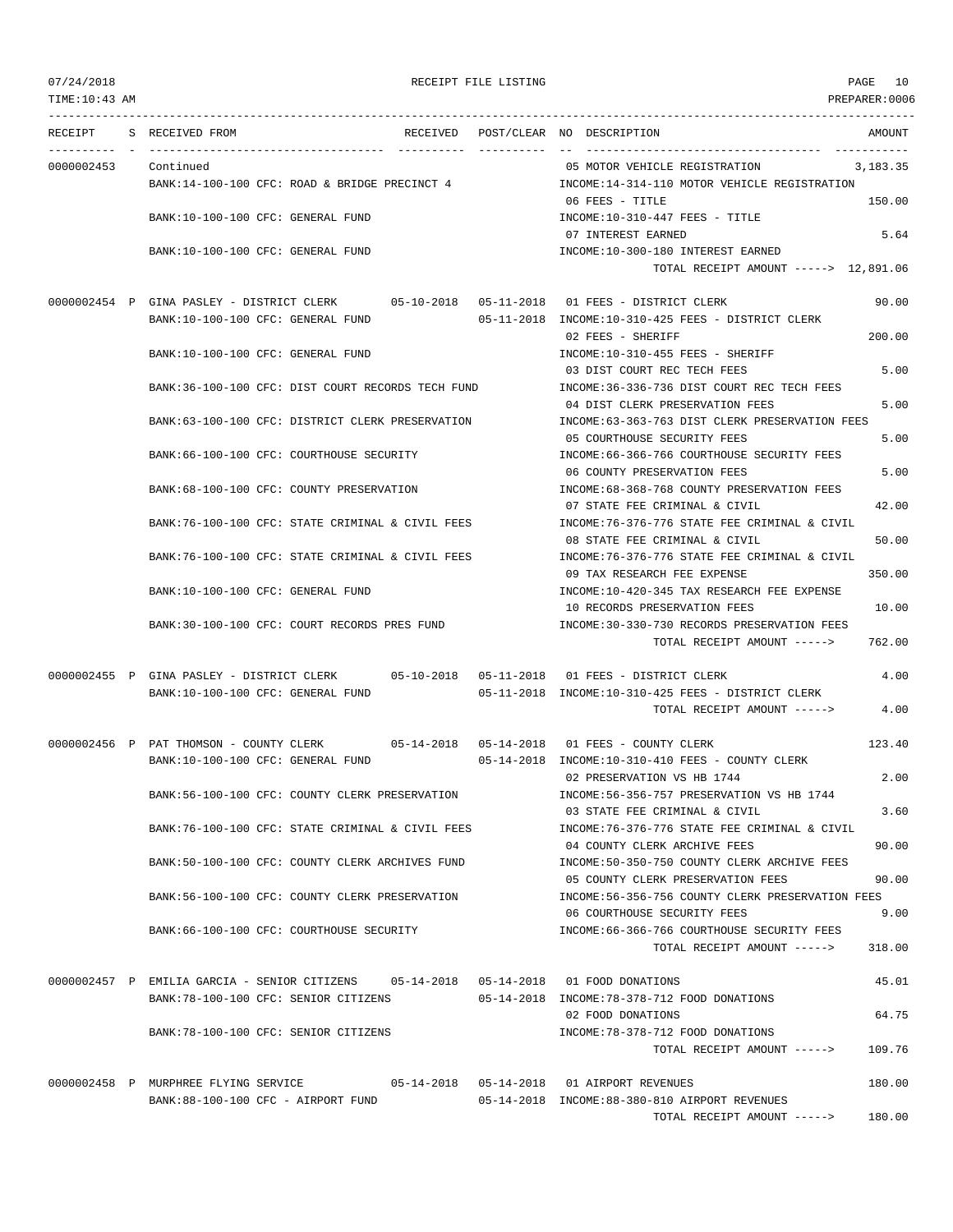| 07/24/2018<br>TIME: 10:43 AM |                                                                                                                           |  | RECEIPT FILE LISTING |                                                                                                                                                                   | PAGE 11<br>PREPARER:0006 |
|------------------------------|---------------------------------------------------------------------------------------------------------------------------|--|----------------------|-------------------------------------------------------------------------------------------------------------------------------------------------------------------|--------------------------|
|                              |                                                                                                                           |  |                      |                                                                                                                                                                   |                          |
| RECEIPT                      | S RECEIVED FROM                                                                                                           |  |                      | RECEIVED POST/CLEAR NO DESCRIPTION                                                                                                                                | AMOUNT                   |
|                              | 0000002459 P SHERIFF - ALAN ARWINE<br>BANK: 74-100-100 CFC: BAIL BOND FUND                                                |  |                      | 05-14-2018  05-14-2018  01 CASH BAIL BOND'S<br>05-14-2018 INCOME:74-374-776 CASH BAIL BOND'S                                                                      | 200.00                   |
|                              |                                                                                                                           |  |                      | TOTAL RECEIPT AMOUNT ----->                                                                                                                                       | 200.00                   |
|                              | 0000002460 P ANGIE PIPPIN - JP                                                                                            |  |                      | 05-14-2018  05-15-2018  01 STATE FEE CRIMINAL & CIVIL<br>BANK:76-100-100 CFC: STATE CRIMINAL & CIVIL FEES 05-15-2018 INCOME:76-376-776 STATE FEE CRIMINAL & CIVIL | 88.50                    |
|                              | BANK:10-100-100 CFC: GENERAL FUND                                                                                         |  |                      | 02 FEES - JP #1<br>INCOME:10-310-430 FEES - JP #1                                                                                                                 | 73.50                    |
|                              | REPORT-CODE-MONTH-TITLE:101-05-JP-LINE 1                                                                                  |  |                      | 03 COURTHOUSE SECURITY FEES                                                                                                                                       | 4.00                     |
|                              | BANK: 66-100-100 CFC: COURTHOUSE SECURITY                                                                                 |  |                      | INCOME: 66-366-766 COURTHOUSE SECURITY FEES<br>04 JUSTICE COURT TECH FEES                                                                                         | 4.00                     |
|                              | BANK:82-100-100 CFC: JUSTICE COURT TECH CHECKING                                                                          |  |                      | INCOME:82-380-820 JUSTICE COURT TECH FEES<br>TOTAL RECEIPT AMOUNT ----->                                                                                          | 170.00                   |
|                              | 0000002461 P ANGIE PIPPIN - JP                                                                                            |  |                      | 05-14-2018  05-15-2018  01 STATE FEE CRIMINAL & CIVIL<br>BANK:76-100-100 CFC: STATE CRIMINAL & CIVIL FEES 05-15-2018 INCOME:76-376-776 STATE FEE CRIMINAL & CIVIL | 155.24                   |
|                              | BANK:10-100-100 CFC: GENERAL FUND<br>REPORT-CODE-MONTH-TITLE:101-05-JP-LINE 1                                             |  |                      | $02$ FEES - JP #1<br>INCOME:10-310-430 FEES - JP #1                                                                                                               | 76.10                    |
|                              | BANK: 66-100-100 CFC: COURTHOUSE SECURITY                                                                                 |  |                      | 03 COURTHOUSE SECURITY FEES<br>INCOME:66-366-766 COURTHOUSE SECURITY FEES                                                                                         | 5.63                     |
|                              | BANK:82-100-100 CFC: JUSTICE COURT TECH CHECKING                                                                          |  |                      | 04 JUSTICE COURT TECH FEES<br>INCOME:82-380-820 JUSTICE COURT TECH FEES<br>05 FEES -JP ATTY DELINQUENT COL                                                        | 5.63<br>37.40            |
|                              | BANK:10-100-100 CFC: GENERAL FUND                                                                                         |  |                      | INCOME:10-310-432 FEES -JP ATTY DELINQUENT COL<br>TOTAL RECEIPT AMOUNT ----->                                                                                     | 280.00                   |
|                              |                                                                                                                           |  |                      |                                                                                                                                                                   |                          |
|                              | 0000002462 P PAT THOMSON - COUNTY CLERK 05-15-2018 05-15-2018 01 FEES - COUNTY CLERK<br>BANK:10-100-100 CFC: GENERAL FUND |  |                      | 05-15-2018 INCOME:10-310-410 FEES - COUNTY CLERK<br>TOTAL RECEIPT AMOUNT ----->                                                                                   | 17.00<br>17.00           |
|                              | 0000002463 P PAT THOMSON - COUNTY CLERK 05-15-2018 05-15-2018 01 FEES - COUNTY CLERK                                      |  |                      |                                                                                                                                                                   | 46.00                    |
|                              | BANK:10-100-100 CFC: GENERAL FUND                                                                                         |  |                      | 05-15-2018 INCOME:10-310-410 FEES - COUNTY CLERK<br>02 COUNTY CLERK ARCHIVE FEES                                                                                  | 10.00                    |
|                              | BANK:50-100-100 CFC: COUNTY CLERK ARCHIVES FUND                                                                           |  |                      | INCOME: 50-350-750 COUNTY CLERK ARCHIVE FEES<br>03 COURTHOUSE SECURITY FEES                                                                                       | 5.00                     |
|                              | BANK:66-100-100 CFC: COURTHOUSE SECURITY                                                                                  |  |                      | INCOME:66-366-766 COURTHOUSE SECURITY FEES<br>04 STATE FEE CRIMINAL & CIVIL                                                                                       | 42.00                    |
|                              | BANK:76-100-100 CFC: STATE CRIMINAL & CIVIL FEES                                                                          |  |                      | INCOME: 76-376-776 STATE FEE CRIMINAL & CIVIL<br>05 STATE FEE CRIMINAL & CIVIL                                                                                    | 10.00                    |
|                              | BANK:76-100-100 CFC: STATE CRIMINAL & CIVIL FEES<br>BANK:10-100-100 CFC: GENERAL FUND                                     |  |                      | INCOME: 76-376-776 STATE FEE CRIMINAL & CIVIL<br>06 FEES - COUNTY CLERK<br>INCOME:10-310-410 FEES - COUNTY CLERK                                                  | 100.00                   |
|                              | BANK: 76-100-100 CFC: STATE CRIMINAL & CIVIL FEES                                                                         |  |                      | 07 STATE FEE CRIMINAL & CIVIL<br>INCOME: 76-376-776 STATE FEE CRIMINAL & CIVIL                                                                                    | 40.00                    |
|                              | BANK:76-100-100 CFC: STATE CRIMINAL & CIVIL FEES                                                                          |  |                      | 08 STATE FEE CRIMINAL & CIVIL<br>INCOME: 76-376-776 STATE FEE CRIMINAL & CIVIL                                                                                    | 5.00                     |
|                              | BANK:10-100-100 CFC: GENERAL FUND                                                                                         |  |                      | 09 FEES - COUNTY JUDGE<br>INCOME:10-310-400 FEES - COUNTY JUDGE                                                                                                   | 6.00                     |
|                              | BANK:30-100-100 CFC: COURT RECORDS PRES FUND                                                                              |  |                      | 10 RECORDS PRESERVATION FEES<br>INCOME: 30-330-730 RECORDS PRESERVATION FEES                                                                                      | 10.00                    |
|                              | BANK: 53-100-100 JUDICIAL TRAINING FUND                                                                                   |  |                      | 11 JUDICIAL TRAINING FEES<br>INCOME: 53-353-753 JUDICIAL TRAINING FEES                                                                                            | 5.00                     |
|                              | BANK:60-100-100 CFC: LAW LIBRARY                                                                                          |  |                      | 12 LAW LIBRARY FEES<br>INCOME: 60-360-760 LAW LIBRARY FEES                                                                                                        | 35.00                    |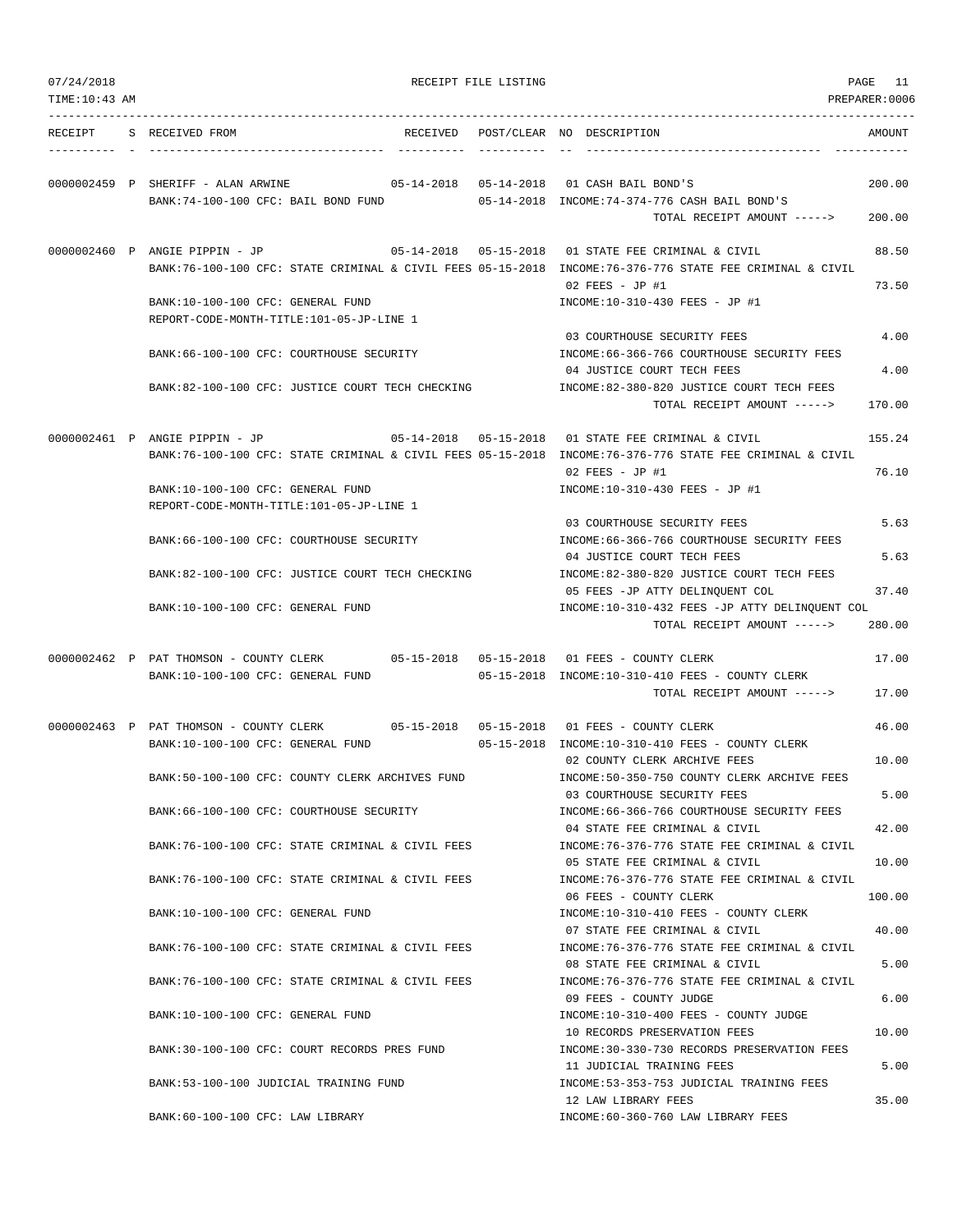| TIME:10:43 AM |                                                                                                                                     |                                                                                                              | PREPARER:0006  |
|---------------|-------------------------------------------------------------------------------------------------------------------------------------|--------------------------------------------------------------------------------------------------------------|----------------|
| RECEIPT       | S RECEIVED FROM                                                                                                                     | RECEIVED POST/CLEAR NO DESCRIPTION                                                                           | AMOUNT         |
| 0000002463    | Continued<br>BANK:68-100-100 CFC: COUNTY PRESERVATION                                                                               | 13 COUNTY PRESERVATION FEES<br>INCOME: 68-368-768 COUNTY PRESERVATION FEES                                   | 5.00           |
|               | BANK:76-100-100 CFC: STATE CRIMINAL & CIVIL FEES                                                                                    | 14 GUARDIANSHIP<br>INCOME:76-376-702 GUARDIANSHIP                                                            | 20.00          |
|               | BANK:76-100-100 CFC: STATE CRIMINAL & CIVIL FEES                                                                                    | 15 STATE FEE CRIMINAL & CIVIL<br>INCOME: 76-376-776 STATE FEE CRIMINAL & CIVIL                               | 30.00          |
|               | BANK:76-100-100 CFC: STATE CRIMINAL & CIVIL FEES                                                                                    | 16 STATE FEE CRIMINAL & CIVIL<br>INCOME:76-376-776 STATE FEE CRIMINAL & CIVIL<br>TOTAL RECEIPT AMOUNT -----> | 5.00<br>374.00 |
|               | 0000002464 P PAT THOMSON - COUNTY CLERK 05-15-2018 05-15-2018 01 FEES - COUNTY CLERK                                                |                                                                                                              | 426.20         |
|               | BANK:10-100-100 CFC: GENERAL FUND                                                                                                   | 05-15-2018 INCOME:10-310-410 FEES - COUNTY CLERK<br>02 COUNTY CLERK ARCHIVE FEES                             | 215.00         |
|               | BANK:50-100-100 CFC: COUNTY CLERK ARCHIVES FUND                                                                                     | INCOME:50-350-750 COUNTY CLERK ARCHIVE FEES<br>03 COUNTY CLERK PRESERVATION FEES                             | 220.00         |
|               | BANK:56-100-100 CFC: COUNTY CLERK PRESERVATION                                                                                      | INCOME:56-356-756 COUNTY CLERK PRESERVATION FEES<br>04 PRESERVATION VS HB 1744                               | 1.00           |
|               | BANK:56-100-100 CFC: COUNTY CLERK PRESERVATION                                                                                      | INCOME: 56-356-757 PRESERVATION VS HB 1744<br>05 COURTHOUSE SECURITY FEES                                    | 26.00          |
|               | BANK:66-100-100 CFC: COURTHOUSE SECURITY                                                                                            | INCOME: 66-366-766 COURTHOUSE SECURITY FEES<br>06 STATE FEE CRIMINAL & CIVIL                                 | 1.80           |
|               | BANK: 76-100-100 CFC: STATE CRIMINAL & CIVIL FEES                                                                                   | INCOME:76-376-776 STATE FEE CRIMINAL & CIVIL<br>TOTAL RECEIPT AMOUNT ----->                                  | 890.00         |
|               | 0000002465 P PAT THOMSON - COUNTY CLERK 05-15-2018 05-15-2018 01 FEES - COUNTY CLERK<br>BANK:10-100-100 CFC: GENERAL FUND           | 05-15-2018 INCOME:10-310-410 FEES - COUNTY CLERK                                                             | 5.00           |
|               | BANK:50-100-100 CFC: COUNTY CLERK ARCHIVES FUND                                                                                     | 02 COUNTY CLERK ARCHIVE FEES<br>INCOME:50-350-750 COUNTY CLERK ARCHIVE FEES                                  | 10.00          |
|               | BANK:56-100-100 CFC: COUNTY CLERK PRESERVATION                                                                                      | 03 COUNTY CLERK PRESERVATION FEES<br>INCOME:56-356-756 COUNTY CLERK PRESERVATION FEES                        | 10.00          |
|               | BANK:66-100-100 CFC: COURTHOUSE SECURITY                                                                                            | 04 COURTHOUSE SECURITY FEES<br>INCOME:66-366-766 COURTHOUSE SECURITY FEES<br>TOTAL RECEIPT AMOUNT ----->     | 1.00<br>26.00  |
|               |                                                                                                                                     | 05-11-2018  05-15-2018  01 STATE FEE CRIMINAL & CIVIL                                                        |                |
|               | 0000002466 P ANGIE PIPPIN - JP                                                                                                      | BANK:76-100-100 CFC: STATE CRIMINAL & CIVIL FEES 05-15-2018 INCOME:76-376-776 STATE FEE CRIMINAL & CIVIL     | 96.00          |
|               | BANK:10-100-100 CFC: GENERAL FUND<br>REPORT-CODE-MONTH-TITLE:101-05-JP-LINE 1                                                       | $02$ FEES - JP #1<br>INCOME:10-310-430 FEES - JP #1                                                          | 192.33         |
|               | BANK:82-100-100 CFC: JUSTICE COURT TECH CHECKING                                                                                    | 03 JUSTICE COURT TECH FEES<br>INCOME:82-380-820 JUSTICE COURT TECH FEES                                      | 4.58           |
|               | BANK:66-100-100 CFC: COURTHOUSE SECURITY                                                                                            | 04 COURTHOUSE SECURITY FEES<br>INCOME: 66-366-766 COURTHOUSE SECURITY FEES                                   | 4.59           |
|               |                                                                                                                                     | TOTAL RECEIPT AMOUNT ----->                                                                                  | 297.50         |
|               | 0000002467 P FISHER COUNTY                                                                                                          | BANK:84-100-150 CFC: FC DRUG FORFEITURE CHECKING 05-15-2018 INCOME:84-384-840 FC DRUG FORFEITURE REVENUES    | 3,060.00       |
|               |                                                                                                                                     | TOTAL RECEIPT AMOUNT $--- $ 3,060.00                                                                         |                |
|               | 0000002468 P APPRAISAL DISTRICT - I&S<br>BANK:20-100-190 I&S ACCOUNT JAIL BOND                                                      | 05-21-2018  05-21-2018  01  BOND TAXES - I&S<br>05-21-2018 INCOME: 20-315-100 BOND TAXES                     | 1,073.30       |
|               | BANK: 20-100-190 I&S ACCOUNT JAIL BOND                                                                                              | 02 BOND TAXES - I&S<br>INCOME: 20-315-100 BOND TAXES                                                         | 862.04         |
|               |                                                                                                                                     | TOTAL RECEIPT AMOUNT -----> 1,935.34                                                                         |                |
|               | 0000002469 P APPRAISAL DISTRICT R & B<br>BANK:11-100-100 CFC: ROAD & BRIDGE PRECINCT 1 05-21-2018 INCOME:11-311-100 ADVALOREM TAXES | 05-21-2018  05-21-2018  01 ADVALOREM TAXES R&B                                                               | 94.75          |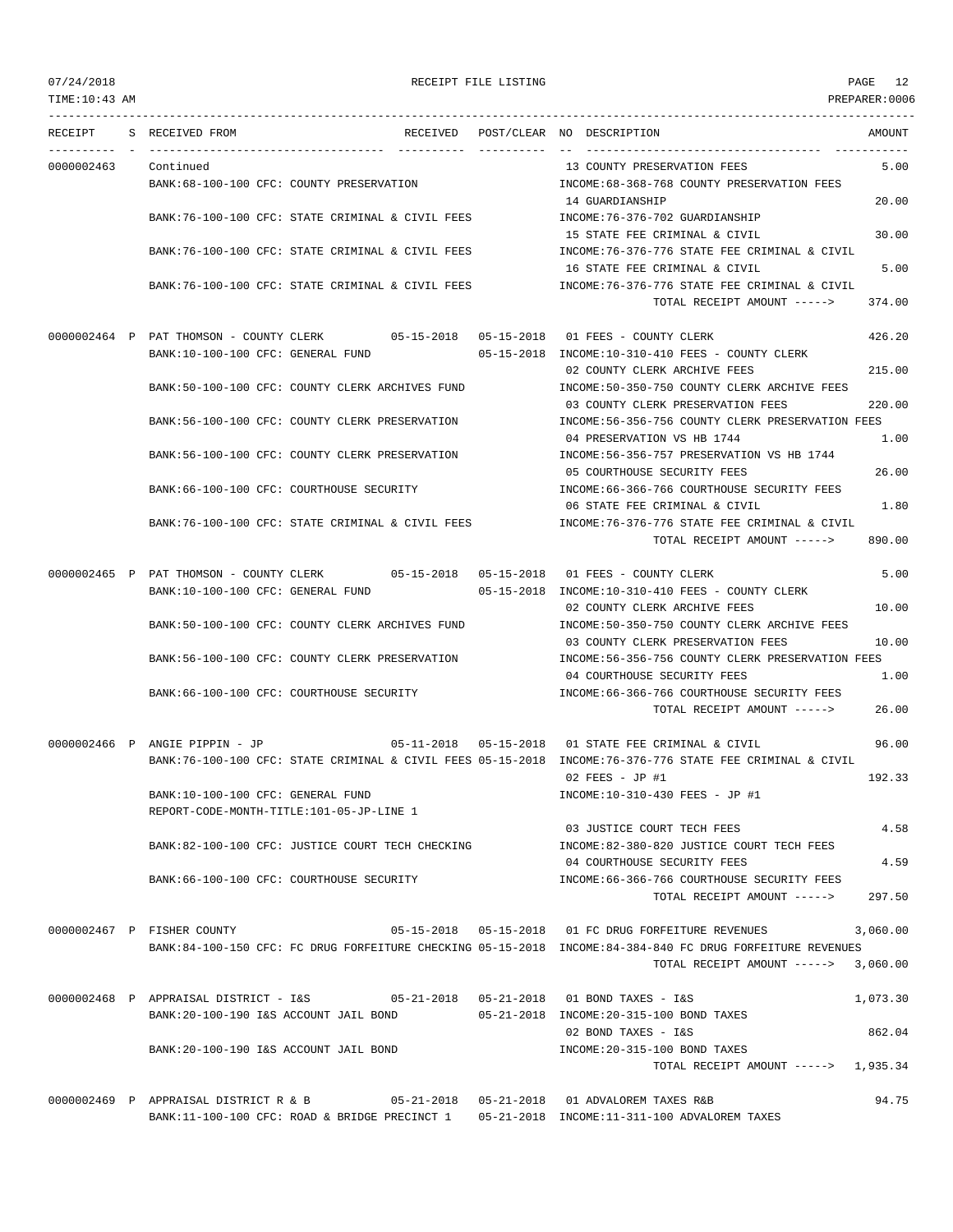--------------------------------------------------------------------------------------------------------------------------------- RECEIPT S RECEIVED FROM THE RECEIVED POST/CLEAR NO DESCRIPTION THE SECRET AMOUNT ---------- - ----------------------------------- ---------- ---------- -- ----------------------------------- ----------- 0000002469 Continued 02 ADVALOREM TAXES R&B 94.75 BANK:12-100-100 CFC: ROAD & BRIDGE PRECINCT 2 INCOME:12-312-100 ADVALOREM TAXES 03 ADVALOREM TAXES R&B 94.74 BANK:13-100-100 CFC: ROAD & BRIDGE PRECINCT 3 INCOME:13-313-100 ADVALOREM TAXES 04 ADVALOREM TAXES R&B 94.75 BANK:14-100-100 CFC: ROAD & BRIDGE PRECINCT 4 INCOME:14-314-100 ADVALOREM TAXES TOTAL RECEIPT AMOUNT -----> 378.99 0000002470 P APPRAISAL DISTRICT - M&O 05-21-2018 05-21-2018 01 ADVALOREM TAXES - M&O 6,491.76 BANK:10-100-100 CFC: GENERAL FUND 05-21-2018 INCOME:10-300-100 ADVALOREM TAXES 02 ADVALOREM TAXES - M&O 4,357.04 BANK:10-100-100 CFC: GENERAL FUND INCOME:10-300-100 ADVALOREM TAXES TOTAL RECEIPT AMOUNT -----> 10,848.80 0000002471 P PAT THOMSON - COUNTY CLERK 05-21-2018 05-21-2018 01 FEES - COUNTY CLERK 144.00 BANK:10-100-100 CFC: GENERAL FUND 05-21-2018 INCOME:10-310-410 FEES - COUNTY CLERK 02 COUNTY CLERK ARCHIVE FEES 80.00 BANK:50-100-100 CFC: COUNTY CLERK ARCHIVES FUND INCOME:50-350-750 COUNTY CLERK ARCHIVE FEES 03 COUNTY CLERK PRESERVATION FEES 80.00 BANK:56-100-100 CFC: COUNTY CLERK PRESERVATION INCOME:56-356-756 COUNTY CLERK PRESERVATION FEES 04 COURTHOUSE SECURITY FEES 8.00 BANK:66-100-100 CFC: COURTHOUSE SECURITY INCOME:66-366-766 COURTHOUSE SECURITY FEES TOTAL RECEIPT AMOUNT -----> 312.00 0000002472 P PAT THOMSON - COUNTY CLERK 05-21-2018 05-21-2018 01 FEES - COUNTY CLERK 215.00 BANK:10-100-100 CFC: GENERAL FUND 05-21-2018 INCOME:10-310-410 FEES - COUNTY CLERK TOTAL RECEIPT AMOUNT -----> 215.00 0000002473 P PAT THOMSON - COUNTY CLERK 05-17-2018 05-21-2018 01 FEES - COUNTY CLERK 243.17 BANK:10-100-100 CFC: GENERAL FUND 05-21-2018 INCOME:10-310-410 FEES - COUNTY CLERK 02 COUNTY CLERK ARCHIVE FEES 30.00 BANK:50-100-100 CFC: COUNTY CLERK ARCHIVES FUND INCOME:50-350-750 COUNTY CLERK ARCHIVE FEES 03 COUNTY CLERK PRESERVATION FEES 54.00 BANK:56-100-100 CFC: COUNTY CLERK PRESERVATION INCOME:56-356-756 COUNTY CLERK PRESERVATION FEES 04 PRESERVATION VS HB 1744 1.00 BANK:56-100-100 CFC: COUNTY CLERK PRESERVATION INCOME:56-356-757 PRESERVATION VS HB 1744 05 COURTHOUSE SECURITY FEES 3.00 BANK:66-100-100 CFC: COURTHOUSE SECURITY INCOME:66-366-766 COURTHOUSE SECURITY FEES 06 STATE FEE CRIMINAL & CIVIL 1.83 BANK:76-100-100 CFC: STATE CRIMINAL & CIVIL FEES INCOME:76-376-776 STATE FEE CRIMINAL & CIVIL TOTAL RECEIPT AMOUNT -----> 333.00 0000002474 P ANGIE PIPPIN - JP 05-21-2018 05-21-2018 01 FEES - JP #1 10.00 BANK:10-100-100 CFC: GENERAL FUND 05-21-2018 INCOME:10-310-430 FEES - JP #1 REPORT-CODE-MONTH-TITLE:101-05-JP-LINE 1 02 FEES - JP #1 15.00 BANK:10-100-100 CFC: GENERAL FUND INCOME:10-310-430 FEES - JP #1 TOTAL RECEIPT AMOUNT -----> 25.00 0000002475 P ANGIE PIPPIN - JP 05-21-2018 05-21-2018 01 STATE FEE CRIMINAL & CIVIL 171.60 BANK:76-100-100 CFC: STATE CRIMINAL & CIVIL FEES 05-21-2018 INCOME:76-376-776 STATE FEE CRIMINAL & CIVIL  $0.2$  FEES - JP #1 202.40 BANK:10-100-100 CFC: GENERAL FUND INCOME:10-310-430 FEES - JP #1 REPORT-CODE-MONTH-TITLE:101-05-JP-LINE 1 03 COURTHOUSE SECURITY FEES 8.00 BANK:66-100-100 CFC: COURTHOUSE SECURITY INCOME:66-366-766 COURTHOUSE SECURITY FEES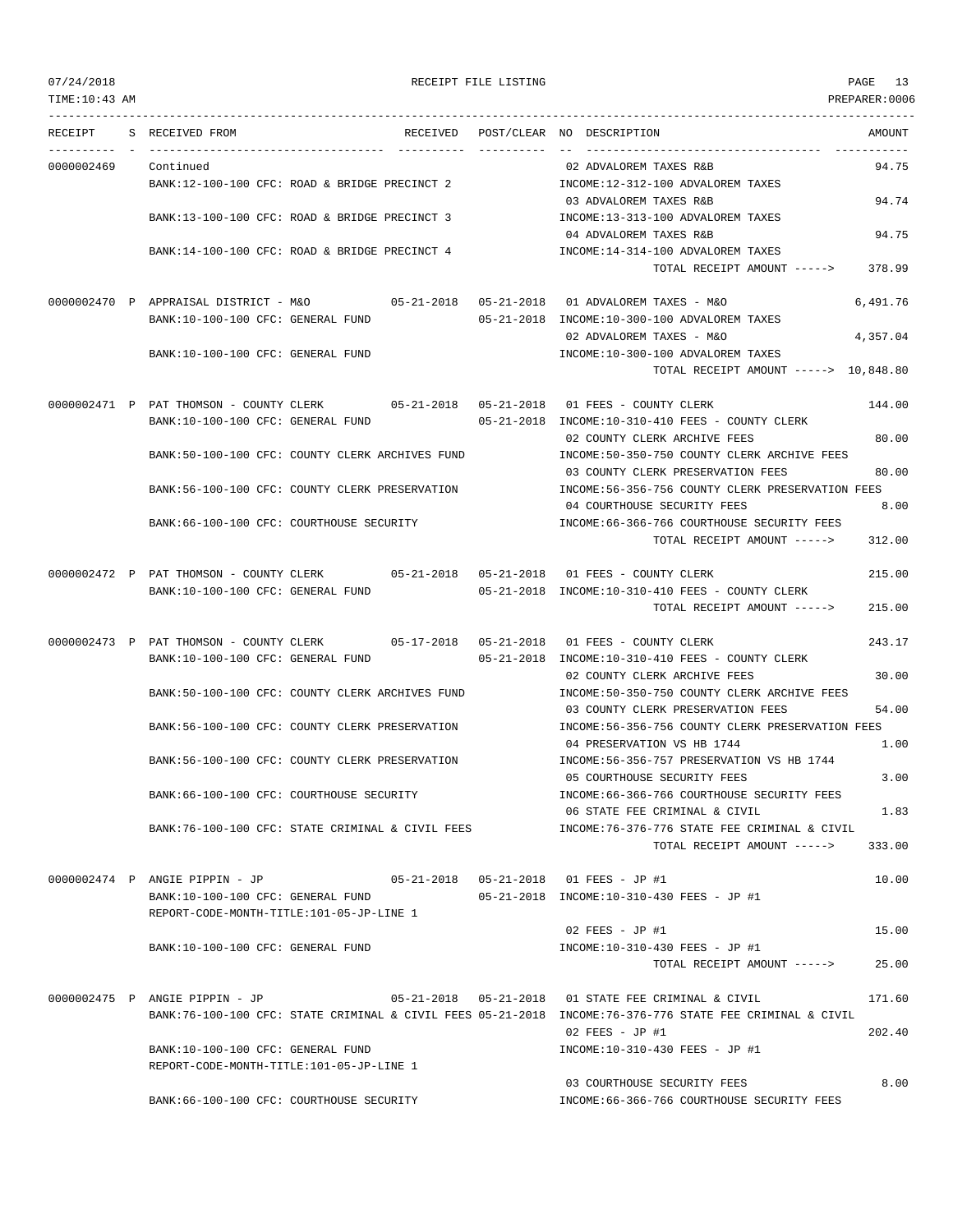| RECEIPT    | S RECEIVED FROM<br>RECEIVED                                                                                                  | ---------- | POST/CLEAR NO DESCRIPTION<br>AMOUNT                                                                                                           |
|------------|------------------------------------------------------------------------------------------------------------------------------|------------|-----------------------------------------------------------------------------------------------------------------------------------------------|
| 0000002475 | Continued<br>BANK:82-100-100 CFC: JUSTICE COURT TECH CHECKING TO TOOME:82-380-820 JUSTICE COURT TECH FEES                    |            | 04 JUSTICE COURT TECH FEES<br>8.00<br>390.00<br>TOTAL RECEIPT AMOUNT ----->                                                                   |
|            | 0000002476 P PAT THOMSON - COUNTY CLERK 05-21-2018 05-21-2018 01 PRE-TRIAL FEES<br>BANK: 92-100-222 PRE-TRIAL CHECKING       |            | 500.00<br>05-21-2018 INCOME:92-399-920 PRE-TRIAL FEES<br>500.00<br>TOTAL RECEIPT AMOUNT ----->                                                |
|            | 0000002477 P PAT THOMSON - COUNTY CLERK 05-21-2018 05-21-2018 01 FEES - COUNTY CLERK<br>BANK:10-100-100 CFC: GENERAL FUND    |            | 68.00<br>05-21-2018 INCOME:10-310-410 FEES - COUNTY CLERK<br>TOTAL RECEIPT AMOUNT -----><br>68.00                                             |
|            | 0000002478 P PAT THOMSON - COUNTY CLERK 05-21-2018 05-21-2018 01 FEES - COUNTY CLERK<br>BANK:10-100-100 CFC: GENERAL FUND    |            | 311.00<br>05-21-2018 INCOME:10-310-410 FEES - COUNTY CLERK<br>02 COUNTY CLERK ARCHIVE FEES<br>50.00                                           |
|            | BANK:50-100-100 CFC: COUNTY CLERK ARCHIVES FUND<br>BANK:56-100-100 CFC: COUNTY CLERK PRESERVATION                            |            | INCOME:50-350-750 COUNTY CLERK ARCHIVE FEES<br>50.00<br>03 COUNTY CLERK PRESERVATION FEES<br>INCOME:56-356-756 COUNTY CLERK PRESERVATION FEES |
|            | BANK:10-100-100 CFC: GENERAL FUND                                                                                            |            | 371.00<br>04 RESTITUTION INCOME<br>INCOME:10-300-200 RESTITUTION INCOME                                                                       |
|            | BANK:66-100-100 CFC: COURTHOUSE SECURITY                                                                                     |            | 5.00<br>05 COURTHOUSE SECURITY FEES<br>INCOME: 66-366-766 COURTHOUSE SECURITY FEES<br>06 HOT CHECK REVENUES<br>20.00                          |
|            | BANK:72-100-100 CFC: HOT CHECK FUND                                                                                          |            | INCOME: 72-372-772 HOT CHECK REVENUES<br>807.00<br>TOTAL RECEIPT AMOUNT ----->                                                                |
|            | 0000002480 P PAT THOMSON - COUNTY CLERK 05-16-2018 05-21-2018 01 FEES - COUNTY CLERK<br>BANK:10-100-100 CFC: GENERAL FUND    |            | 483.00<br>05-21-2018 INCOME:10-310-410 FEES - COUNTY CLERK                                                                                    |
|            | BANK:50-100-100 CFC: COUNTY CLERK ARCHIVES FUND                                                                              |            | 270.00<br>02 COUNTY CLERK ARCHIVE FEES<br>INCOME:50-350-750 COUNTY CLERK ARCHIVE FEES<br>270.00<br>03 COUNTY CLERK PRESERVATION FEES          |
|            | BANK:56-100-100 CFC: COUNTY CLERK PRESERVATION                                                                               |            | INCOME:56-356-756 COUNTY CLERK PRESERVATION FEES<br>27.00<br>04 COURTHOUSE SECURITY FEES                                                      |
|            | BANK:66-100-100 CFC: COURTHOUSE SECURITY                                                                                     |            | INCOME:66-366-766 COURTHOUSE SECURITY FEES<br>TOTAL RECEIPT AMOUNT $---2$ 1,050.00                                                            |
|            | 0000002481 P PAT THOMSON - COUNTY CLERK<br>BANK:10-100-100 CFC: GENERAL FUND                                                 |            | 16.00<br>05-21-2018 INCOME:10-310-410 FEES - COUNTY CLERK                                                                                     |
|            | BANK:50-100-100 CFC: COUNTY CLERK ARCHIVES FUND                                                                              |            | 10.00<br>02 COUNTY CLERK ARCHIVE FEES<br>INCOME:50-350-750 COUNTY CLERK ARCHIVE FEES<br>03 COUNTY CLERK PRESERVATION FEES<br>10.00            |
|            | BANK:56-100-100 CFC: COUNTY CLERK PRESERVATION                                                                               |            | INCOME: 56-356-756 COUNTY CLERK PRESERVATION FEES<br>04 COURTHOUSE SECURITY FEES<br>1.00                                                      |
|            | BANK:66-100-100 CFC: COURTHOUSE SECURITY                                                                                     |            | INCOME: 66-366-766 COURTHOUSE SECURITY FEES<br>37.00<br>TOTAL RECEIPT AMOUNT ----->                                                           |
|            | 0000002482 P CNA CHECK # 17777757 05-21-2018 05-21-2018 01 BONDS & NOTARY<br>BANK:10-100-100 CFC: GENERAL FUND               |            | 237.07<br>05-21-2018 INCOME:10-580-315 BONDS & NOTARY<br>237.07<br>TOTAL RECEIPT AMOUNT ----->                                                |
|            | 0000002483 P EMILIA GARCIA - SENIOR CITIZENS 05-22-2018 05-22-2018 01 FOOD DONATIONS<br>BANK:78-100-100 CFC: SENIOR CITIZENS |            | 22.55<br>05-22-2018 INCOME:78-378-712 FOOD DONATIONS                                                                                          |
|            | BANK: 78-100-100 CFC: SENIOR CITIZENS                                                                                        |            | 02 FOOD DONATIONS<br>34.50<br>INCOME: 78-378-712 FOOD DONATIONS                                                                               |
|            | BANK: 78-100-100 CFC: SENIOR CITIZENS                                                                                        |            | 45.00<br>03 FOOD DONATIONS<br>INCOME: 78-378-712 FOOD DONATIONS                                                                               |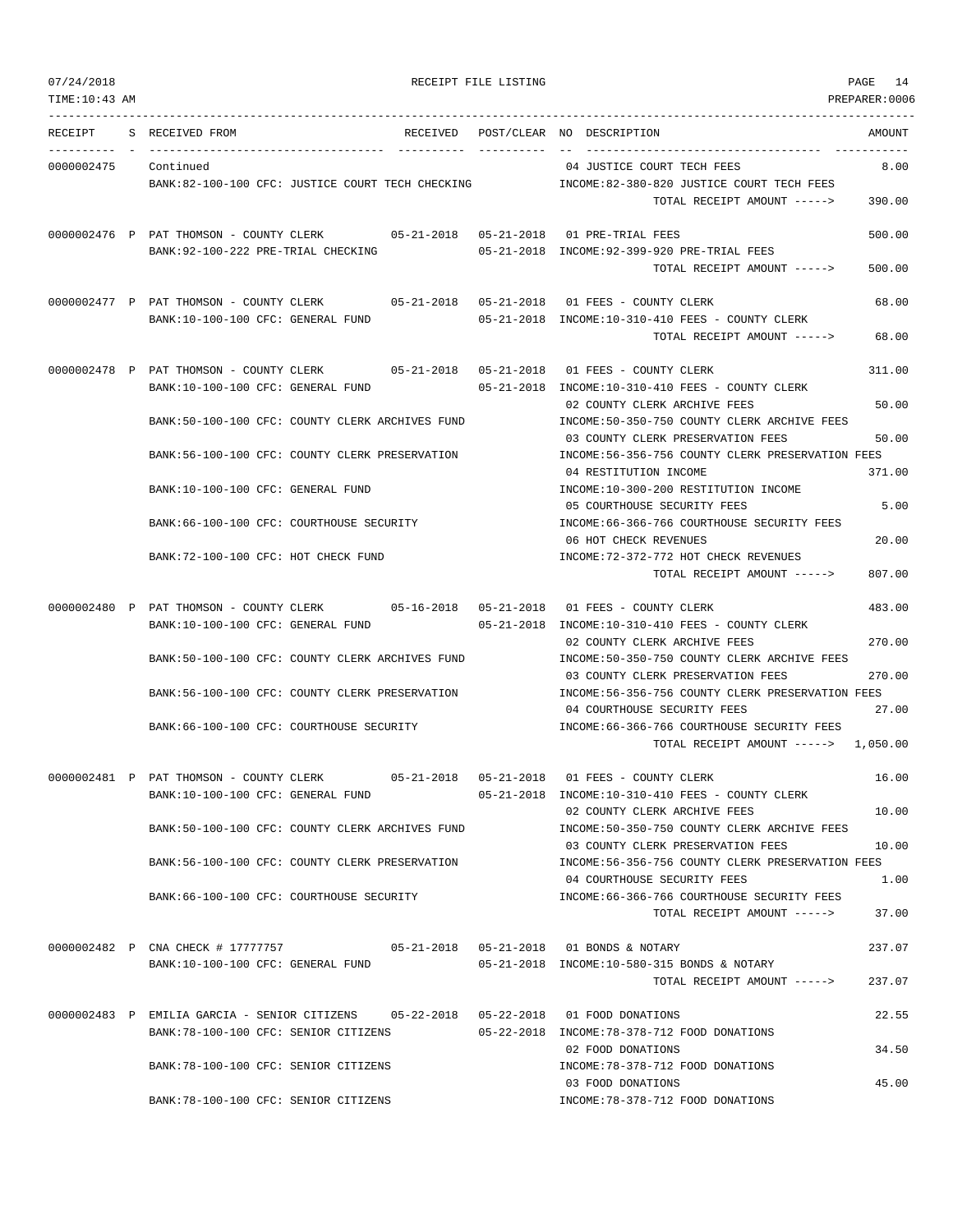| 07/24/2018<br>TIME: 10:43 AM |                                                                                                                               | RECEIPT FILE LISTING |                                                                                                            | PAGE 15<br>PREPARER:0006 |
|------------------------------|-------------------------------------------------------------------------------------------------------------------------------|----------------------|------------------------------------------------------------------------------------------------------------|--------------------------|
| RECEIPT                      | S RECEIVED FROM                                                                                                               |                      | RECEIVED POST/CLEAR NO DESCRIPTION                                                                         | AMOUNT                   |
| 0000002483                   | Continued                                                                                                                     |                      | 04 FOOD DONATIONS                                                                                          | 80.00                    |
|                              | BANK: 78-100-100 CFC: SENIOR CITIZENS                                                                                         |                      | INCOME: 78-378-712 FOOD DONATIONS<br>05 FOOD DONATIONS                                                     | 45.00                    |
|                              | BANK: 78-100-100 CFC: SENIOR CITIZENS                                                                                         |                      | INCOME: 78-378-712 FOOD DONATIONS<br>TOTAL RECEIPT AMOUNT ----->                                           | 227.05                   |
|                              | 0000002484 P PAT THOMSON - COUNTY CLERK 05-22-2018 05-22-2018 01 FEES - COUNTY CLERK<br>BANK:10-100-100 CFC: GENERAL FUND     |                      | 05-22-2018 INCOME:10-310-410 FEES - COUNTY CLERK                                                           | 463.00                   |
|                              | BANK:50-100-100 CFC: COUNTY CLERK ARCHIVES FUND                                                                               |                      | 02 COUNTY CLERK ARCHIVE FEES<br>INCOME:50-350-750 COUNTY CLERK ARCHIVE FEES                                | 40.00                    |
|                              | BANK:56-100-100 CFC: COUNTY CLERK PRESERVATION                                                                                |                      | 03 COUNTY CLERK PRESERVATION FEES<br>INCOME:56-356-756 COUNTY CLERK PRESERVATION FEES                      | 40.00                    |
|                              | BANK: 56-100-100 CFC: COUNTY CLERK PRESERVATION                                                                               |                      | 04 PRESERVATION VS HB 1744<br>INCOME: 56-356-757 PRESERVATION VS HB 1744                                   | 3.00                     |
|                              | BANK:66-100-100 CFC: COURTHOUSE SECURITY                                                                                      |                      | 05 COURTHOUSE SECURITY FEES<br>INCOME: 66-366-766 COURTHOUSE SECURITY FEES                                 | 4.00                     |
|                              | BANK:76-100-100 CFC: STATE CRIMINAL & CIVIL FEES                                                                              |                      | 06 STATE FEE CRIMINAL & CIVIL<br>INCOME:76-376-776 STATE FEE CRIMINAL & CIVIL                              | 30.00                    |
|                              |                                                                                                                               |                      | TOTAL RECEIPT AMOUNT ----->                                                                                | 580.00                   |
|                              | 0000002485 P SHERIFF - ALAN ARWINE $05-22-2018$ 05-22-2018 01 BAIL BOND FEES<br>BANK:74-100-100 CFC: BAIL BOND FUND           |                      | 05-22-2018 INCOME:74-374-774 BAIL BOND FEES                                                                | 15.00                    |
|                              | BANK:74-100-100 CFC: BAIL BOND FUND                                                                                           |                      | 02 CASH BAIL BOND'S<br>INCOME: 74-374-776 CASH BAIL BOND'S                                                 | 2,500.00                 |
|                              |                                                                                                                               |                      | TOTAL RECEIPT AMOUNT ----->                                                                                | 2,515.00                 |
|                              | 0000002486 P ABC LEGAL SERVICES INC<br>05-22-2018  05-22-2018  01 FEES - SHERIFF<br>BANK:10-100-100 CFC: GENERAL FUND         |                      | 05-22-2018 INCOME:10-310-455 FEES - SHERIFF                                                                | 100.00                   |
|                              | BANK:10-100-100 CFC: GENERAL FUND                                                                                             |                      | 02 FEES - SHERIFF<br>INCOME:10-310-455 FEES - SHERIFF                                                      | 100.00                   |
|                              |                                                                                                                               |                      | TOTAL RECEIPT AMOUNT ----->                                                                                | 200.00                   |
|                              | 0000002487 P TEXAS ALCHOLIC BEVERAGE COMM 05-17-2018 05-22-2018 01 FEES - LIQUOR LICENSE<br>BANK:10-100-100 CFC: GENERAL FUND |                      | $05-22-2018$ INCOME:10-310-448 FEES - LIQUOR LICENSE                                                       | 6.00                     |
|                              |                                                                                                                               |                      | TOTAL RECEIPT AMOUNT ----->                                                                                | 6.00                     |
|                              | 0000002490 P GINA PASLEY - DISTRICT CLERK<br>BANK:10-100-100 CFC: GENERAL FUND                                                |                      | 05-22-2018 INCOME:10-310-425 FEES - DISTRICT CLERK                                                         | 3.00                     |
|                              |                                                                                                                               |                      | TOTAL RECEIPT AMOUNT ----->                                                                                | 3.00                     |
|                              | 0000002491 P GINA PASLEY - DISTRICT CLERK<br>BANK:10-100-100 CFC: GENERAL FUND                                                |                      | 05-22-2018  05-22-2018  01 FEES - DISTRICT CLERK<br>05-22-2018 INCOME:10-310-425 FEES - DISTRICT CLERK     | 25.00                    |
|                              | BANK:10-100-100 CFC: GENERAL FUND                                                                                             |                      | 02 FEES - COUNTY & DISTRICT COURT<br>INCOME:10-310-420 FEES - COUNTY & DISTRICT COURT                      | 72.00                    |
|                              | BANK:10-100-100 CFC: GENERAL FUND                                                                                             |                      | 03 FEES - SHERIFF<br>INCOME:10-310-455 FEES - SHERIFF                                                      | 15.00                    |
|                              | BANK:30-100-100 CFC: COURT RECORDS PRES FUND                                                                                  |                      | 04 RECORDS PRESERVATION FEES<br>INCOME: 30-330-730 RECORDS PRESERVATION FEES                               | 10.00                    |
|                              | BANK:60-100-100 CFC: LAW LIBRARY                                                                                              |                      | 05 LAW LIBRARY FEES<br>INCOME: 60-360-760 LAW LIBRARY FEES                                                 | 35.00                    |
|                              | BANK:66-100-100 CFC: COURTHOUSE SECURITY                                                                                      |                      | 06 COURTHOUSE SECURITY FEES<br>INCOME:66-366-766 COURTHOUSE SECURITY FEES                                  | 5.00                     |
|                              | BANK:68-100-100 CFC: COUNTY PRESERVATION                                                                                      |                      | 07 COUNTY PRESERVATION FEES<br>INCOME:68-368-768 COUNTY PRESERVATION FEES<br>08 STATE FEE CRIMINAL & CIVIL | 5.00<br>45.00            |
|                              | BANK:76-100-100 CFC: STATE CRIMINAL & CIVIL FEES                                                                              |                      | INCOME: 76-376-776 STATE FEE CRIMINAL & CIVIL                                                              |                          |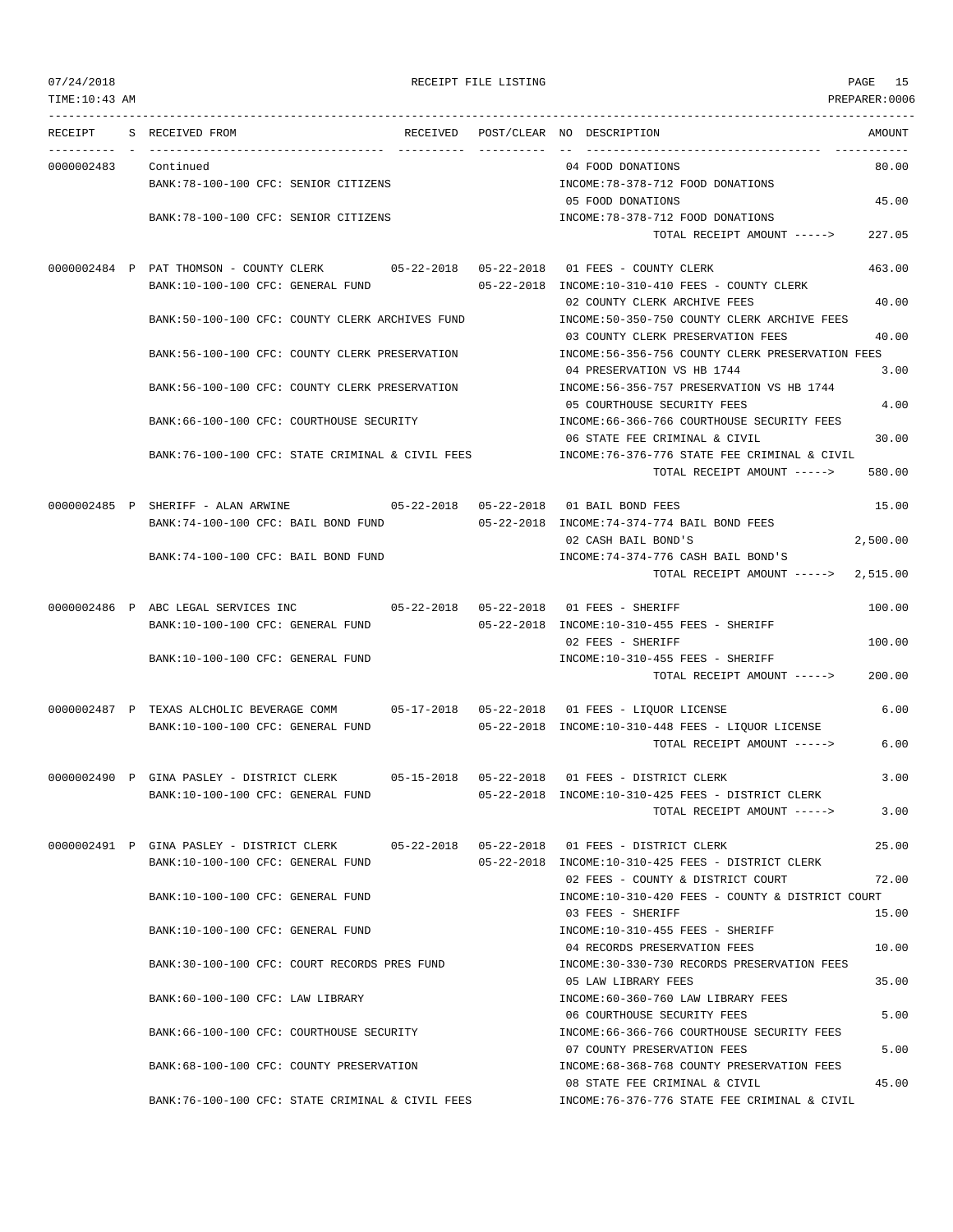TIME:10:43 AM PREPARER:0006 --------------------------------------------------------------------------------------------------------------------------------- RECEIPT S RECEIVED FROM THE RECEIVED POST/CLEAR NO DESCRIPTION THE SECRET AMOUNT ---------- - ----------------------------------- ---------- ---------- -- ----------------------------------- ----------- 0000002491 Continued 09 STATE FEE CRIMINAL & CIVIL 5.00 BANK:76-100-100 CFC: STATE CRIMINAL & CIVIL FEES INCOME:76-376-776 STATE FEE CRIMINAL & CIVIL 10 STATE FEE CRIMINAL & CIVIL 30.00 BANK:76-100-100 CFC: STATE CRIMINAL & CIVIL FEES INCOME:76-376-776 STATE FEE CRIMINAL & CIVIL 11 STATE FEE CRIMINAL & CIVIL 15.00 BANK:76-100-100 CFC: STATE CRIMINAL & CIVIL FEES INCOME:76-376-776 STATE FEE CRIMINAL & CIVIL 12 STATE FEE CRIMINAL & CIVIL 5.00 BANK:76-100-100 CFC: STATE CRIMINAL & CIVIL FEES INCOME:76-376-776 STATE FEE CRIMINAL & CIVIL 13 STATE FEE CRIMINAL & CIVIL 42.00 BANK:76-100-100 CFC: STATE CRIMINAL & CIVIL FEES INCOME:76-376-776 STATE FEE CRIMINAL & CIVIL 14 STATE FEE CRIMINAL & CIVIL 5.00 BANK:76-100-100 CFC: STATE CRIMINAL & CIVIL FEES INCOME:76-376-776 STATE FEE CRIMINAL & CIVIL 15 DIST COURT REC TECH FEES 10.00 BANK:36-100-100 CFC: DIST COURT RECORDS TECH FUND **INCOME:36-336-736 DIST COURT REC TECH FEES** 16 DIST CLERK PRESERVATION FEES 5.00 BANK:63-100-100 CFC: DISTRICT CLERK PRESERVATION INCOME:63-363-763 DIST CLERK PRESERVATION FEES TOTAL RECEIPT AMOUNT -----> 329.00 0000002492 P PAT THOMSON - COUNTY CLERK 05-23-2018 05-23-2018 01 FEES - COUNTY CLERK 34.00 BANK:10-100-100 CFC: GENERAL FUND 05-23-2018 INCOME:10-310-410 FEES - COUNTY CLERK 02 COUNTY CLERK ARCHIVE FEES 20.00 BANK:50-100-100 CFC: COUNTY CLERK ARCHIVES FUND INCOME:50-350-750 COUNTY CLERK ARCHIVE FEES 03 COUNTY CLERK PRESERVATION FEES 20.00 BANK:56-100-100 CFC: COUNTY CLERK PRESERVATION INCOME:56-356-756 COUNTY CLERK PRESERVATION FEES 04 COURTHOUSE SECURITY FEES 2.00 BANK:66-100-100 CFC: COURTHOUSE SECURITY INCOME:66-366-766 COURTHOUSE SECURITY FEES TOTAL RECEIPT AMOUNT -----> 76.00 0000002493 P ANGIE PIPPIN - JP 05-23-2018 05-24-2018 01 STATE FEE CRIMINAL & CIVIL 58.10 BANK:76-100-100 CFC: STATE CRIMINAL & CIVIL FEES 05-24-2018 INCOME:76-376-776 STATE FEE CRIMINAL & CIVIL 02 FEES - JP #1 108.90 BANK:10-100-100 CFC: GENERAL FUND INCOME:10-310-430 FEES - JP #1 REPORT-CODE-MONTH-TITLE:101-05-JP-LINE 1 03 COURTHOUSE SECURITY FEES 4.00 BANK:66-100-100 CFC: COURTHOUSE SECURITY INCOME:66-366-766 COURTHOUSE SECURITY FEES 04 JUSTICE COURT TECH FEES 4.00 BANK:82-100-100 CFC: JUSTICE COURT TECH CHECKING INCOME:82-380-820 JUSTICE COURT TECH FEES 05 STATE FEE CRIMINAL & CIVIL 58.10 BANK:76-100-100 CFC: STATE CRIMINAL & CIVIL FEES INCOME:76-376-776 STATE FEE CRIMINAL & CIVIL REPORT-CODE-MONTH-TITLE:113-05-JURY REIM LINE 12 06 FEES - JP #1 133.90 BANK:10-100-100 CFC: GENERAL FUND INCOME:10-310-430 FEES - JP #1 07 COURTHOUSE SECURITY FEES 4.00 BANK:66-100-100 CFC: COURTHOUSE SECURITY INCOME:66-366-766 COURTHOUSE SECURITY FEES 08 JUSTICE COURT TECH FEES 4.00 BANK:82-100-100 CFC: JUSTICE COURT TECH CHECKING INCOME:82-380-820 JUSTICE COURT TECH FEES 09 STATE FEE CRIMINAL & CIVIL 461.30 BANK:76-100-100 CFC: STATE CRIMINAL & CIVIL FEES INCOME:76-376-776 STATE FEE CRIMINAL & CIVIL 10 COURTHOUSE SECURITY FEES 20.00 BANK:66-100-100 CFC: COURTHOUSE SECURITY INCOME:66-366-766 COURTHOUSE SECURITY FEES 11 JUSTICE COURT TECH FEES 20.00 BANK:82-100-100 CFC: JUSTICE COURT TECH CHECKING INCOME:82-380-820 JUSTICE COURT TECH FEES REPORT-CODE-MONTH-TITLE:115-05-JP INDIGENT DEFENSE LINE 13 12 FEES - JP #1 1,006.40 BANK:10-100-100 CFC: GENERAL FUND INCOME:10-310-430 FEES - JP #1 13 FEES - JP #1 10.00 BANK:10-100-100 CFC: GENERAL FUND INCOME:10-310-430 FEES - JP #1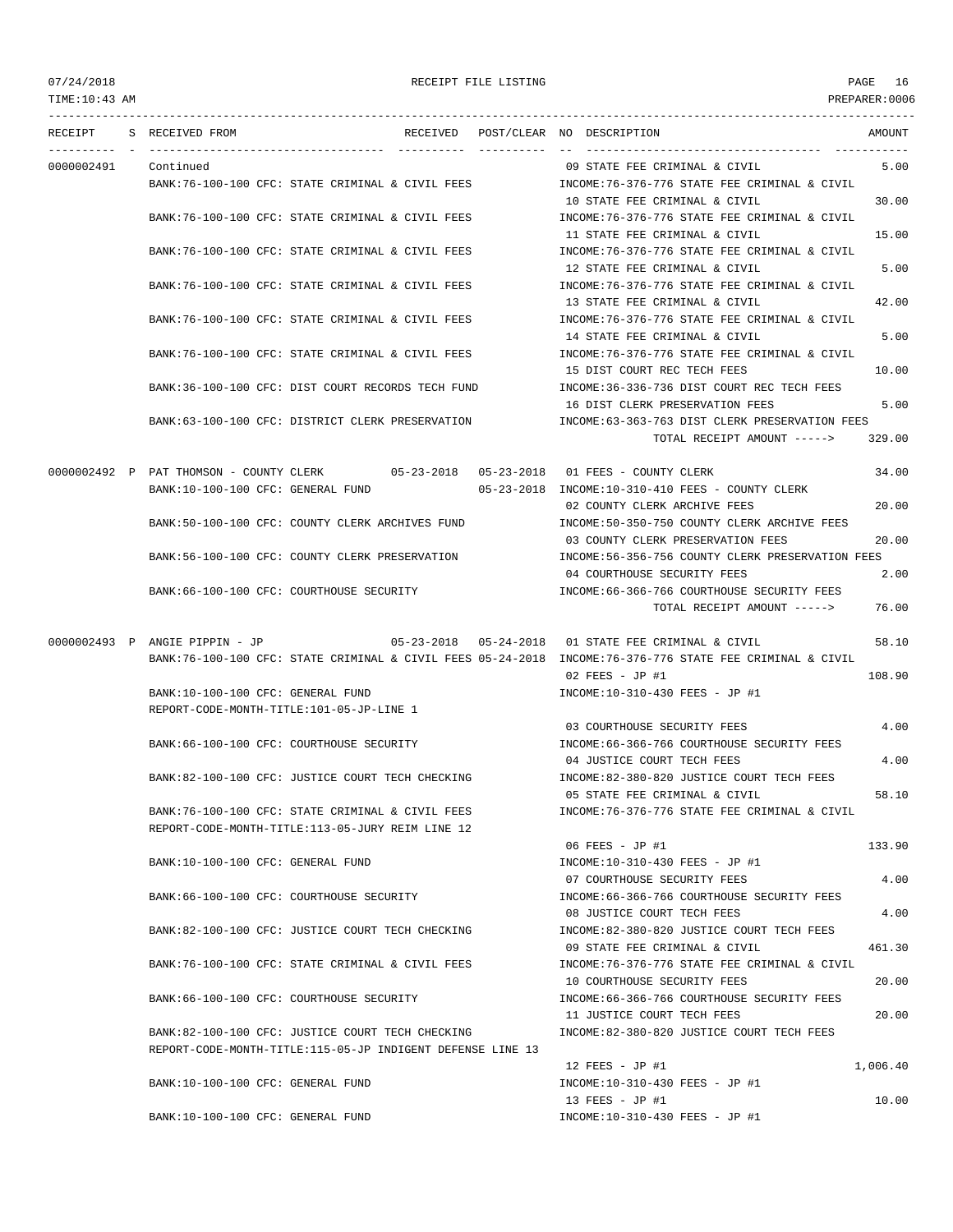TIME:10:43 AM PREPARER:0006 --------------------------------------------------------------------------------------------------------------------------------- RECEIPT S RECEIVED FROM THE RECEIVED POST/CLEAR NO DESCRIPTION THE SECRET AMOUNT ---------- - ----------------------------------- ---------- ---------- -- ----------------------------------- ----------- 0000002493 Continued 14 FEES - JP #1 5.00 BANK:10-100-100 CFC: GENERAL FUND INCOME:10-310-430 FEES - JP #1 TOTAL RECEIPT AMOUNT -----> 1,897.70 0000002494 P ANGIE PIPPIN - JP 05-23-2018 05-24-2018 01 STATE FEE CRIMINAL & CIVIL 773.44 BANK:76-100-100 CFC: STATE CRIMINAL & CIVIL FEES 05-24-2018 INCOME:76-376-776 STATE FEE CRIMINAL & CIVIL  $02$  FEES - JP #1 874.04 BANK:10-100-100 CFC: GENERAL FUND INCOME:10-310-430 FEES - JP #1 REPORT-CODE-MONTH-TITLE:101-05-JP-LINE 1 03 COURTHOUSE SECURITY FEES 32.76 BANK:66-100-100 CFC: COURTHOUSE SECURITY INCOME:66-366-766 COURTHOUSE SECURITY FEES 04 JUSTICE COURT TECH FEES 32.76 BANK:82-100-100 CFC: JUSTICE COURT TECH CHECKING INCOME:82-380-820 JUSTICE COURT TECH FEES TOTAL RECEIPT AMOUNT -----> 1,713.00 0000002495 P PAT THOMSON - COUNTY CLERK 05-24-2018 05-24-2018 01 PRE-TRIAL FEES 500.00 BANK:92-100-222 PRE-TRIAL CHECKING 05-24-2018 INCOME:92-399-920 PRE-TRIAL FEES 02 PRE-TRIAL FEES 500.00 BANK:92-100-222 PRE-TRIAL CHECKING INCOME:92-399-920 PRE-TRIAL FEES TOTAL RECEIPT AMOUNT -----> 1,000.00 0000002496 P PAT THOMSON - COUNTY CLERK 05-24-2018 05-24-2018 01 FEES - COUNTY CLERK 80.00 BANK:10-100-100 CFC: GENERAL FUND 05-24-2018 INCOME:10-310-410 FEES - COUNTY CLERK 02 COUNTY CLERK ARCHIVE FEES 50.00 BANK:50-100-100 CFC: COUNTY CLERK ARCHIVES FUND INCOME:50-350-750 COUNTY CLERK ARCHIVE FEES 03 COUNTY CLERK PRESERVATION FEES 50.00 BANK:56-100-100 CFC: COUNTY CLERK PRESERVATION INCOME:56-356-756 COUNTY CLERK PRESERVATION FEES 04 COURTHOUSE SECURITY FEES 5.00 BANK:66-100-100 CFC: COURTHOUSE SECURITY INCOME:66-366-766 COURTHOUSE SECURITY FEES TOTAL RECEIPT AMOUNT -----> 185.00 0000002497 P PAT THOMSON - COUNTY CLERK 05-24-2018 05-24-2018 01 FEES - COUNTY CLERK 163.00 BANK:10-100-100 CFC: GENERAL FUND 05-24-2018 INCOME:10-310-410 FEES - COUNTY CLERK TOTAL RECEIPT AMOUNT -----> 163.00 0000002498 P PAT THOMSON - COUNTY CLERK 05-24-2018 05-24-2018 01 FEES - COUNTY CLERK 25.00 BANK:10-100-100 CFC: GENERAL FUND 05-24-2018 INCOME:10-310-410 FEES - COUNTY CLERK TOTAL RECEIPT AMOUNT -----> 25.00 0000002499 P GINA PASLEY - DISTRICT CLERK 05-22-2018 05-24-2018 01 STATE FEE CRIMINAL & CIVIL 20.00 BANK:76-100-100 CFC: STATE CRIMINAL & CIVIL FEES 05-24-2018 INCOME:76-376-776 STATE FEE CRIMINAL & CIVIL TOTAL RECEIPT AMOUNT -----> 20.00 0000002500 P EMILIA GARCIA - SENIOR CITIZENS 05-24-2018 05-24-2018 01 FOOD DONATIONS 65.50 BANK:78-100-100 CFC: SENIOR CITIZENS 05-24-2018 INCOME:78-378-712 FOOD DONATIONS TOTAL RECEIPT AMOUNT -----> 65.50 0000002501 P EVERETT SIMMONS 05-24-2018 05-24-2018 01 AIRPORT REVENUES 100.00 BANK:88-100-100 CFC - AIRPORT FUND 05-24-2018 INCOME:88-380-810 AIRPORT REVENUES TOTAL RECEIPT AMOUNT -----> 100.00 0000002503 P JONNYE GIBSON - TAX COLLECTOR 05-25-2018 05-25-2018 01 FEES - TAX COLLECTOR 1.50 BANK:10-100-100 CFC: GENERAL FUND 05-25-2018 INCOME:10-310-445 FEES - TAX COLLECTOR 02 MOTOR VEHICLE REGISTRATION 1,700.63 BANK:11-100-100 CFC: ROAD & BRIDGE PRECINCT 1 INCOME:11-311-110 MOTOR VEHICLE REGISTRATION 03 MOTOR VEHICLE REGISTRATION 1,700.62 BANK:12-100-100 CFC: ROAD & BRIDGE PRECINCT 2 INCOME:12-312-110 MOTOR VEHICLE REGISTRATION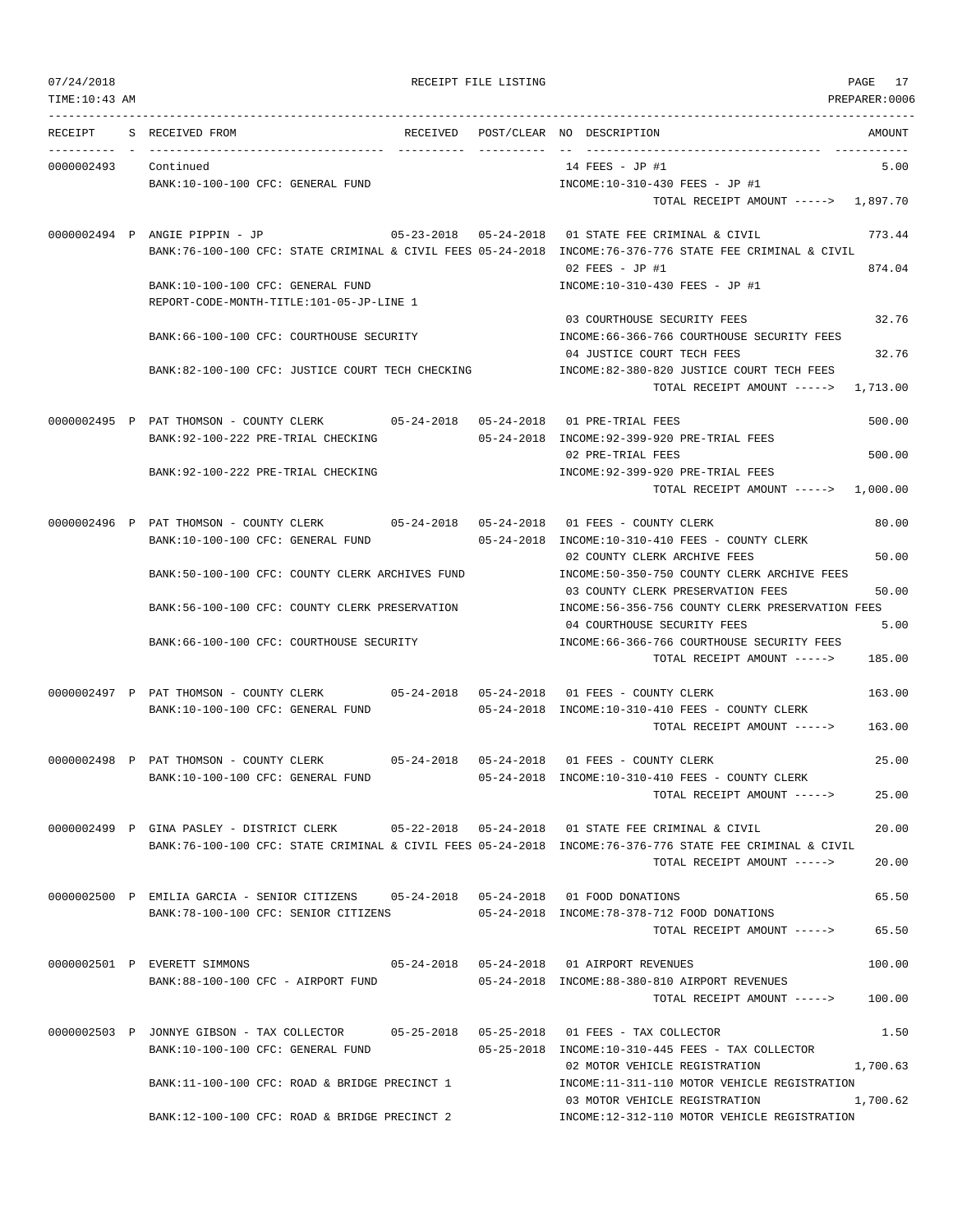TIME:10:43 AM PREPARER:0006 --------------------------------------------------------------------------------------------------------------------------------- RECEIPT S RECEIVED FROM THE RECEIVED POST/CLEAR NO DESCRIPTION THE SECRET AMOUNT ---------- - ----------------------------------- ---------- ---------- -- ----------------------------------- ----------- 0000002503 Continued 04 MOTOR VEHICLE REGISTRATION 1,700.62 BANK:13-100-100 CFC: ROAD & BRIDGE PRECINCT 3 INCOME:13-313-110 MOTOR VEHICLE REGISTRATION 05 MOTOR VEHICLE REGISTRATION 1,700.63 BANK:14-100-100 CFC: ROAD & BRIDGE PRECINCT 4 INCOME:14-314-110 MOTOR VEHICLE REGISTRATION 06 FEES - TITLE 30.00 BANK:10-100-100 CFC: GENERAL FUND INCOME:10-310-447 FEES - TITLE 07 FEES - TITLE 35.00 BANK:10-100-100 CFC: GENERAL FUND INCOME:10-310-447 FEES - TITLE TOTAL RECEIPT AMOUNT -----> 6,869.00 0000002504 P JONNYE GIBSON - TAX COLLECTOR 05-25-2018 05-25-2018 01 FEES - TAX COLLECTOR 1.00 BANK:10-100-100 CFC: GENERAL FUND 05-25-2018 INCOME:10-310-445 FEES - TAX COLLECTOR 02 MOTOR VEHICLE REGISTRATION 1,869.41 BANK:11-100-100 CFC: ROAD & BRIDGE PRECINCT 1 INCOME:11-311-110 MOTOR VEHICLE REGISTRATION 03 MOTOR VEHICLE REGISTRATION 1,869.40 BANK:12-100-100 CFC: ROAD & BRIDGE PRECINCT 2 INCOME:12-312-110 MOTOR VEHICLE REGISTRATION 04 MOTOR VEHICLE REGISTRATION 1,869.40 BANK:13-100-100 CFC: ROAD & BRIDGE PRECINCT 3 INCOME:13-313-110 MOTOR VEHICLE REGISTRATION 05 MOTOR VEHICLE REGISTRATION 1,869.40 BANK:14-100-100 CFC: ROAD & BRIDGE PRECINCT 4 INCOME:14-314-110 MOTOR VEHICLE REGISTRATION 06 FEES - TITLE 15.00 BANK:10-100-100 CFC: GENERAL FUND INCOME:10-310-447 FEES - TITLE 07 FEES - TITLE 20.00 BANK:10-100-100 CFC: GENERAL FUND **INCOME:10-310-447 FEES** - TITLE TOTAL RECEIPT AMOUNT -----> 7,513.61 0000002505 P PAT THOMSON - COUNTY CLERK 05-25-2018 05-25-2018 01 FEES - COUNTY CLERK 48.00 BANK:10-100-100 CFC: GENERAL FUND 05-25-2018 INCOME:10-310-410 FEES - COUNTY CLERK TOTAL RECEIPT AMOUNT -----> 48.00 0000002506 P PAT THOMSON - COUNTY CLERK 05-25-2018 05-25-2018 01 FEES - COUNTY CLERK 246.40 BANK:10-100-100 CFC: GENERAL FUND 05-25-2018 INCOME:10-310-410 FEES - COUNTY CLERK 02 COUNTY CLERK ARCHIVE FEES 140.00 BANK:50-100-100 CFC: COUNTY CLERK ARCHIVES FUND INCOME:50-350-750 COUNTY CLERK ARCHIVE FEES 03 COUNTY CLERK PRESERVATION FEES 140.00 BANK:56-100-100 CFC: COUNTY CLERK PRESERVATION INCOME:56-356-756 COUNTY CLERK PRESERVATION FEES 04 PRESERVATION VS HB 1744 2.00 BANK:56-100-100 CFC: COUNTY CLERK PRESERVATION INCOME:56-356-757 PRESERVATION VS HB 1744 05 COURTHOUSE SECURITY FEES 14.00 BANK:66-100-100 CFC: COURTHOUSE SECURITY INCOME:66-366-766 COURTHOUSE SECURITY FEES 06 STATE FEE CRIMINAL & CIVIL 3.60 BANK:76-100-100 CFC: STATE CRIMINAL & CIVIL FEES INCOME:76-376-776 STATE FEE CRIMINAL & CIVIL TOTAL RECEIPT AMOUNT -----> 546.00 0000002507 P PAT THOMSON - COUNTY CLERK 05-29-2018 05-29-2018 01 FEES - COUNTY CLERK 183.00 BANK:10-100-100 CFC: GENERAL FUND 05-29-2018 INCOME:10-310-410 FEES - COUNTY CLERK 02 COUNTY CLERK ARCHIVE FEES 110.00 BANK:50-100-100 CFC: COUNTY CLERK ARCHIVES FUND INCOME:50-350-750 COUNTY CLERK ARCHIVE FEES 03 COUNTY CLERK PRESERVATION FEES 110.00 BANK:56-100-100 CFC: COUNTY CLERK PRESERVATION INCOME:56-356-756 COUNTY CLERK PRESERVATION FEES 04 PRESERVATION VS HB 1744 3.00 BANK:56-100-100 CFC: COUNTY CLERK PRESERVATION INCOME:56-356-757 PRESERVATION VS HB 1744 05 COURTHOUSE SECURITY FEES 11.00 BANK:66-100-100 CFC: COURTHOUSE SECURITY INCOME:66-366-766 COURTHOUSE SECURITY FEES 06 STATE FEE CRIMINAL & CIVIL 30.00 BANK:76-100-100 CFC: STATE CRIMINAL & CIVIL FEES INCOME:76-376-776 STATE FEE CRIMINAL & CIVIL TOTAL RECEIPT AMOUNT -----> 447.00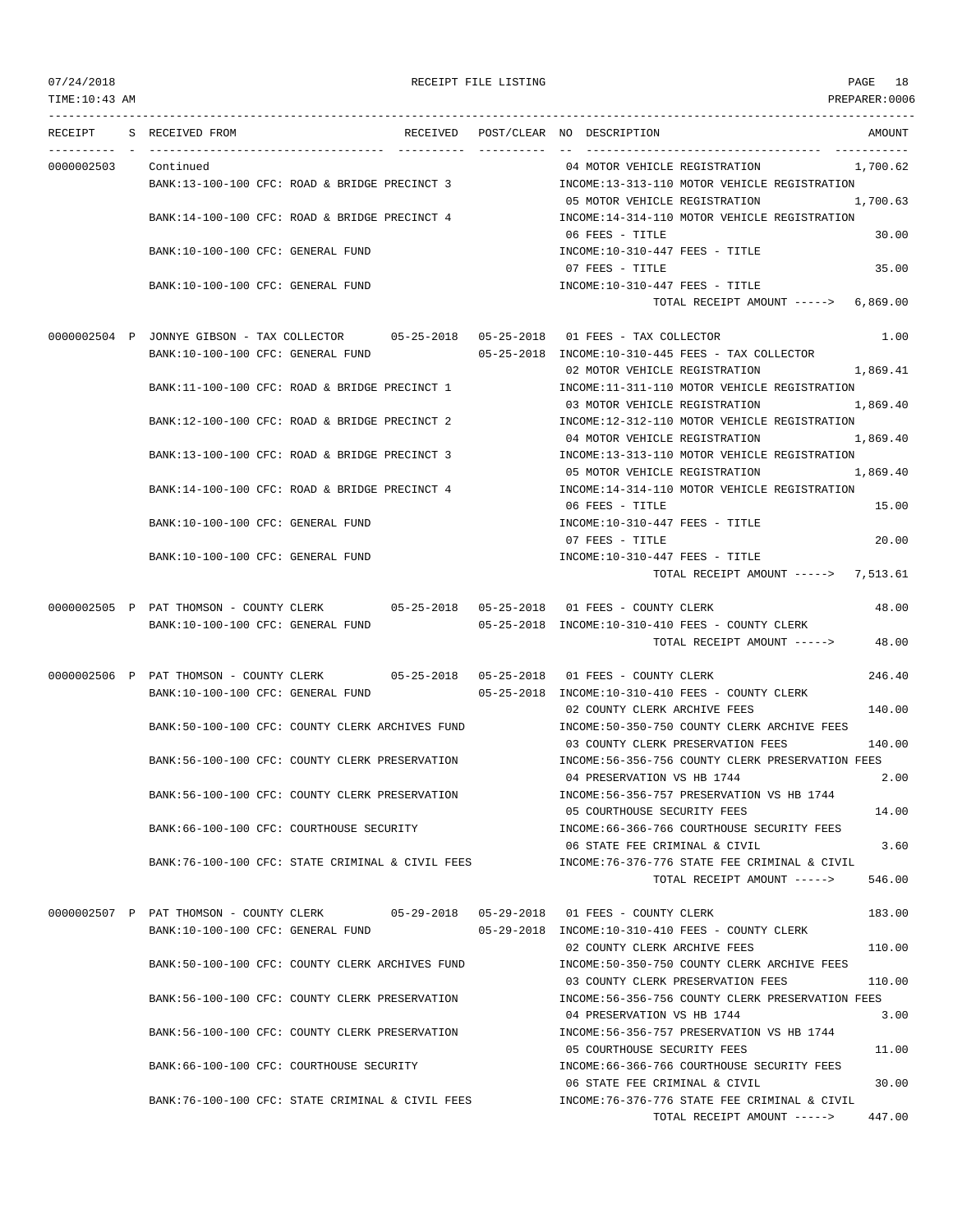| TIME: 10:43 AM      |                                                                               |  |                                                                                                                                                                                            | PREPARER:0006    |
|---------------------|-------------------------------------------------------------------------------|--|--------------------------------------------------------------------------------------------------------------------------------------------------------------------------------------------|------------------|
| RECEIPT             | S RECEIVED FROM                                                               |  | RECEIVED POST/CLEAR NO DESCRIPTION                                                                                                                                                         | AMOUNT           |
|                     | 0000002508 P PAT THOMSON - COUNTY CLERK<br>BANK:10-100-100 CFC: GENERAL FUND  |  | 05-29-2018 INCOME:10-310-410 FEES - COUNTY CLERK                                                                                                                                           | 10.00            |
|                     |                                                                               |  | TOTAL RECEIPT AMOUNT ----->                                                                                                                                                                | 10.00            |
| 0000002509 P SUNOCO | BANK:10-100-100 CFC: GENERAL FUND                                             |  | 05-29-2018  05-29-2018  01 OIL & GAS INCOME<br>05-29-2018 INCOME:10-300-204 OIL & GAS INCOME                                                                                               | 10.52            |
|                     |                                                                               |  | TOTAL RECEIPT AMOUNT ----->                                                                                                                                                                | 10.52            |
|                     | 0000002511 P ANGIE PIPPIN - JP                                                |  | 05-24-2018    05-29-2018    01 STATE FEE CRIMINAL & CIVIL<br>BANK:76-100-100 CFC: STATE CRIMINAL & CIVIL FEES 05-29-2018 INCOME:76-376-776 STATE FEE CRIMINAL & CIVIL<br>$02$ FEES - JP #1 | 323.38<br>432.86 |
|                     | BANK:10-100-100 CFC: GENERAL FUND<br>REPORT-CODE-MONTH-TITLE:101-05-JP-LINE 1 |  | INCOME:10-310-430 FEES - JP #1                                                                                                                                                             |                  |
|                     |                                                                               |  | 03 COURTHOUSE SECURITY FEES                                                                                                                                                                | 16.88            |
|                     | BANK:66-100-100 CFC: COURTHOUSE SECURITY                                      |  | INCOME: 66-366-766 COURTHOUSE SECURITY FEES<br>04 JUSTICE COURT TECH FEES                                                                                                                  | 16.88            |
|                     | BANK:82-100-100 CFC: JUSTICE COURT TECH CHECKING                              |  | INCOME:82-380-820 JUSTICE COURT TECH FEES<br>TOTAL RECEIPT AMOUNT ----->                                                                                                                   | 790.00           |
|                     | 0000002512 P ANGIE PIPPIN - JP                                                |  | 05-24-2018  05-24-2018  01 STATE FEE CRIMINAL & CIVIL                                                                                                                                      | 354.00           |
|                     |                                                                               |  | BANK:76-100-100 CFC: STATE CRIMINAL & CIVIL FEES 05-24-2018 INCOME:76-376-776 STATE FEE CRIMINAL & CIVIL<br>$02$ FEES - JP #1                                                              | 206.00           |
|                     | BANK:10-100-100 CFC: GENERAL FUND                                             |  | INCOME:10-310-430 FEES - JP #1                                                                                                                                                             |                  |
|                     | REPORT-CODE-MONTH-TITLE:101-05-JP-LINE 1                                      |  | 03 COURTHOUSE SECURITY FEES                                                                                                                                                                | 16.00            |
|                     | BANK:66-100-100 CFC: COURTHOUSE SECURITY                                      |  | INCOME: 66-366-766 COURTHOUSE SECURITY FEES<br>04 JUSTICE COURT TECH FEES                                                                                                                  | 16.00            |
|                     | BANK:82-100-100 CFC: JUSTICE COURT TECH CHECKING                              |  | INCOME:82-380-820 JUSTICE COURT TECH FEES<br>05 JUSTICE COURT TECH FEES                                                                                                                    | 5.00             |
|                     | BANK:82-100-100 CFC: JUSTICE COURT TECH CHECKING                              |  | INCOME:82-380-820 JUSTICE COURT TECH FEES<br>06 STATE FEE CRIMINAL & CIVIL                                                                                                                 | 25.00            |
|                     | BANK:76-100-100 CFC: STATE CRIMINAL & CIVIL FEES                              |  | INCOME: 76-376-776 STATE FEE CRIMINAL & CIVIL<br>07 STATE FEE CRIMINAL & CIVIL                                                                                                             | 6.00             |
|                     | BANK:76-100-100 CFC: STATE CRIMINAL & CIVIL FEES                              |  | INCOME: 76-376-776 STATE FEE CRIMINAL & CIVIL<br>08 FEES - JP #1                                                                                                                           | 100.00           |
|                     | BANK:10-100-100 CFC: GENERAL FUND                                             |  | INCOME:10-310-430 FEES - JP #1                                                                                                                                                             |                  |
|                     | BANK:76-100-100 CFC: STATE CRIMINAL & CIVIL FEES                              |  | 09 STATE FEE CRIMINAL & CIVIL<br>INCOME:76-376-776 STATE FEE CRIMINAL & CIVIL                                                                                                              | 10.00<br>100.00  |
|                     | BANK:10-100-100 CFC: GENERAL FUND                                             |  | 10 SHERIFF FEE<br>INCOME:10-310-455 FEES - SHERIFF                                                                                                                                         |                  |
|                     |                                                                               |  | TOTAL RECEIPT AMOUNT ----->                                                                                                                                                                | 838.00           |
|                     | 0000002513 P ANGIE PIPPIN - JP                                                |  | 05-29-2018  05-30-2018  01 STATE FEE CRIMINAL & CIVIL<br>BANK:76-100-100 CFC: STATE CRIMINAL & CIVIL FEES 05-30-2018 INCOME:76-376-776 STATE FEE CRIMINAL & CIVIL                          | 410.28           |
|                     | BANK:10-100-100 CFC: GENERAL FUND                                             |  | $02$ FEES - JP #1<br>INCOME:10-310-430 FEES - JP #1                                                                                                                                        | 393.01           |
|                     | REPORT-CODE-MONTH-TITLE:101-05-JP-LINE 1                                      |  |                                                                                                                                                                                            |                  |
|                     | BANK: 66-100-100 CFC: COURTHOUSE SECURITY                                     |  | 03 COURTHOUSE SECURITY FEES<br>INCOME: 66-366-766 COURTHOUSE SECURITY FEES                                                                                                                 | 19.85<br>19.86   |
|                     | BANK:82-100-100 CFC: JUSTICE COURT TECH CHECKING                              |  | 04 JUSTICE COURT TECH FEES<br>INCOME:82-380-820 JUSTICE COURT TECH FEES                                                                                                                    |                  |
|                     |                                                                               |  | TOTAL RECEIPT AMOUNT ----->                                                                                                                                                                | 843.00           |
|                     | 0000002514 P ANGIE PIPPIN - JP                                                |  | 05-29-2018  05-29-2018  01 STATE FEE CRIMINAL & CIVIL<br>BANK:76-100-100 CFC: STATE CRIMINAL & CIVIL FEES 05-29-2018 INCOME:76-376-776 STATE FEE CRIMINAL & CIVIL                          | 310.50           |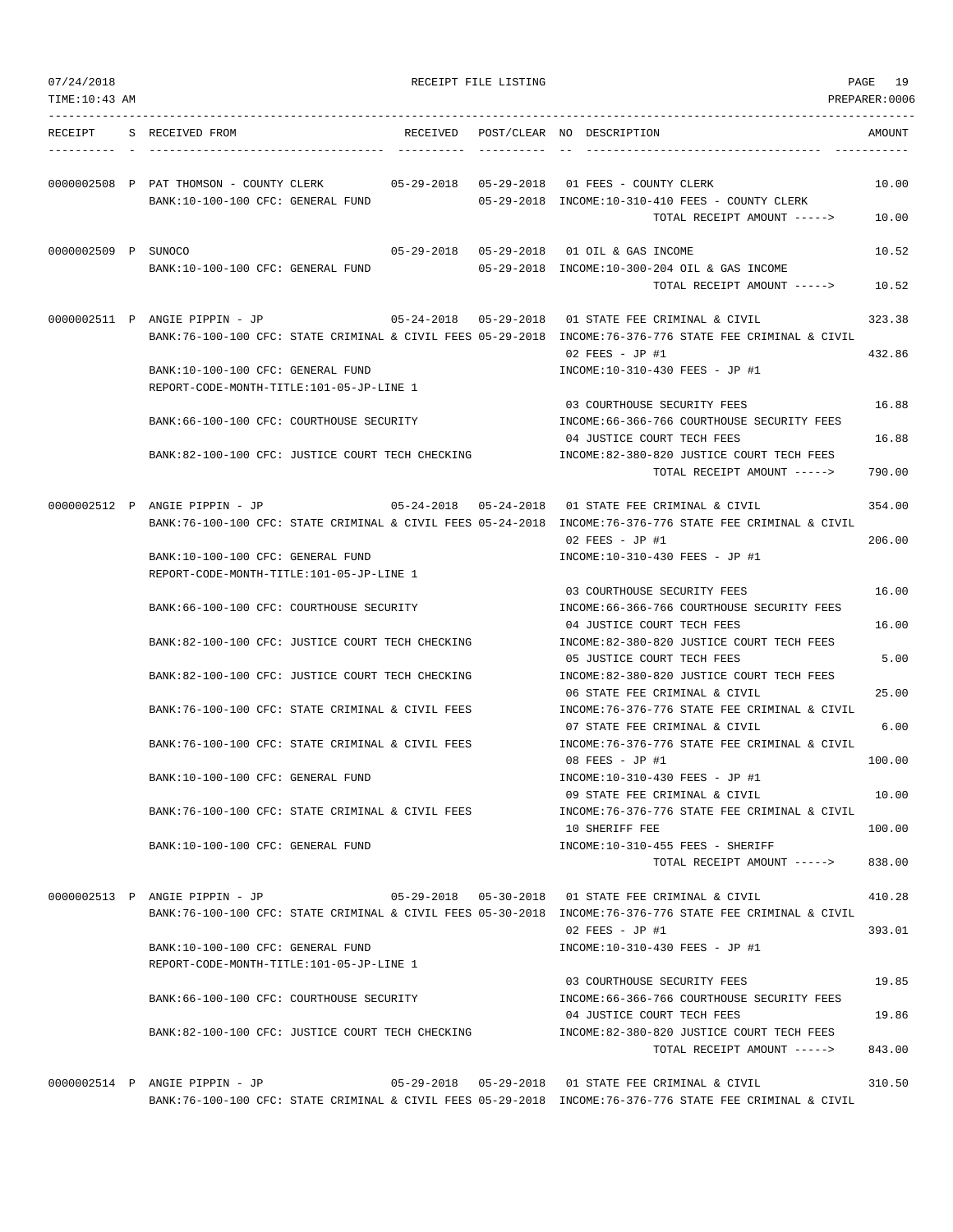## 07/24/2018 RECEIPT FILE LISTING PAGE 20

--------------------------------------------------------------------------------------------------------------------------------- RECEIPT S RECEIVED FROM THE RECEIVED POST/CLEAR NO DESCRIPTION THE RECEIVED AMOUNT ---------- - ----------------------------------- ---------- ---------- -- ----------------------------------- ----------- 0000002514 Continued 02 FEES - JP #1 445.50 BANK:10-100-100 CFC: GENERAL FUND INCOME:10-310-430 FEES - JP #1 REPORT-CODE-MONTH-TITLE:101-05-JP-LINE 1 03 COURTHOUSE SECURITY FEES 15.00 BANK:66-100-100 CFC: COURTHOUSE SECURITY INCOME:66-366-766 COURTHOUSE SECURITY FEES 04 JUSTICE COURT TECH FEES 16.00 BANK:82-100-100 CFC: JUSTICE COURT TECH CHECKING INCOME:82-380-820 JUSTICE COURT TECH FEES 05 STATE FEE CRIMINAL & CIVIL 360.00 BANK:76-100-100 CFC: STATE CRIMINAL & CIVIL FEES INCOME:76-376-776 STATE FEE CRIMINAL & CIVIL 06 STATE FEE CRIMINAL & CIVIL 41.00 BANK:76-100-100 CFC: STATE CRIMINAL & CIVIL FEES INCOME:76-376-776 STATE FEE CRIMINAL & CIVIL 07 JUSTICE COURT TECH FEES 5.00 BANK:82-100-100 CFC: JUSTICE COURT TECH CHECKING INCOME:82-380-820 JUSTICE COURT TECH FEES TOTAL RECEIPT AMOUNT -----> 1,193.00 0000002515 P ANGIE PIPPIN - JP 05-30-2018 05-30-2018 01 STATE FEE CRIMINAL & CIVIL 10.00 BANK:76-100-100 CFC: STATE CRIMINAL & CIVIL FEES 05-30-2018 INCOME:76-376-776 STATE FEE CRIMINAL & CIVIL 02 JUSTICE COURT TECH FEES 5.00 BANK:82-100-100 CFC: JUSTICE COURT TECH CHECKING INCOME:82-380-820 JUSTICE COURT TECH FEES 03 STATE FEE CRIMINAL & CIVIL 6.00 BANK:76-100-100 CFC: STATE CRIMINAL & CIVIL FEES INCOME:76-376-776 STATE FEE CRIMINAL & CIVIL REPORT-CODE-MONTH-TITLE:113-05-JURY REIM LINE 12 04 STATE FEE CRIMINAL & CIVIL 25.00 BANK:76-100-100 CFC: STATE CRIMINAL & CIVIL FEES INCOME:76-376-776 STATE FEE CRIMINAL & CIVIL TOTAL RECEIPT AMOUNT -----> 46.00 0000002516 P ABC LEGAL SERVICES, INC. 05-30-2018 05-30-2018 01 FEES - SHERIFF 100.00 BANK:10-100-100 CFC: GENERAL FUND 05-30-2018 INCOME:10-310-455 FEES - SHERIFF 02 FEES - SHERIFF 100.00 BANK:10-100-100 CFC: GENERAL FUND INCOME:10-310-455 FEES - SHERIFF TOTAL RECEIPT AMOUNT -----> 200.00 0000002517 P BANK INTEREST 05-30-2018 05-30-2018 01 GENERAL FUND 3,247.08 BANK:10-100-100 CFC: GENERAL FUND 05-30-2018 INCOME:10-300-180 INTEREST EARNED 02 COURT RECORDS PRESERVATION 1.27 BANK:30-100-100 CFC: COURT RECORDS PRES FUND INCOME:30-330-180 INTEREST EARNED 03 DISTRICT COURT TECH FUND 0.53 BANK:36-100-100 CFC: DIST COURT RECORDS TECH FUND INCOME:36-336-180 INTEREST EARNED 04 COUNTY CLERK ARCHIVES FUND 14.62 BANK:50-100-100 CFC: COUNTY CLERK ARCHIVES FUND INCOME:50-350-180 INTEREST EARNED 05 COUNTY CLERK PRESERVATION 45.46 BANK:56-100-100 CFC: COUNTY CLERK PRESERVATION INCOME:56-356-180 INTEREST EARNED 06 DISTRICT CLERK PRESERVATION 15.99 BANK:63-100-100 CFC: DISTRICT CLERK PRESERVATION INCOME:63-363-180 INTEREST EARNED 07 COUNTY PRESERVATION 1 97 BANK:68-100-100 CFC: COUNTY PRESERVATION  $N = 68-368-180$  INTEREST EARNED 08 HOT CHECK 6.77 BANK:72-100-100 CFC: HOT CHECK FUND INCOME:72-372-180 INTEREST EARNED 09 JP COURT TECH FUND 2.09 BANK:82-100-100 CFC: JUSTICE COURT TECH CHECKING INCOME:82-380-180 INTEREST EARNED TOTAL RECEIPT AMOUNT -----> 3,335.78 0000002518 P PAT THOMSON - COUNTY CLERK 05-30-2018 05-30-2018 01 FEES - COUNTY CLERK 63.00 BANK:10-100-100 CFC: GENERAL FUND 05-30-2018 INCOME:10-310-410 FEES - COUNTY CLERK 02 COUNTY CLERK ARCHIVE FEES 40.00 BANK:50-100-100 CFC: COUNTY CLERK ARCHIVES FUND INCOME:50-350-750 COUNTY CLERK ARCHIVE FEES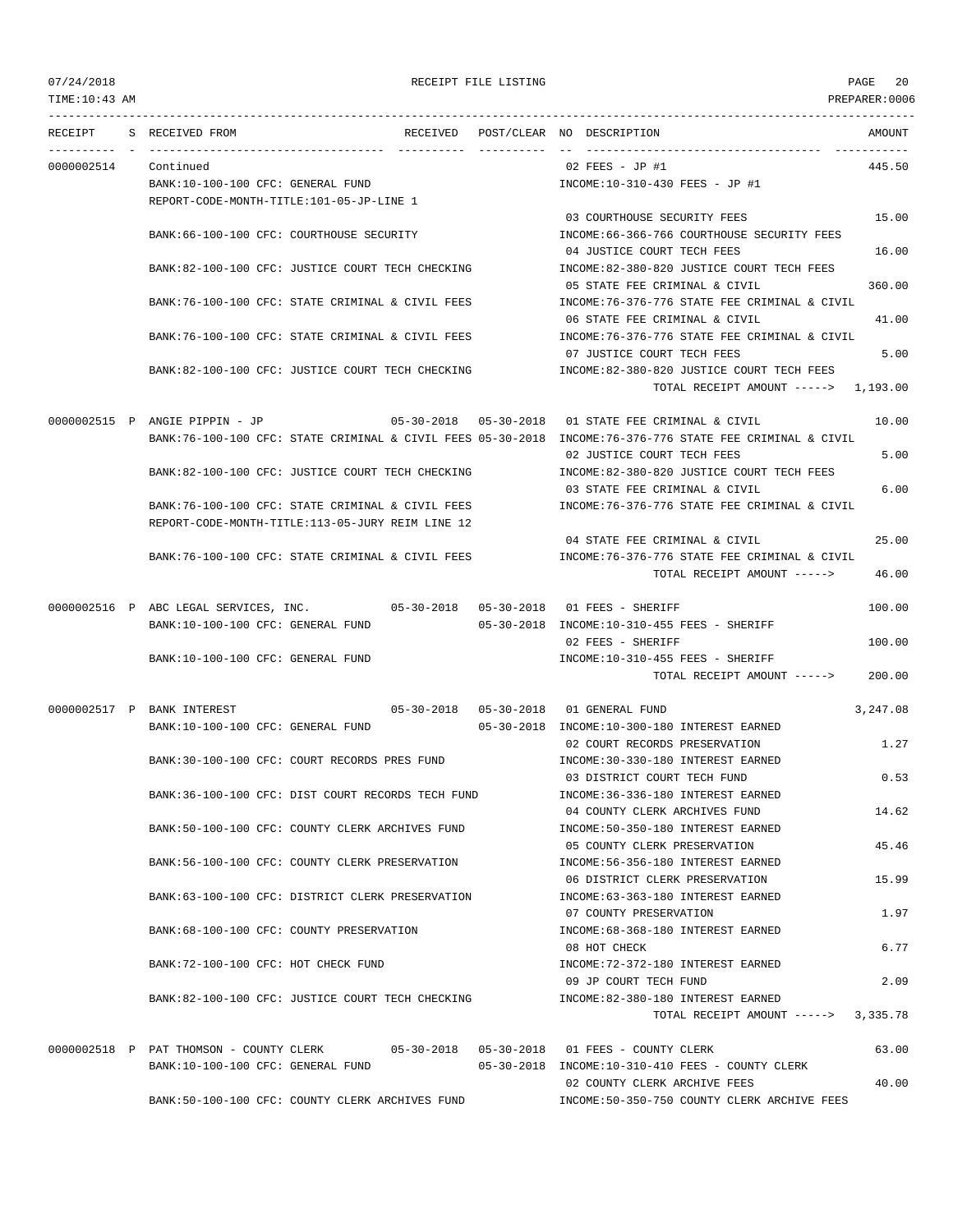| 07/24/2018<br>TIME: 10:43 AM           |                                                                                                                                                                                        | RECEIPT FILE LISTING |                                                                                                | PAGE<br>21<br>PREPARER: 0006 |
|----------------------------------------|----------------------------------------------------------------------------------------------------------------------------------------------------------------------------------------|----------------------|------------------------------------------------------------------------------------------------|------------------------------|
| . _ _ _ _ _ _ _ _ _ _ _ _ _<br>RECEIPT | S RECEIVED FROM                                                                                                                                                                        |                      | RECEIVED POST/CLEAR NO DESCRIPTION                                                             | AMOUNT                       |
| 0000002518                             | Continued<br>BANK:56-100-100 CFC: COUNTY CLERK PRESERVATION                                                                                                                            |                      | 03 COUNTY CLERK PRESERVATION FEES<br>INCOME:56-356-756 COUNTY CLERK PRESERVATION FEES          | 40.00                        |
|                                        | BANK:66-100-100 CFC: COURTHOUSE SECURITY                                                                                                                                               |                      | 04 COURTHOUSE SECURITY FEES<br>INCOME: 66-366-766 COURTHOUSE SECURITY FEES                     | 4.00                         |
|                                        | BANK:10-100-100 CFC: GENERAL FUND                                                                                                                                                      |                      | 05 FEES - COUNTY CLERK<br>INCOME:10-310-410 FEES - COUNTY CLERK                                | 22.00                        |
|                                        | BANK:10-100-100 CFC: GENERAL FUND                                                                                                                                                      |                      | 06 FEES - COUNTY CLERK<br>INCOME:10-310-410 FEES - COUNTY CLERK<br>TOTAL RECEIPT AMOUNT -----> | 64.00<br>233.00              |
|                                        |                                                                                                                                                                                        |                      |                                                                                                |                              |
|                                        | 0000002519 P APPRAISAL DISTRICT - I&S<br>BANK: 20-100-190 I&S ACCOUNT JAIL BOND                                                                                                        |                      | 05-30-2018 INCOME: 20-315-100 BOND TAXES                                                       | 1,083.08                     |
|                                        | BANK: 20-100-190 I&S ACCOUNT JAIL BOND                                                                                                                                                 |                      | 02 BOND TAXES - I&S<br>INCOME: 20-315-100 BOND TAXES                                           | 676.33                       |
|                                        | BANK: 20-100-190 I&S ACCOUNT JAIL BOND                                                                                                                                                 |                      | 03 BOND TAXES - I&S<br>INCOME: 20-315-100 BOND TAXES                                           | 686.40                       |
|                                        | BANK: 20-100-190 I&S ACCOUNT JAIL BOND                                                                                                                                                 |                      | 04 BOND TAXES I&S<br>INCOME: 20-315-100 BOND TAXES                                             | 1,143.48                     |
|                                        |                                                                                                                                                                                        |                      | TOTAL RECEIPT AMOUNT -----> 3,589.29                                                           |                              |
|                                        | 0000002520 P APPRAISAL DISTRICT - M&O<br>BANK:10-100-100 CFC: GENERAL FUND                                                                                                             |                      | 05-30-2018 INCOME:10-300-100 ADVALOREM TAXES                                                   | 5,585.58                     |
|                                        | BANK:10-100-100 CFC: GENERAL FUND                                                                                                                                                      |                      | 02 ADVALOREM TAXES - M&O<br>INCOME:10-300-100 ADVALOREM TAXES                                  | 3,793.12                     |
|                                        |                                                                                                                                                                                        |                      | 03 ADVALOREM TAXES - M&O                                                                       | 3,927.88                     |
|                                        | BANK:10-100-100 CFC: GENERAL FUND                                                                                                                                                      |                      | INCOME:10-300-100 ADVALOREM TAXES<br>04 ADVALOREM TAXES                                        | 6,429.68                     |
|                                        | BANK:10-100-100 CFC: GENERAL FUND                                                                                                                                                      |                      | INCOME:10-300-100 ADVALOREM TAXES<br>TOTAL RECEIPT AMOUNT -----> 19,736.26                     |                              |
|                                        | 0000002521 P APPRAISAL DISTRICT R & B<br>$05-30-2018$ $05-30-2018$                                                                                                                     |                      | 01 ADVALOREM TAXES R&B                                                                         | 172.50                       |
|                                        | BANK:11-100-100 CFC: ROAD & BRIDGE PRECINCT 1                                                                                                                                          |                      | 05-30-2018 INCOME:11-311-100 ADVALOREM TAXES<br>02 ADVALOREM TAXES R&B                         | 172.49                       |
|                                        | BANK:12-100-100 CFC: ROAD & BRIDGE PRECINCT 2                                                                                                                                          |                      | INCOME:12-312-100 ADVALOREM TAXES<br>03 ADVALOREM TAXES R&B                                    | 172.50                       |
|                                        | BANK:13-100-100 CFC: ROAD & BRIDGE PRECINCT 3                                                                                                                                          |                      | INCOME:13-313-100 ADVALOREM TAXES<br>04 ADVALOREM TAXES R&B                                    | 172.49                       |
|                                        | BANK:14-100-100 CFC: ROAD & BRIDGE PRECINCT 4                                                                                                                                          |                      | INCOME:14-314-100 ADVALOREM TAXES<br>TOTAL RECEIPT AMOUNT ----->                               | 689.98                       |
|                                        | 0000002523 P PAT THOMSON - COUNTY CLERK 05-31-2018 05-31-2018 01 FEES - COUNTY CLERK                                                                                                   |                      |                                                                                                | 187.00                       |
|                                        | BANK:10-100-100 CFC: GENERAL FUND                                                                                                                                                      |                      | 05-31-2018 INCOME:10-310-410 FEES - COUNTY CLERK                                               |                              |
|                                        | BANK:50-100-100 CFC: COUNTY CLERK ARCHIVES FUND                                                                                                                                        |                      | 02 COUNTY CLERK ARCHIVE FEES<br>INCOME:50-350-750 COUNTY CLERK ARCHIVE FEES                    | 10.00                        |
|                                        | BANK:56-100-100 CFC: COUNTY CLERK PRESERVATION                                                                                                                                         |                      | 03 COUNTY CLERK PRESERVATION FEES<br>INCOME:56-356-756 COUNTY CLERK PRESERVATION FEES          | 10.00                        |
|                                        | BANK:66-100-100 CFC: COURTHOUSE SECURITY                                                                                                                                               |                      | 04 COURTHOUSE SECURITY FEES<br>INCOME: 66-366-766 COURTHOUSE SECURITY FEES                     | 1.00                         |
|                                        |                                                                                                                                                                                        |                      | TOTAL RECEIPT AMOUNT ----->                                                                    | 208.00                       |
|                                        | 0000002524 P PAT THOMSON - COUNTY CLERK 05-31-2018 05-31-2018 01 PRE-TRIAL FEES                                                                                                        |                      |                                                                                                | 500.00                       |
|                                        | BANK:92-100-222 PRE-TRIAL CHECKING                                                                                                                                                     |                      | 05-31-2018 INCOME: 92-399-920 PRE-TRIAL FEES<br>TOTAL RECEIPT AMOUNT -----> 500.00             |                              |
|                                        | 0000002527 P FEMA RESERVE - CCM 5/14/2018 05-31-2018 05-31-2018 01 SALARY - PART TIME<br>BANK:14-100-100 CFC: ROAD & BRIDGE PRECINCT 4 05-31-2018 INCOME:14-614-120 SALARY - PART TIME |                      |                                                                                                | 1,853.58                     |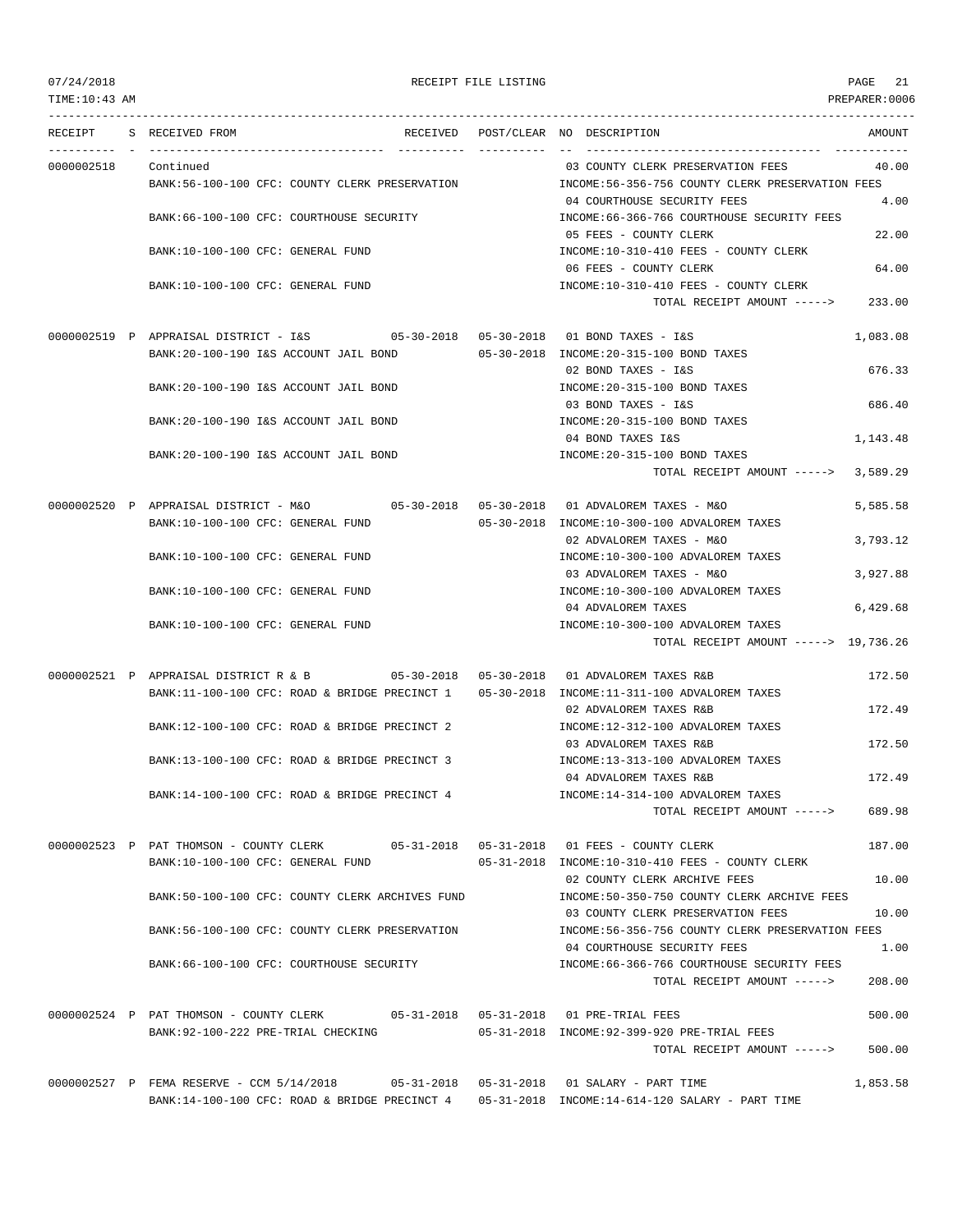| TIME:10:43 AM       |                                                                                                                               |                                                                                                                               | PREPARER:0006    |
|---------------------|-------------------------------------------------------------------------------------------------------------------------------|-------------------------------------------------------------------------------------------------------------------------------|------------------|
| RECEIPT             | S RECEIVED FROM                                                                                                               | RECEIVED POST/CLEAR NO DESCRIPTION<br>__________________________________                                                      | AMOUNT           |
| 0000002527          | -------- - ----------------<br>Continued<br>BANK:14-100-100 CFC: ROAD & BRIDGE PRECINCT 4                                     | 02 ROAD MATERIAL & CONSTRUCTION<br>INCOME:14-614-705 ROAD MATERIAL & CONSTRUCTION<br>TOTAL RECEIPT AMOUNT -----> 3,853.58     | 2,000.00         |
| 0000002532 P APACHE | BANK:10-100-100 CFC: GENERAL FUND                                                                                             | 05-25-2018  05-29-2018  01 OIL & GAS INCOME<br>05-29-2018 INCOME:10-300-204 OIL & GAS INCOME<br>TOTAL RECEIPT AMOUNT ----->   | 105.97<br>105.97 |
|                     | 0000002541 P GINA PASLEY - DISTRICT CLERK 05-23-2018 05-25-2018 01 FEES - DISTRICT CLERK<br>BANK:10-100-100 CFC: GENERAL FUND | 05-25-2018 INCOME:10-310-425 FEES - DISTRICT CLERK                                                                            | 57.00            |
|                     | BANK:10-100-100 CFC: GENERAL FUND                                                                                             | 02 FEES - COUNTY & DISTRICT COURT<br>INCOME:10-310-420 FEES - COUNTY & DISTRICT COURT                                         | 25.00            |
|                     | BANK:10-100-100 CFC: GENERAL FUND                                                                                             | 03 FEES - SHERIFF<br>INCOME:10-310-455 FEES - SHERIFF                                                                         | 15.00            |
|                     | BANK:30-100-100 CFC: COURT RECORDS PRES FUND                                                                                  | 04 RECORDS PRESERVATION FEES<br>INCOME: 30-330-730 RECORDS PRESERVATION FEES                                                  | 10.00            |
|                     | BANK:36-100-100 CFC: DIST COURT RECORDS TECH FUND                                                                             | 05 DIST COURT REC TECH FEES<br>INCOME: 36-336-736 DIST COURT REC TECH FEES<br>06 LAW LIBRARY FEES                             | 10.00<br>35.00   |
|                     | BANK:60-100-100 CFC: LAW LIBRARY                                                                                              | INCOME:60-360-760 LAW LIBRARY FEES<br>07 DIST CLERK PRESERVATION FEES                                                         | 5.00             |
|                     | BANK:63-100-100 CFC: DISTRICT CLERK PRESERVATION                                                                              | INCOME:63-363-763 DIST CLERK PRESERVATION FEES<br>08 COURTHOUSE SECURITY FEES                                                 | 5.00             |
|                     | BANK:66-100-100 CFC: COURTHOUSE SECURITY                                                                                      | INCOME: 66-366-766 COURTHOUSE SECURITY FEES<br>09 COUNTY PRESERVATION FEES                                                    | 5.00             |
|                     | BANK:68-100-100 CFC: COUNTY PRESERVATION                                                                                      | INCOME:68-368-768 COUNTY PRESERVATION FEES<br>10 STATE FEE CRIMINAL & CIVIL                                                   | 45.00            |
|                     | BANK:76-100-100 CFC: STATE CRIMINAL & CIVIL FEES                                                                              | INCOME:76-376-776 STATE FEE CRIMINAL & CIVIL<br>11 STATE FEE CRIMINAL & CIVIL                                                 | 5.00             |
|                     | BANK:76-100-100 CFC: STATE CRIMINAL & CIVIL FEES<br>BANK:76-100-100 CFC: STATE CRIMINAL & CIVIL FEES                          | INCOME:76-376-776 STATE FEE CRIMINAL & CIVIL<br>12 STATE FEE CRIMINAL & CIVIL<br>INCOME:76-376-776 STATE FEE CRIMINAL & CIVIL | 30.00            |
|                     | BANK:76-100-100 CFC: STATE CRIMINAL & CIVIL FEES                                                                              | 13 STATE FEE CRIMINAL & CIVIL<br>INCOME:76-376-776 STATE FEE CRIMINAL & CIVIL                                                 | 5.00             |
|                     | BANK:76-100-100 CFC: STATE CRIMINAL & CIVIL FEES                                                                              | 14 STATE FEE CRIMINAL & CIVIL<br>INCOME:76-376-776 STATE FEE CRIMINAL & CIVIL                                                 | 42.00            |
|                     | BANK:76-100-100 CFC: STATE CRIMINAL & CIVIL FEES                                                                              | 15 STATE FEE CRIMINAL & CIVIL<br>INCOME: 76-376-776 STATE FEE CRIMINAL & CIVIL                                                | 62.00            |
|                     | BANK:76-100-100 CFC: STATE CRIMINAL & CIVIL FEES                                                                              | 16 STATE FEE CRIMINAL & CIVIL<br>INCOME: 76-376-776 STATE FEE CRIMINAL & CIVIL                                                | 5.00             |
|                     | 0000002543 P GINA PASLEY - DISTRICT CLERK 05-25-2018 05-30-2018 01 FEES - DISTRICT CLERK                                      | TOTAL RECEIPT AMOUNT ----->                                                                                                   | 361.00<br>7.00   |
|                     | BANK:10-100-100 CFC: GENERAL FUND                                                                                             | 05-30-2018 INCOME:10-310-425 FEES - DISTRICT CLERK<br>TOTAL RECEIPT AMOUNT ----->                                             | 7.00             |
|                     | 0000002545 P GINA PASLEY - DISTRICT CLERK 05-29-2018 05-29-2018 01 FEES - DISTRICT CLERK                                      |                                                                                                                               | 8.00             |
|                     | BANK:10-100-100 CFC: GENERAL FUND                                                                                             | 05-29-2018 INCOME:10-310-425 FEES - DISTRICT CLERK<br>TOTAL RECEIPT AMOUNT ----->                                             | 8.00             |
|                     | 0000002546 P COMMISSARY PROFIT INTEREST<br>BANK:39-100-170 COMMISSARY CHECKING                                                | 05-29-2018 INCOME:39-300-120 INTEREST EARNED                                                                                  | 1.96             |
|                     |                                                                                                                               | TOTAL RECEIPT AMOUNT ----->                                                                                                   | 1.96             |
|                     | 0000002677 P BANK INTEREST CD - 01106<br>BANK:10-100-202 CERTIFICATE OF DEPOSIT - 2                                           | 05-04-2018 INCOME:10-300-190 INTEREST EARNED CD'S                                                                             | 12.45            |
|                     |                                                                                                                               | TOTAL RECEIPT AMOUNT ----->                                                                                                   | 12.45            |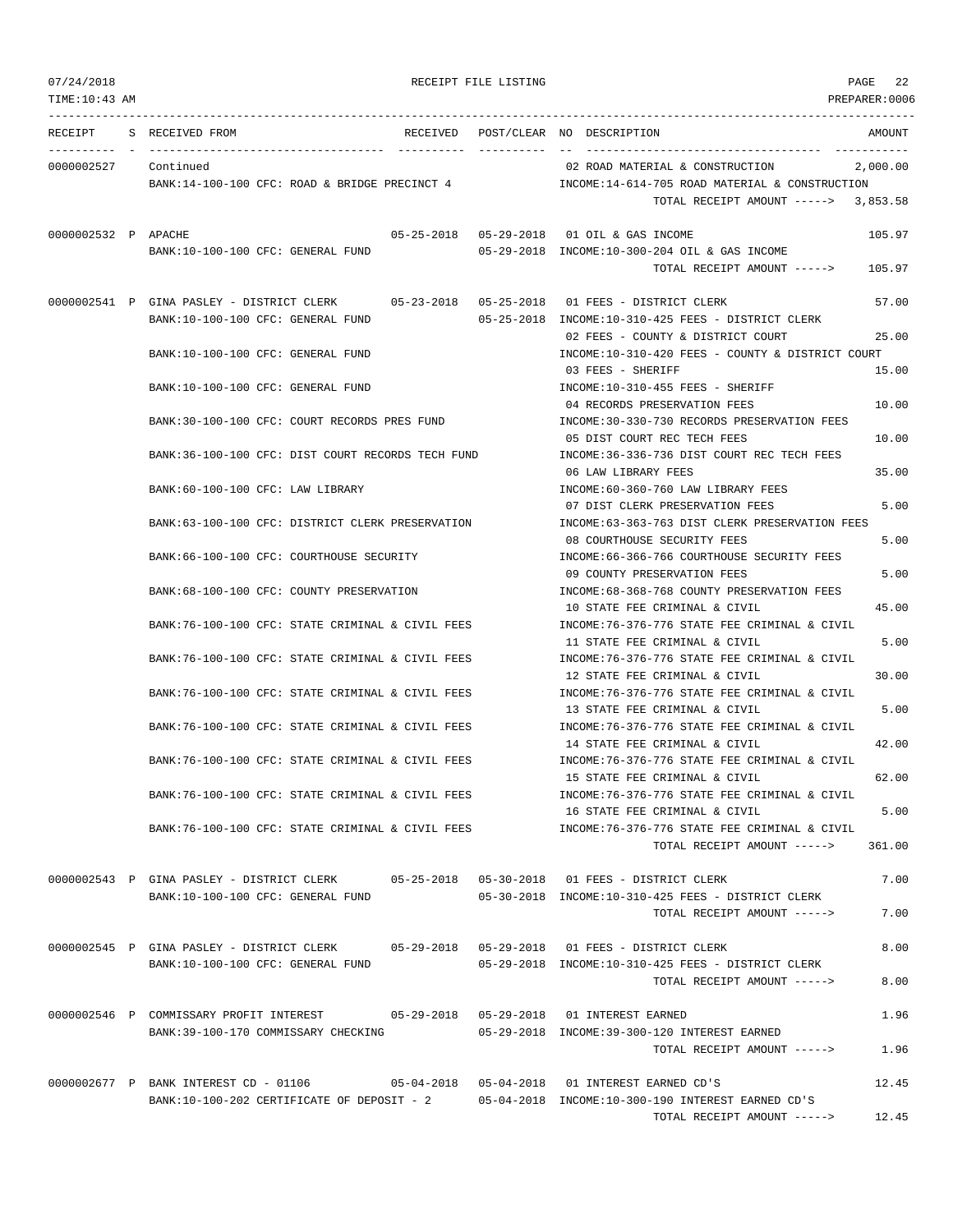| 07/24/2018<br>TIME: 10:43 AM |                                                                                       | RECEIPT FILE LISTING |                                                                                              | 23<br><b>PAGE</b><br>PREPARER: 0006 |
|------------------------------|---------------------------------------------------------------------------------------|----------------------|----------------------------------------------------------------------------------------------|-------------------------------------|
| RECEIPT                      | S RECEIVED FROM                                                                       |                      | RECEIVED POST/CLEAR NO DESCRIPTION                                                           | AMOUNT                              |
|                              |                                                                                       |                      |                                                                                              |                                     |
|                              | 0000002684 P BANK INTEREST CD 01105 05-04-2018 05-04-2018 01 INTEREST EARNED CD'S     |                      |                                                                                              | 12.45                               |
|                              |                                                                                       |                      | BANK:10-100-201 CERTIFICATE OF DEPOSIT - 1 05-04-2018 INCOME:10-300-190 INTEREST EARNED CD'S |                                     |
|                              |                                                                                       |                      | TOTAL RECEIPT AMOUNT -----> 12.45                                                            |                                     |
|                              | 0.000002690 P BANK INTEREST CD - 0.1109 05-04-2018 05-04-2018 01 INTEREST EARNED CD'S |                      |                                                                                              | 12.45                               |
|                              |                                                                                       |                      | BANK:10-100-205 CERTIFICATE OF DEPOSIT - 5 05-04-2018 INCOME:10-300-190 INTEREST EARNED CD'S |                                     |
|                              |                                                                                       |                      | TOTAL RECEIPT AMOUNT ----->                                                                  | 12.45                               |
|                              | 0000002701 P BANK INTEREST CD 01107 05-04-2018 05-04-2018 01 INTEREST EARNED CD'S     |                      |                                                                                              | 12.45                               |
|                              |                                                                                       |                      | BANK:10-100-203 CERTIFICATE OF DEPOSIT - 3 05-04-2018 INCOME:10-300-190 INTEREST EARNED CD'S |                                     |
|                              |                                                                                       |                      | TOTAL RECEIPT AMOUNT ----->                                                                  | 12.45                               |
|                              | 0000002714 P BANK INTEREST CD 01108 05-04-2018 05-04-2018 01 INTEREST EARNED CD'S     |                      |                                                                                              | 12.45                               |
|                              |                                                                                       |                      | BANK:10-100-204 CERTIFICATE OF DEPOSIT - 4 05-04-2018 INCOME:10-300-190 INTEREST EARNED CD'S |                                     |
|                              |                                                                                       |                      | TOTAL RECEIPT AMOUNT -----> 12.45                                                            |                                     |
|                              | REPORT TOTAL                                                                          |                      |                                                                                              | 152,209.06                          |